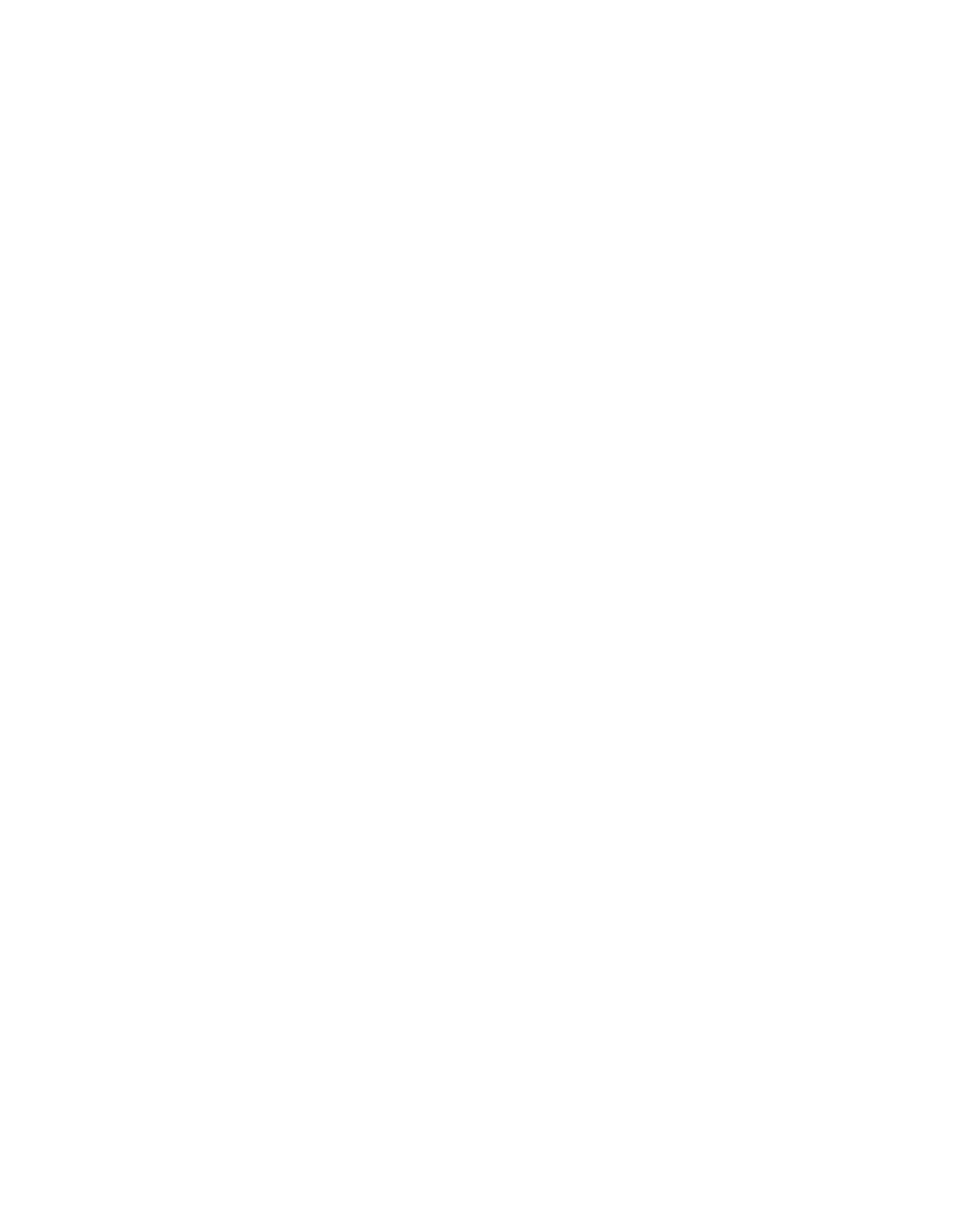# **Contents**

| 1.  |      |  |     |  |  |
|-----|------|--|-----|--|--|
| 2.  |      |  |     |  |  |
| 2.1 |      |  |     |  |  |
| 2.2 |      |  |     |  |  |
| 2.3 |      |  |     |  |  |
| 3.  |      |  |     |  |  |
| 4.  |      |  |     |  |  |
| 5.  |      |  |     |  |  |
| 5.1 |      |  |     |  |  |
| 5.2 |      |  |     |  |  |
| 5.3 |      |  |     |  |  |
| 5.4 |      |  |     |  |  |
| 5.5 |      |  |     |  |  |
| 5.6 |      |  |     |  |  |
| 5.7 |      |  |     |  |  |
| 5.8 |      |  |     |  |  |
| 5.9 |      |  |     |  |  |
|     | 5.10 |  |     |  |  |
|     | 5.11 |  |     |  |  |
|     | 5.12 |  |     |  |  |
| 6.  |      |  |     |  |  |
| 7.  |      |  |     |  |  |
| 7.1 |      |  |     |  |  |
| 7.2 |      |  |     |  |  |
| 8.  |      |  |     |  |  |
|     |      |  | .44 |  |  |
|     |      |  |     |  |  |
|     |      |  |     |  |  |
|     |      |  |     |  |  |
|     |      |  |     |  |  |
|     |      |  |     |  |  |
|     |      |  |     |  |  |
|     |      |  |     |  |  |
|     |      |  |     |  |  |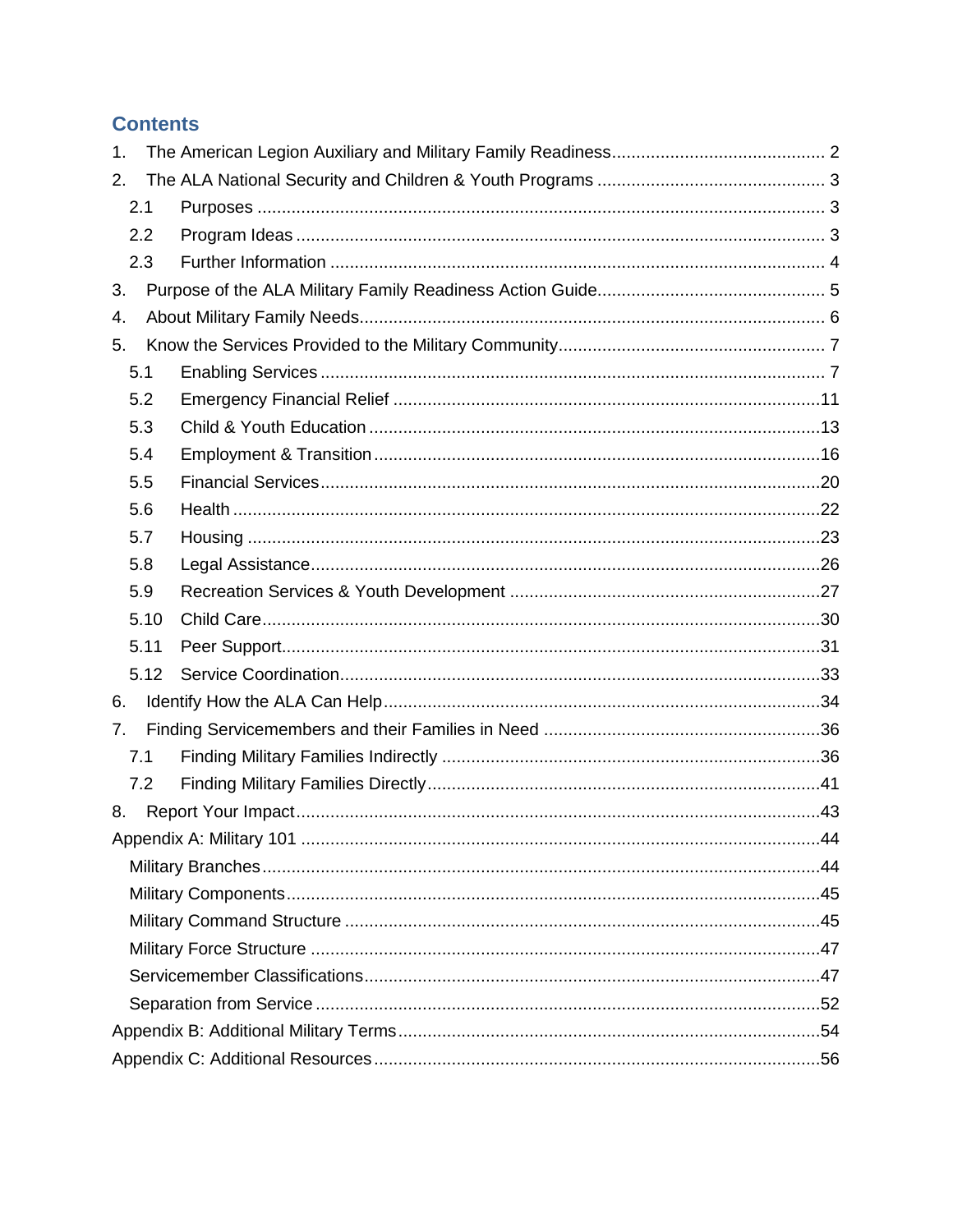## **Acknowledgments**

<span id="page-2-0"></span>AmeriCorps VISTA members created this Guide, courtesy of federal funding from the Corporation for National and Community Service.



# **1. The American Legion Auxiliary and Military Family Readiness**

Since 1919, the American Legion Auxiliary (ALA) has dedicated itself to our nation's veterans, servicemembers and their families. More than a century later, our organization remains a fundamental component of the nation's military readiness system. Auxiliary members, operating at the community level, are integral to the system of support for our servicemembers and their families. Armed with personal experience and an understanding of military culture, Auxiliary members can and do direct military families in need to resources and services in their communities, including to Legion Family programs. Also, Auxiliary members, as current or former military family members, provide a level of empathy and care to their military peers that large institutions will never match.

Throughout its long history, the American Legion Auxiliary has stood as an example of service to others. We cannot rest on our laurels. We have a responsibility to continue our efforts to ensure that the servicemembers who protect us may remain assured that their families are also supported. We are confident that this Guide will help ensure our members are well informed and up to the task of supporting the families of our servicemembers.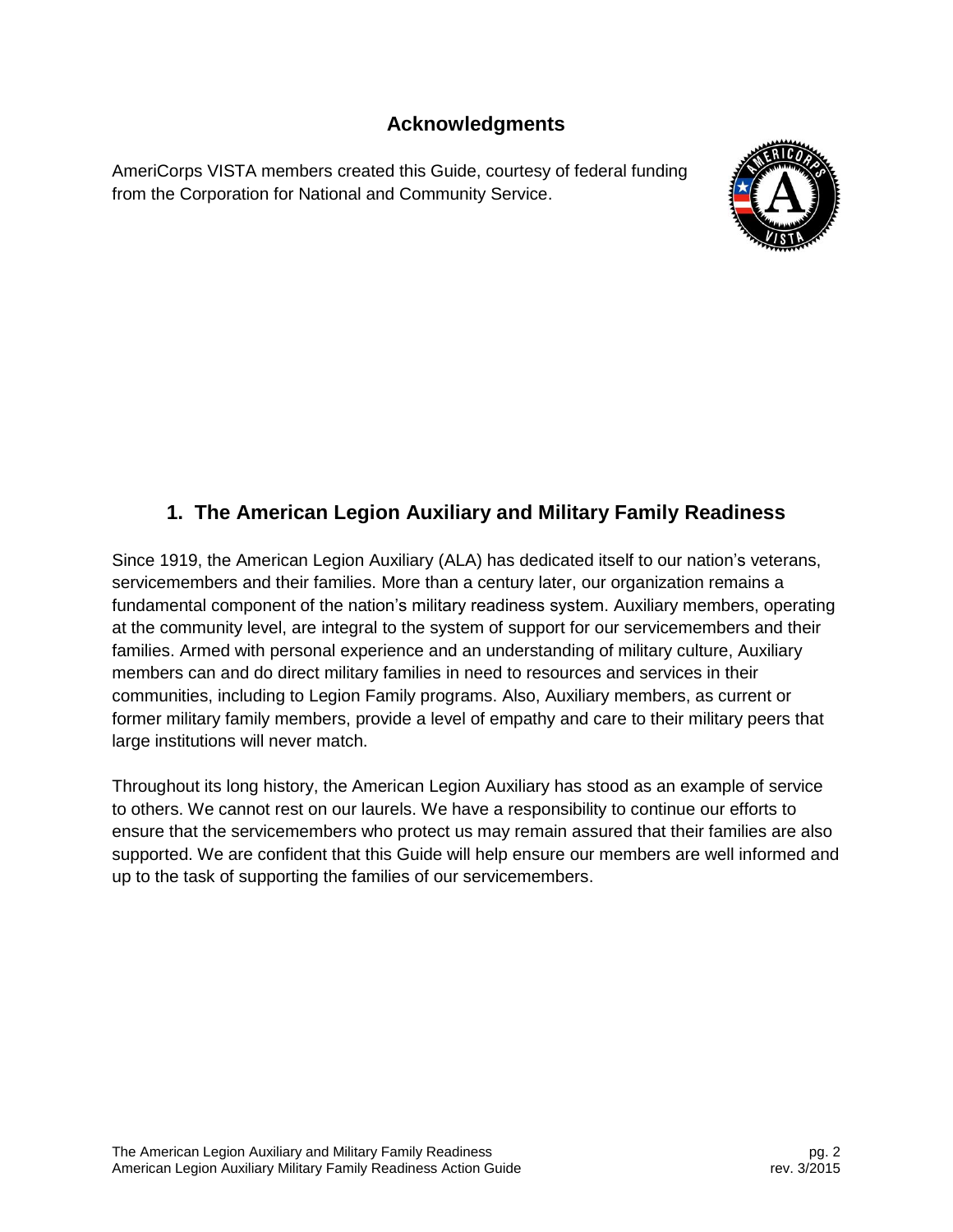# **2. The ALA National Security and Children & Youth Programs**

<span id="page-3-0"></span>The American Legion Auxiliary organizes its mission outreach programs by topic area. Program implementation is accomplished through national, department and unit mission outreach committees comprised of ALA member-volunteers. Two Auxiliary programs of greatest relevance to military family readiness are National Security and Children & Youth.

## <span id="page-3-1"></span>**2.1Purposes**

National Security – The ALA's National Security Program maintains and promotes a strong national defense by strengthening and supporting military servicemembers and their families. To do this, the National Security Committee promotes activities that contribute to the practical, emotional and social wellbeing of currently serving and transitioning servicemembers and their families.

Children & Youth – The Children & Youth Program emphasizes protecting, caring for and supporting children and youth, particularly those of veterans' and military families. To do this, the Children & Youth Committee promotes activities that contribute to the physical, mental and emotional health and wellness of children and youth, with a focus on military families and veterans' families.

## <span id="page-3-2"></span>**2.2Program Ideas**

National Security – The National Security Committee, through its annual Plan of Action, suggests that ALA members take the following actions to support military families:

- Support active, reserve and transitioning servicemembers and their families by matching ALA units to a Family Readiness Group or to an individual military family in need.
- Refer servicemembers and their families with practical needs to The American Legion's Family Support Network.
- Assist Legion departments and posts in raising funds for Operation Comfort Warriors and Heroes to Hometowns.
- Greet servicemembers and families as they deploy and/or return from a deployment, including through local Yellow Ribbon Reintegration Programs and welcome-home events.
- Identify and present Blue Star commemorative materials to individuals and businesses.
- Identify and present Gold Star materials.
- Collaborate with other organizations relied upon by the military community, such as the American Red Cross Service to the Armed Forces, Operation Homefront and USO.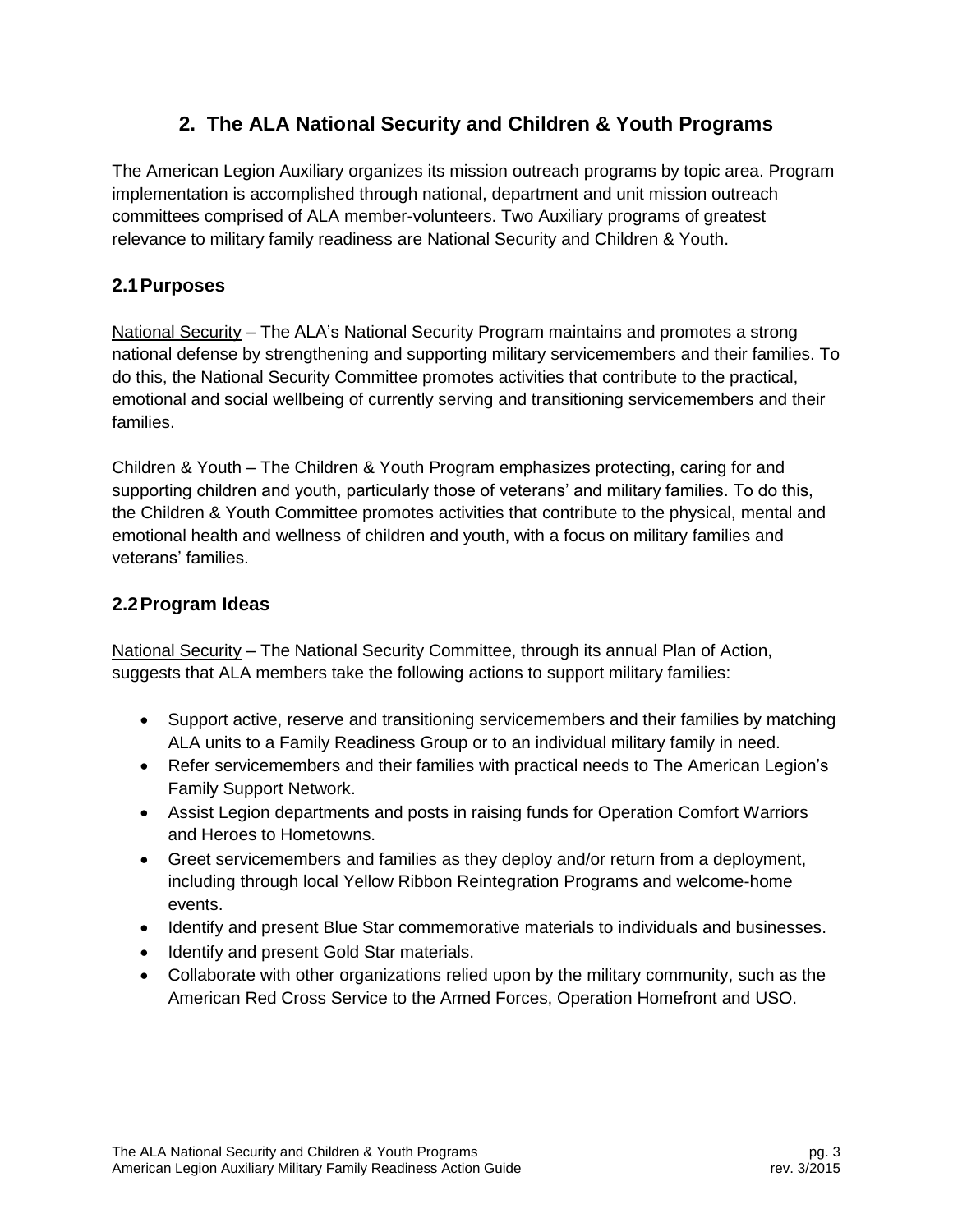Children & Youth – The Children & Youth Committee, through its annual Plan of Action, suggests that ALA members take the following actions:

- Convene community groups to identify ways to better address the needs of military children and children of veterans. The groups could include military parents, school counselors and teachers, state National Guard units and youth-serving organizations.
- Develop and implement public awareness events to increase community support of military children and children of veterans. Consider participating in Month of the Military Child (April) or Military Family Month (November).
- Collaborate with other organizations that support military children like Big Brothers Big Sisters, Josh and Friends, Boys and Girls Clubs of America and Armed Services YMCA.

# <span id="page-4-0"></span>**2.3Further Information**

Further information about the ALA's National Security and Children & Youth programs may be found on the program pages of the ALA website [\(www.ALAforVeterans.org\)](http://www.alaforveterans.org/). The program pages include the programs' Plans of Action and support materials such as action guides and how-to sheets. Also, members and others may contact the committees' chairmen and staff at [nationalsecurity@ALAforVeterans.org](mailto:nationalsecurity@ALAforVeterans.org) or [children&youth@ALAforVeterans.org.](mailto:children&youth@ALAforVeterans.org)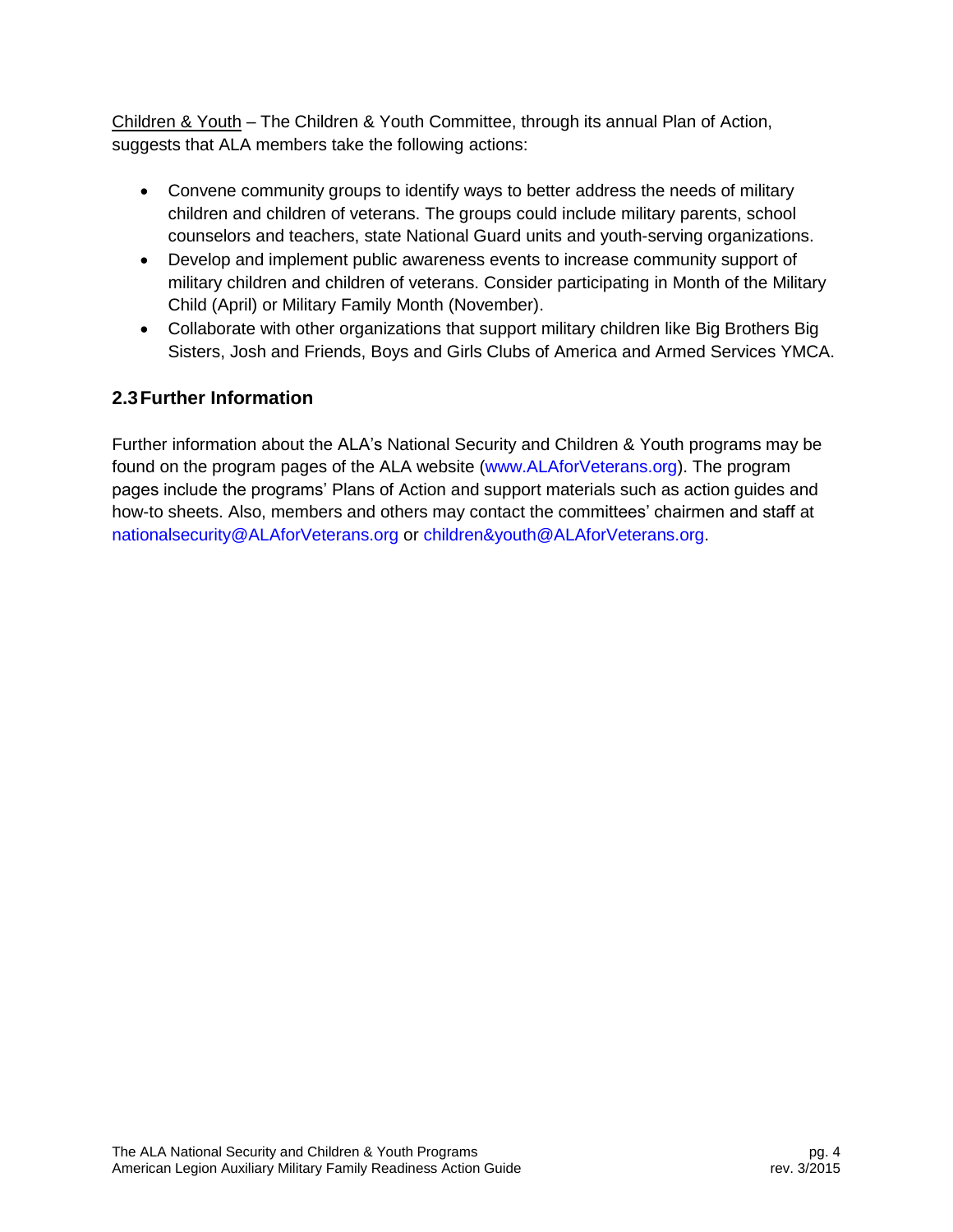# **3. Purpose of the ALA Military Family Readiness Action Guide**

<span id="page-5-0"></span>Within the United States military, there are approximately 1.4 million active-duty servicemembers and 843,000 Reservists and National Guard members. Many of these servicemembers are spouses and parents. They have grandparents, parents and siblings. Military service affects the whole family.

Many government programs, nonprofit agencies and grassroots community groups support servicemembers and military families. Some, such as The American Legion Family's troop and family programs, are longstanding; many other programs and initiatives have emerged recently. Some have specific missions, while others work broadly. Some operate nationally, while others do so only regionally or in specific communities. This collection of activities forms what the U.S. Department of Defense, a government agency in charge of our country's national security and our Armed Forces, calls the Family Readiness System (FRS). The FRS is the network of programs, services, people, agencies and the collaboration among them, that promotes the readiness and quality of life of servicemembers and their families. Non-military community organizations, like the American Legion Auxiliary, are considered part of the FRS. The American Legion Auxiliary has developed this Military Family Readiness Action Guide to help its grassroots units and individual members in appreciating their role and activating their participation in this system.

It can be difficult for anyone to keep track of all the agencies, organizations, programs and services that help servicemembers and their families. This Guide will help Auxiliary units and members match military community members in need and who for any number of reasons come to the attention of the unit/member to resources designed to ease those needs.

Equally important, the Guide seeks to inform Auxiliary members as to what services are already available to the military community nationally and locally, thereby assisting units and members in establishing supplemental – rather than redundant – support programs and services for our servicemembers and their families.

This Guide provides Auxiliary members with the knowledge to effectively navigate the rapidly expanding field of public and private organizations to support servicemembers and their families. The American Legion Auxiliary Military Family Readiness Action Guide:

- discusses major support programs available in a range of areas, including enabling services, emergency financial relief, education, employment and transition, financial services, health, legal assistance, morale and youth development, peer support and service coordination
- provides a methodology to determine where the Auxiliary's capacity will be most beneficial
- explains how to locate servicemembers needing assistance
- helps Auxiliary members report their impact
- summarizes basic military structure, function and operations
- defines many military-specific terminology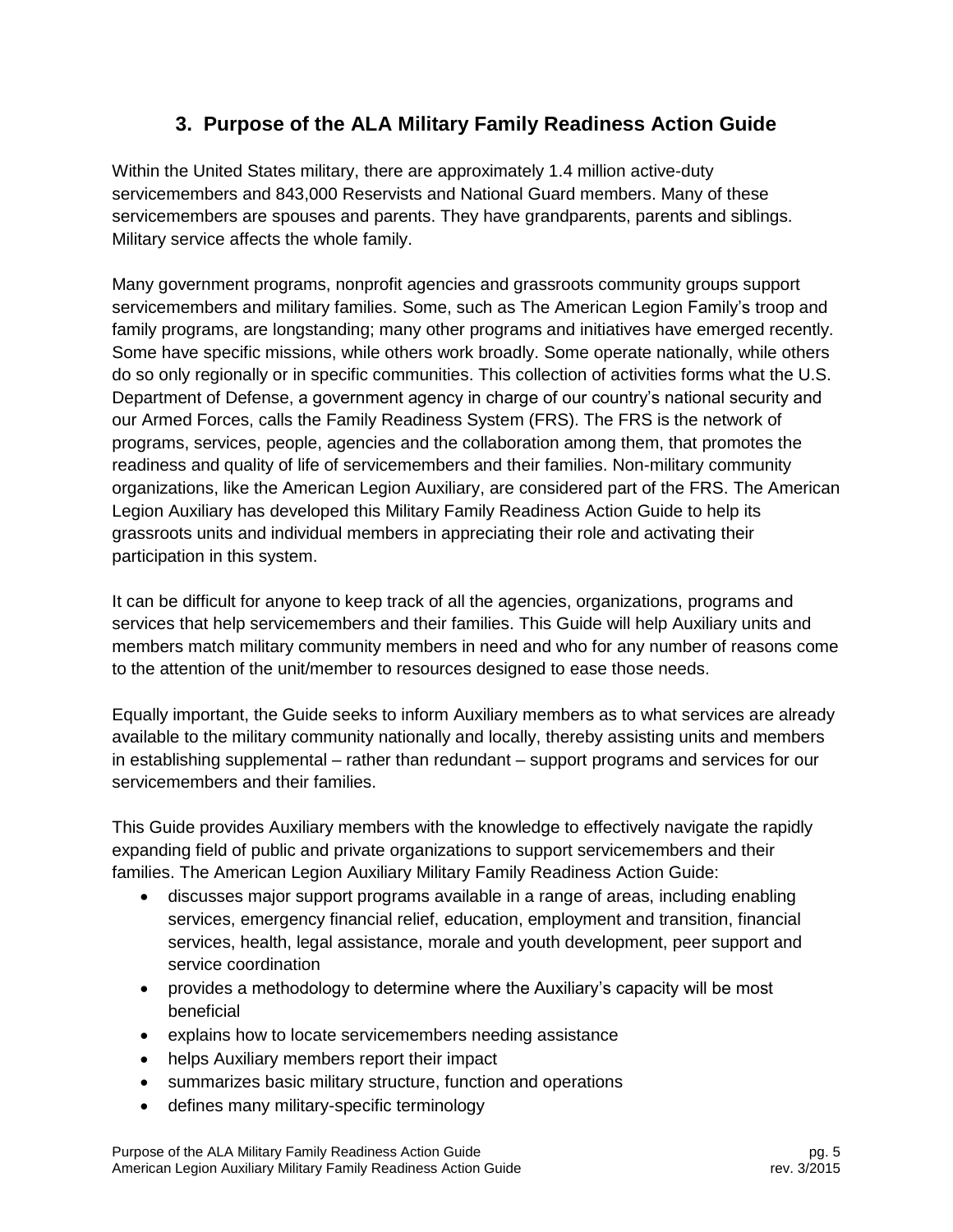# **4. About Military Family Needs**

<span id="page-6-0"></span>The current conflicts have been the subject of intensive public concern for more than a decade. Medical and sociological research focused on the military community has greatly expanded to align with technological advancements in warfare. Developments in medical research have substantially furthered our understanding of topics like post-traumatic stress disorder (PTSD), also known as post-traumatic stress (PTS), and traumatic brain injury (TBI). Developments in the medical field have allowed servicemembers with major physical wounds to be treated more effectively today than ever before. Similarly, we possess far greater knowledge about the behavioral effects of military life on the servicemember's children and spouse than we did at any point previously. Unemployment, transition struggles, fragile family functioning and resilience – these things, too, are understood better today than ever before.

Resources such as Blue Star Families' annual Military Family Lifestyle Survey indicate that servicemembers and military families are concerned with a broad range of issues. Among them are military pay and benefits; changes to retirement benefits; military spouse employment; the effects of deployment on children; the disconnection between military and civilians; and military lifestyle uncertainty.<sup>1</sup> Additional surveys by the Department of Defense and the personal experiences of military family advocates, such as our own members, support these findings.

Yet while we understand the circumstances of servicemembers and military families better than ever before, we also understand that the scale of these needs far outpaces the ability of public support structures, primarily the Department of Defense and military branch programs, to provide aid. The collective needs of servicemembers and their families are large, and the military family readiness activities of the American Legion Auxiliary remain necessary.

l

<sup>&</sup>lt;sup>1</sup> "2014 Military Family Lifestyle Survey.". Blue Star Families, Web. 17 Dec 2014. Retrieved from [www.bluestarfam.org/resources/2014-military-family-lifestyle-survey](http://www.bluestarfam.org/resources/2014-military-family-lifestyle-survey)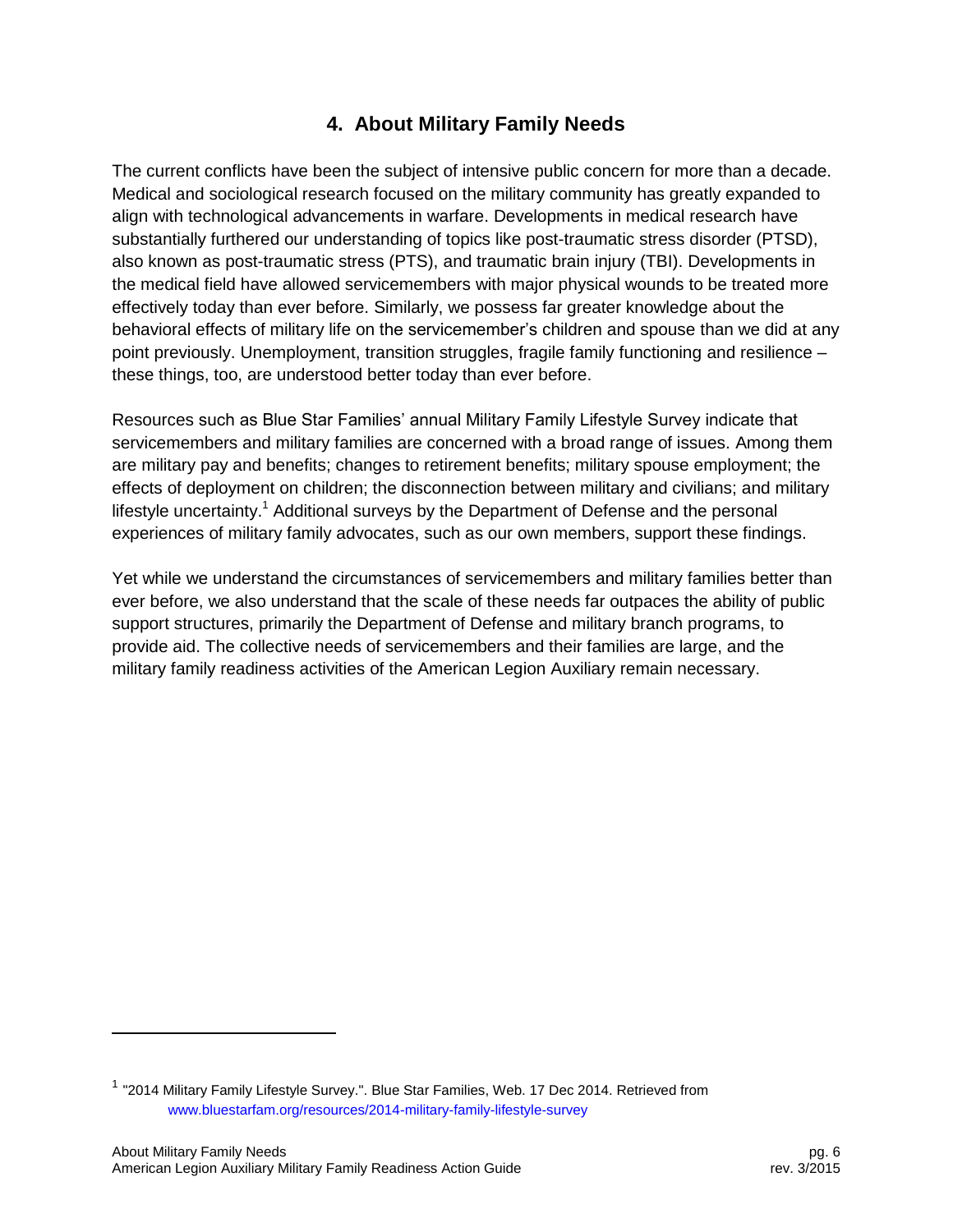# **5. Know the Services Provided to the Military Community**

<span id="page-7-0"></span>This section summarizes the most well-known and prevalent organizations, programs and services for the military community. It is in no way intended to be a catalog of every needed resource.

Unless noted otherwise, programs listed are available to servicemembers and families of all military branches. Additional programs and services may be available to servicemembers and their families in your area on a local, regional or state basis. The National Governors Association (NGA) surveyed each state and territory to see what resources they provide; to view this report, visit: [www.nga.org/files/live/sites/NGA/files/pdf/15GUARDSURVEY.PDF](http://www.nga.org/files/live/sites/NGA/files/pdf/15GUARDSURVEY.PDF)

## <span id="page-7-1"></span>**5.1Enabling Services**

Enabling services are those that connect servicemembers and their families to information, referrals and case management. The following resources and organizations are good places for military families to reach out to who are just beginning to look for support.

## **1) Government Resources and Services**

- **Army OneSource/Army Family Action Plan –** [www.myarmyonesource.com](http://www.myarmyonesource.com/)
	- $\circ$  Army OneSource is a website that connects servicemembers in the Army and their families to an array of programs and services.
	- $\circ$  One program in particular, the Army Family Action Plan, is an opportunity for servicemembers, Department of Defense civilians, retirees and their family members to bring up issues at the installation or unit level with the chance of those issues moving up to Headquarters. Other branches of service benefit from this program because many of the same issues are present.
- **Military OneSource –** [www.militaryonesource.mil](http://www.militaryonesource.mil/)
	- $\circ$  Military OneSource is a free information and crisis response service provided by the Department of Defense to servicemembers and their families. Military OneSource counselors provide initial guidance and referrals to more extensive services. The range of concerns addressed through Military OneSource includes money management, spouse employment and education, parenting skills, child care, relocation, deployment, reunion, stress, grief and the particular concerns of families with special-needs members.
	- $\circ$  Services are available 24 hours a day, every day, by telephone and online.
- **National Resource Directory –** [www.nrd.gov](http://www.nrd.gov/)
	- $\circ$  The National Resource Directory is a website that connects wounded warriors, servicemembers, veterans, military families and caregivers to an array of programs and services. It provides information about services and resources at the national, state and local levels to support recovery, rehabilitation and community reintegration.
	- $\circ$  Programs and services are organized under topic areas of benefits and compensation, education and training, employment, family and caregiver support,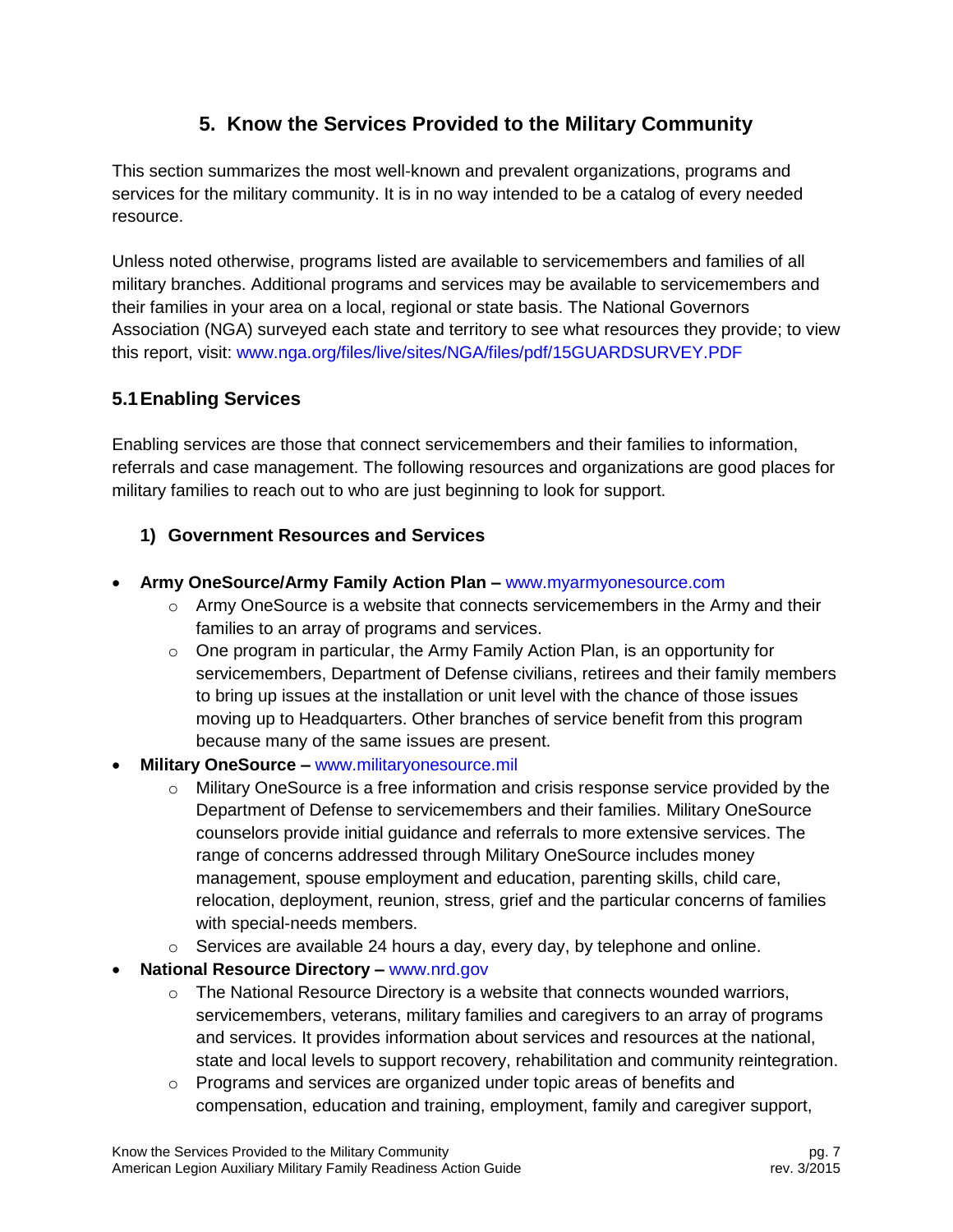health, homeless assistance, housing, transportation and travel, volunteer opportunities and other services and resources.

- **Branch Support Organizations – See below for website addresses.**
	- $\circ$  Each military branch offers a centralized entry point where servicemembers and their families may address a range of needs. These points of entry are called "family support centers" and are staffed by professionals. Services offered include information and referral to services within the military and from outside groups in areas such as crisis intervention, financial management, relocation assistance, spouse employment assistance, parenting education and deployment support. Most, but not all, military installations have a family support center. There are also 396 National Guard Family Assistance Centers located throughout the country that can assist any geographically displaced servicemember or family.
	- $\circ$  Though each branch's support organizations are functionally similar, their names differ.
		- **Army Army Community Services (ACS)**
			- o There is no central ACS webpage. Search for your local Army installation's ACS online for contact and program information. Usually searching "ACS + your base name and location" (quotes and plus sign not needed in search) will be sufficient to find the page. You may find you will have to spell out Army Community Services because there are other organizations that have the same acronym of ACS.
		- **Navy Fleet and Family Readiness (FFR)**
			- o [www.cnic.navy.mil/CNIC\\_HQ\\_Site/WhatWeDo/FleetandFamilyReadin](http://www.cnic.navy.mil/CNIC_HQ_Site/WhatWeDo/FleetandFamilyReadiness/index.htm) [ess/index.htm](http://www.cnic.navy.mil/CNIC_HQ_Site/WhatWeDo/FleetandFamilyReadiness/index.htm)
		- **Marine Corps Family Services Center (FSC)**
			- o [www.manpower.usmc.mil/portal/page/portal/M\\_RA\\_HOME/MF](https://www.manpower.usmc.mil/portal/page/portal/M_RA_HOME/MF)
			- **Coast Guard Office of Work-Life Programs** o [www.uscg.mil/worklife](http://www.uscg.mil/worklife)
		-
		- **Air Force Airman and Family Readiness Centers (AFRC)**
			- o [www.afrc.af.mil/library/airmanfamilyreadiness/index.asp](http://www.afrc.af.mil/library/airmanfamilyreadiness/index.asp)
- **Branch Reserve Commands – See below for website addresses.**
	- $\circ$  Each military branch with a Reserve component maintains a Reserve Command website that offers information and referrals related to topics such as family support, career and employment training, benefits information, retirement and transition. Though principally focused on Reservists, National Guard members may find some of the available resources useful as well.
	- o The websites for Branch Reserve Commands:
		- **Army –** [www.usar.army.mil](http://www.usar.army.mil/)
		- **Navy –** [www.navyreserve.navy.mil](http://www.navyreserve.navy.mil/)
		- **Coast Guard –** [www.uscg.mil/reserve](http://www.uscg.mil/reserve)
		- **Air Force –** [www.afrc.af.mil](http://www.afrc.af.mil/)
- **National Guard Joint Services Support (JSS) –** [www.jointservicessupport.org](http://www.jointservicessupport.org/)
	- $\circ$  JSS is a Web-based National Guard initiative that leverages a network of strategic partners in order to foster and enable a resilient operational reserve. JSS connects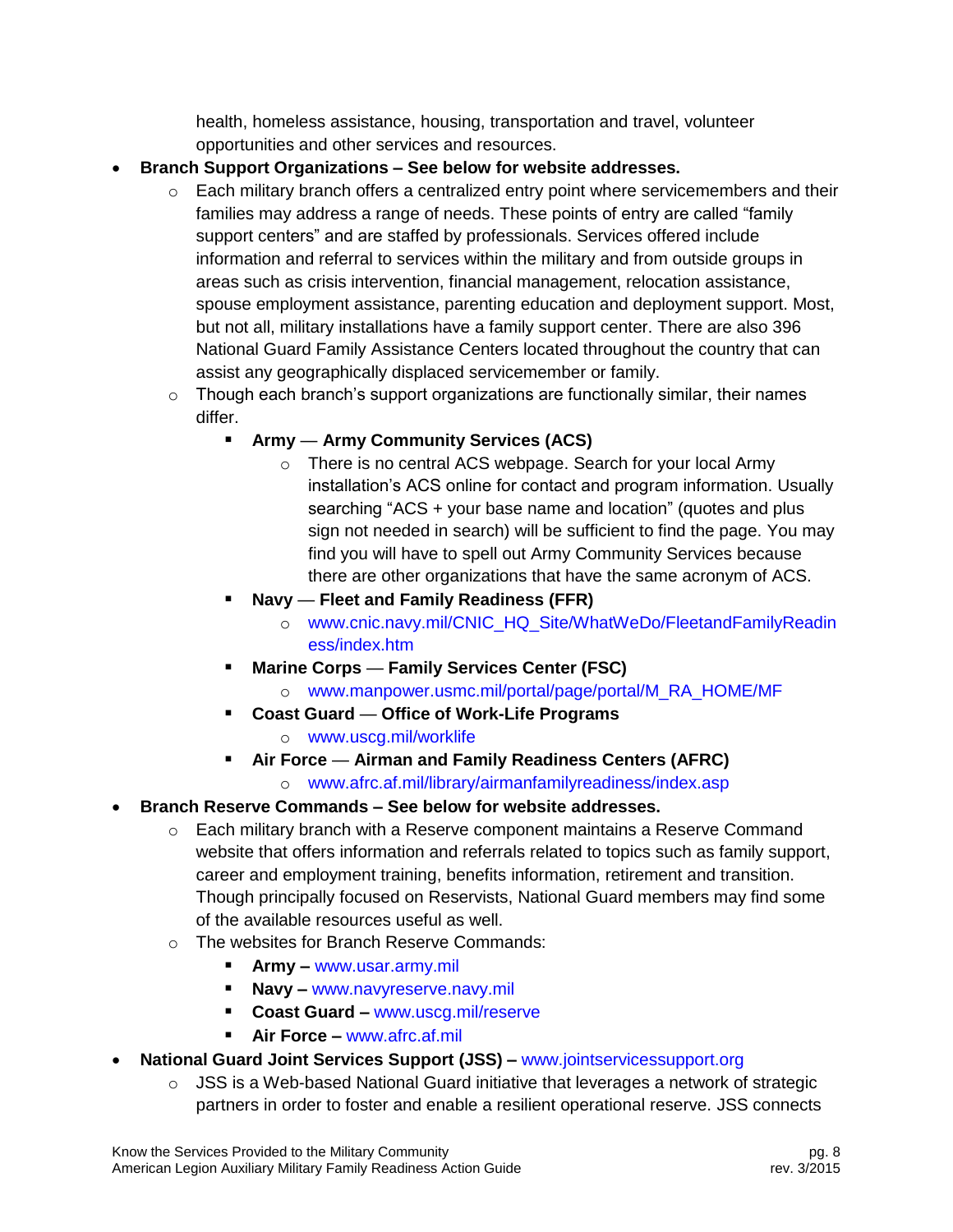National Guard members and their families to a variety of services in the areas of reintegration, career support, family, finances, behavioral health, sexual assault prevention and transition support.

 $\circ$  National Guard members can also find their closest Family Support Center by looking under the "Contacts and Resources" pull down menu at the top of the welcome page.

#### **National Guard State Family Programs**

- o Each state National Guard has a family programs division responsible for delivering human needs programs to Guard members and their families. There are three main family programs that every state provides. These include a youth program, family readiness group and family assistance center. States differ in other programs they may offer depending on the needs of the Guard members and their families as well the resources available in the state. For example, some may have a suicide prevention program, offer TRICARE referrals or a survivor outreach service.
- $\circ$  At the state level, a State Family Program Director (SFPD) leads the family programs division.
- $\circ$  Contact information and locations for state family programs personnel (State Family Program Directors, Airman & Family Readiness Program Managers, Family Readiness Support Assistants, Senior Family Readiness Support Assistants, Family Assistant Specialists, Family Assistance Coordinators and Child & Youth Program Coordinators) is available through the Joint Services Support website. [\(www.jointservicessupport.org/ResourceFinder/SearchResource.aspx\)](http://www.jointservicessupport.org/ResourceFinder/SearchResource.aspx). On the right side of the page, you will see "Topic" with a scroll-down menu; select "Family Support" in the scroll-down menu. On the left side of the page, you will see "Find a Contact" and "Find a Resource." Determine whether you would like to contact a specific person or an organization, such as the YMCA or American Red Cross. On the bar to the left, filters are available to better define your search by state, program and role.
- $\circ$  The same contact information can also be found at the Joining Community Forces website [\(www.joiningcommunityforces.org\)](http://www.joiningcommunityforces.org/). At the top left of the home page, select the state you wish to display and staff members for family support will be displayed in the "Contacts" box.
- o If you know the person or organization you would like to contact already, you can type their name in the "Search by Keyword" space.
- $\circ$  Also, Guard members and their families may find the contact information for their family programs through their state's Army/Air National Guard websites. Army National Guard members should contact their Family Assistance Specialists for information regarding resources. Air National Guard members should contact their Airman and Family Readiness Program Manager assigned to their Wing (2 or more groups/see Appendix A for more information about Wings).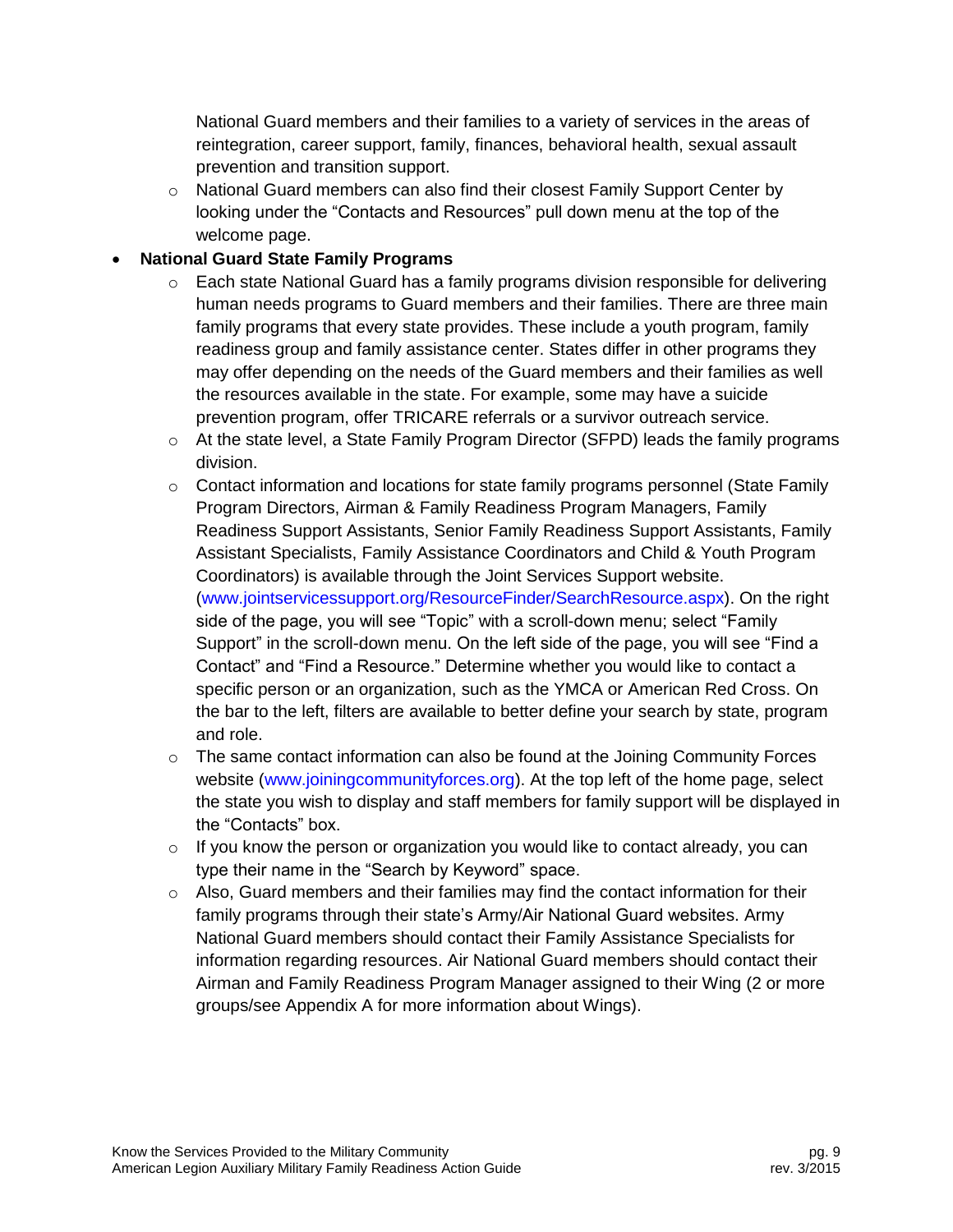## **2) Legion Family Resources and Services**

- **American Legion Troop & Family Support Center –** [www.legion.org/family](http://www.legion.org/family)
	- $\circ$  The American Legion has grouped the resources and services it offers to servicemembers and their families into its Troop and Family Support Center – an online hub for military families to connect with multiple Legion programs.
- **American Legion Family Support Network –** [www.legion.org/familysupport](http://www.legion.org/familysupport)
	- $\circ$  The Family Support Network is part of the Troop & Family Support Center. This Network connects military and veteran families with volunteers from local Legion posts who help with practical needs such as babysitting, lawn care or auto maintenance.
	- $\circ$  The American Legion has a nationwide toll-free telephone number, (800) 504-4098, for servicemembers and their family members to call for assistance. Calls are referred to the American Legion department in which the call originated. Departments then relay the request to a local post. The post then contacts the servicemember or family member directly to determine how it can be helpful.
	- $\circ$  The Auxiliary can support this Legion Network by referring people to this number and by supporting posts in their area.

#### **3) Other Community Resources and Services**

- **2-1-1 –** [www.211.org](http://www.211.org/)
	- $\circ$  2-1-1 provides free and confidential information and referral, segmented by ZIP Code, in the areas of health and human services. While 2-1-1 is a system developed for all individuals in need, military- and veteran-specific resources have recently been integrated. In addition to the above website, 2-1-1 also functions as a nationally available phone information service.
- **American Red Cross Service to the Armed Forces (SAF) –** [www.redcross.org/what-we](http://www.redcross.org/what-we-do/support-military-families)[do/support-military-families](http://www.redcross.org/what-we-do/support-military-families)
	- $\circ$  The American Red Cross, through its SAF division, organizes and delivers an array of services for the military community including emergency services, family strength programs, hospital programs and bringing a touch of home to those deployed. Armed Forces Call Center caseworkers are available 24 hours a day at (877) 272-7337 to assist servicemembers and their families connect to resources and services of the Red Cross, and in local communities. (For more information, see the National Security Program page on the ALA's website for a PDF on the American Red Cross Service to the Armed Forces.)
- **Armed Services YMCA (ASYMCA) –** [www.asymca.org](http://www.asymca.org/)
	- $\circ$  A national member association of the YMCA of the USA, ASYMCA's 31 branches and affiliates offer many services, including childcare, hospital assistance, spouse support services, food services, deployment support, emergency support, computer training classes, counseling, wounded warrior support, wounded family support and health and wellness programs.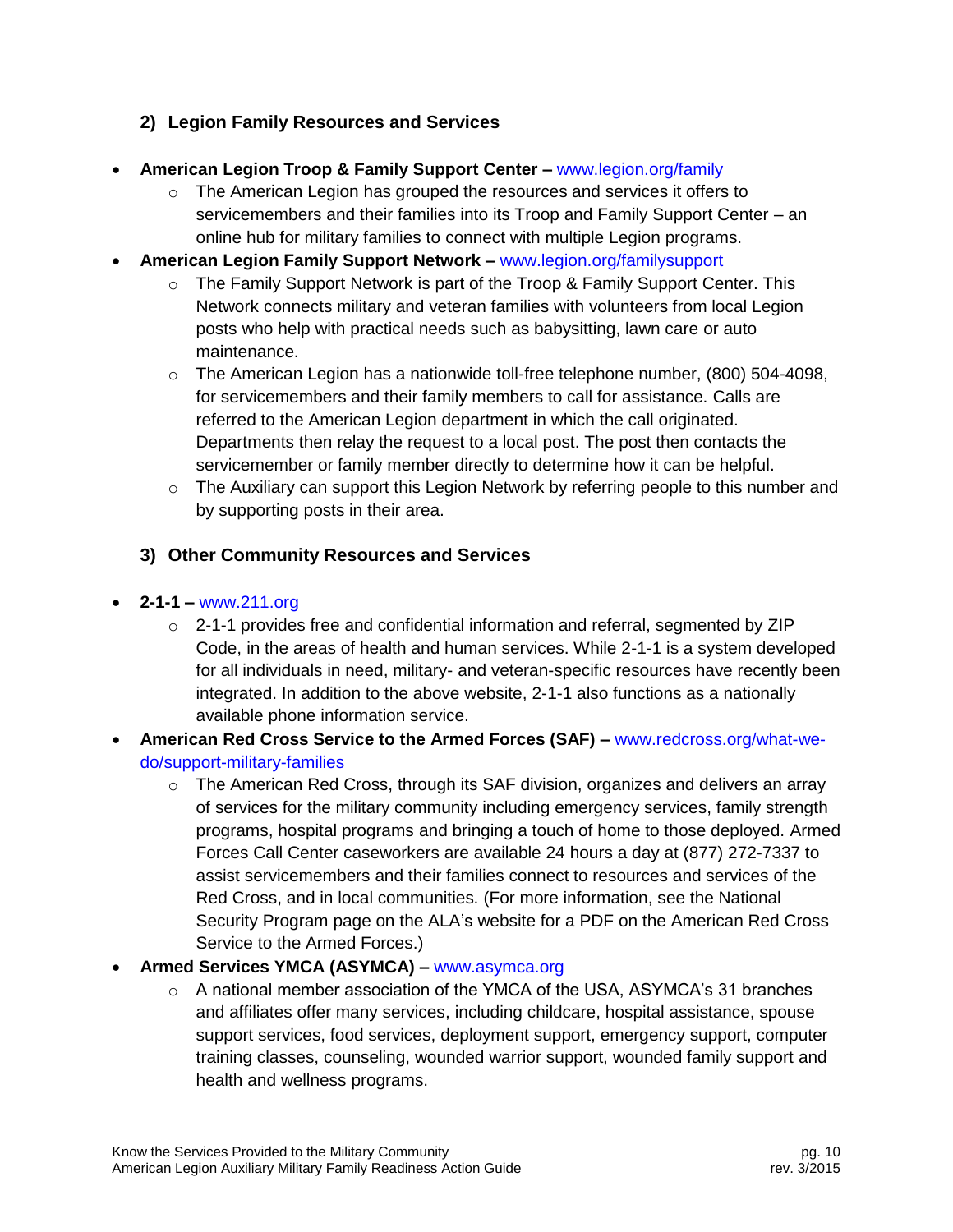- $\circ$  ASYMCA provides programs and support services to military servicemembers and their families with particular focus on junior-enlisted servicemembers (rank of sergeant or below). Programs are offered at low or no cost with no dues or membership fees.
- **Code of Support Foundation (COSF) –** [www.codeofsupport.org](http://www.codeofsupport.org/)
	- $\circ$  The Code of Support Foundation bridges the growing divide of understanding and engagement existing between the military and civilian communities.
	- o COSF offers a case management program [\(www.codeofsupport.org/case](http://www.codeofsupport.org/case-coordination)[coordination\)](http://www.codeofsupport.org/case-coordination). A team of case coordinators work one-on-one with servicemembers, veterans and their families to listen, assess and help solve their issues by connecting them with the necessary public and private resources.

# <span id="page-11-0"></span>**5.2Emergency Financial Relief**

Emergency financial relief comprises grants and loans of cash to servicemembers and military families who need immediate assistance to pay for goods and services essential to living. Also emergency relief organizations may provide tangible goods or services other than cash.

## **1) Government Resources and Services**

- **Basic Allowance for Subsistence (BAS) –** [www.military.com/benefits/military](http://www.military.com/benefits/military-pay/allowances/basic-allowance-for-subsistence.html)[pay/allowances/basic-allowance-for-subsistence.html](http://www.military.com/benefits/military-pay/allowances/basic-allowance-for-subsistence.html)
	- $\circ$  Active duty servicemembers receive a BAS to offset the cost of a servicemember's meals. BAS is not intended to cover the meals for family members (dependents). A monthly rate is given based on the price of food; each year it is readjusted based upon the increase of the price of food as measured by the USDA food cost index.

## **2) Legion Family Resources and Services**

- **Auxiliary Emergency Fund –** [www.ALAforVeterans.org/Members/Auxiliary-Emergency-](http://www.alaforveterans.org/Members/Auxiliary-Emergency-Fund)**[Fund](http://www.alaforveterans.org/Members/Auxiliary-Emergency-Fund)** 
	- $\circ$  The Auxiliary Emergency Fund is a grant assistance program that provides temporary emergency help to eligible members of the American Legion Auxiliary who have suffered a significant financial setback as the result of an act of nature or other personal crisis. An individual may receive up to \$2,400.
	- $\circ$  Temporary assistance may be considered when 1) a natural disaster or weather emergency leaves a member without shelter or food; 2) a financial crisis hits; and 3) an individual is in extreme circumstances.
	- $\circ$  Funds may only be used for emergency shelter, food or utilities. Funds do not cover medical expenses or credit card debt.
	- $\circ$  Eligibility depends on membership. An individual be a current member and must have maintained membership for three consecutive years at time of emergency.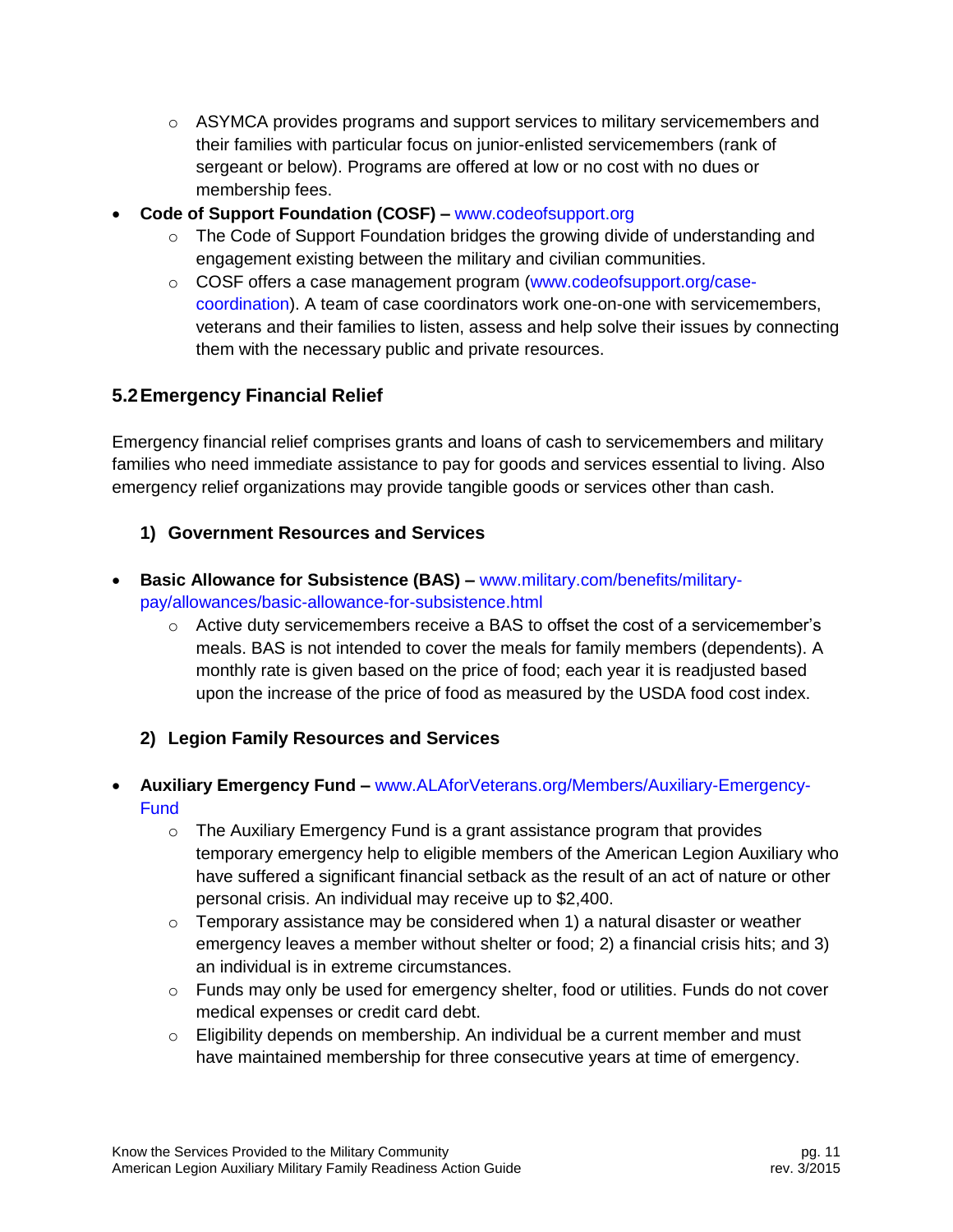#### **American Legion National Emergency Fund –** [www.legion.org/emergency](http://www.legion.org/emergency)

- $\circ$  The National Emergency Fund provides emergency funding to Legionnaires and Sons of The American Legion members in the wake of disasters such as hurricanes, tornadoes, earthquakes and wildfires. Qualified Legion Family members may receive up to \$3,000, while posts may be given up to \$10,000.
- $\circ$  To qualify for assistance, Legion Family members must meet certain eligibility requirements such as 1) applicant must have been displaced from their primary residence due to a declared natural disaster; 2) applicant must provide copies of receipts of items required to meet immediate assistance (temporary housing, food, water, clothing, etc.); and 3) Legion membership must be active at time of disaster and the time of application.
- $\circ$  Application must be received within 90 days of the disaster, and only one grant is permitted per household.

## **American Legion Temporary Financial Assistance (TFA) –** [www.legion.org/financialassistance](http://www.legion.org/financialassistance)

- o The Temporary Financial Assistance program awards cash grants to minor children of veterans who are eligible for American Legion membership. (Those currently serving in the military are eligible for Legion membership.) These grants help families meet the cost of shelter, food, utilities and health expenses, thereby keeping the child or children in a more stable environment.
- $\circ$  Legion membership is not required to receive assistance. However, TFA is only available to minor children (17 years or younger) whose biological parent or legal guardian is a veteran and is, or would have been, eligible for American Legion membership. Children 18-20 may be considered if a current disability requires special schooling or indefinite in-home care, or if they are enrolled in high school and unmarried.

# **3) Other Community Resources and Services**

## **Military Relief Societies**

- o Military relief societies provide financial assistance to servicemembers. This support typically comes in the form of low-interest loans, though grants are occasionally disbursed. Each service branch and each state National Guard has a nongovernmental relief society associated with it.
	- **Army Emergency Relief:** [www.aerhq.org](http://www.aerhq.org/)
	- **Navy-Marine Corps Relief Society:** [www.nmcrs.org](http://www.nmcrs.org/)
	- **Coast Guard Mutual Assistance:** [www.cgmahq.org](http://www.cgmahq.org/)
	- **Air Force Aid Society: [www.afas.org](http://www.afas.org/)**
	- **National Guard Emergency Funds:** Contact your local Family Assistance Center for requests

## **Nonprofit Financial Support**

 $\circ$  A number of nonprofit agencies provide emergency relief to veterans and servicemembers. Unlike military relief societies, these organizations operate principally through grants, and generally do not require repayment. Also, these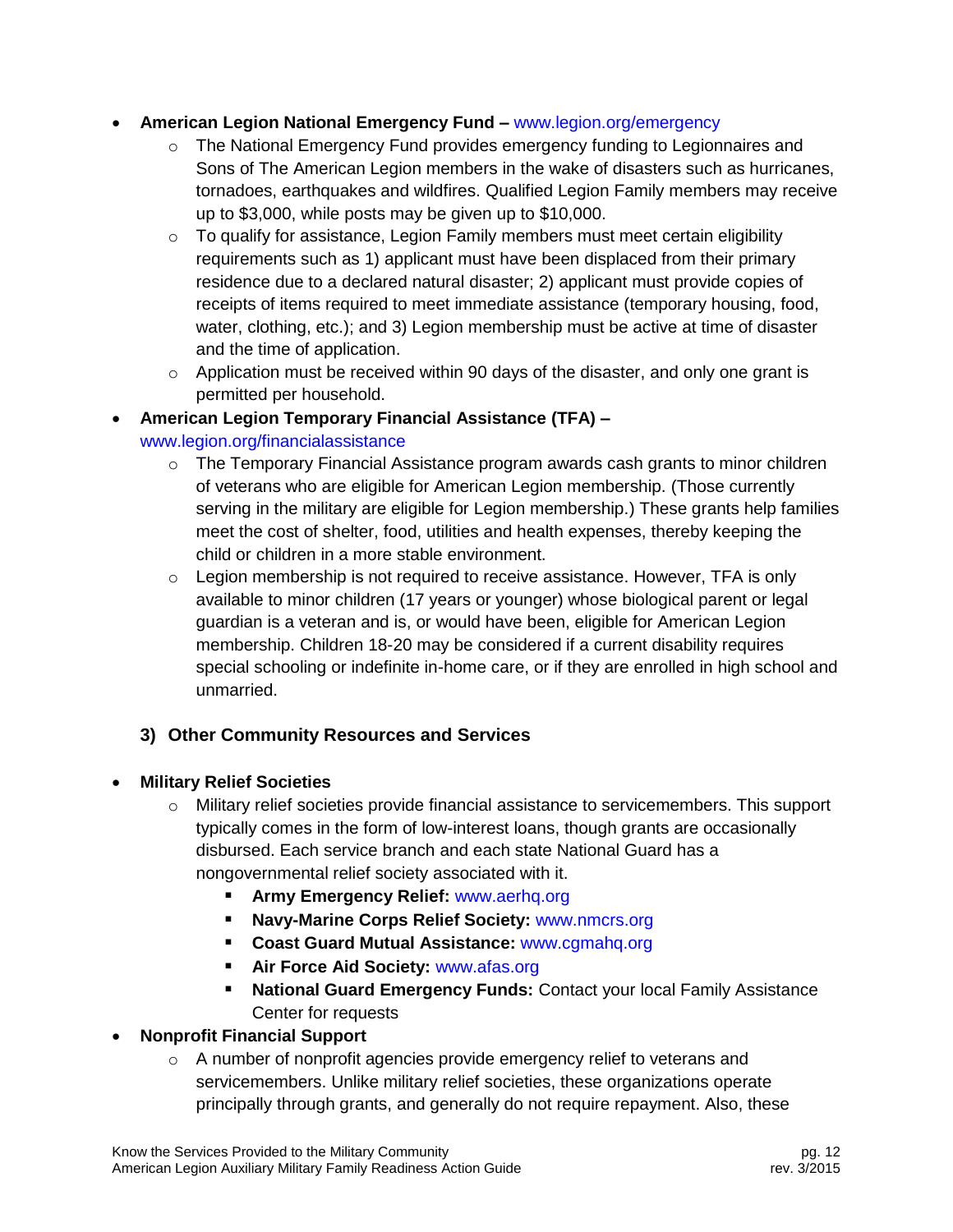organizations may provide donated goods or services in lieu of or in addition to cash. The eligibility, availability, type and amount of support vary among organizations. Dominant nonprofit providers of emergency financial relief to servicemembers and their families:

- **American Red Cross:** [www.redcross.org/find-help/military-families/financial](http://www.redcross.org/find-help/military-families/financial-assistance)[assistance](http://www.redcross.org/find-help/military-families/financial-assistance) (See the National Security Program page on the ALA website for a how-to sheet promoting the ALA's collaboration with American Red Cross for more information)
- **Hope For The Warriors: [www.hopeforthewarriors.org](http://www.hopeforthewarriors.org/)**
- **Operation Gratitude:** [www.operationgratitude.com](http://www.operationgratitude.com/)
- **Operation Homefront: [www.operationhomefront.net](http://www.operationhomefront.net/) (See the National** Security Program page on the ALA website for an action guide promoting the ALA's collaboration with Operation Homefront for more information)
- **Soldiers' Angels:** [www.soldiersangels.org](http://www.soldiersangels.org/)
- **USA Cares:** [www.usacares.org](http://www.usacares.org/)
- **Yellow Ribbon Fund:** [www.yellowribbonfund.org](http://www.yellowribbonfund.org/)

## <span id="page-13-0"></span>**5.3Child & Youth Education**

Educational services are those that ensure access for children and youth of military families to elementary, secondary and higher education. As most military children and youth attend public schools for the general population, education services also include resources to prepare public and private school leaders to properly address the unique circumstances of military children and youth.

#### **1) Government Resources and Services**

- **Department of Defense Education Activity (DoDEA) –** [www.dodea.edu](http://www.dodea.edu/)
	- $\circ$  The Department of Defense Education Activity manages schools specifically for military children and youth in the United States and abroad, typically located on military installations.
	- o The DoDEA website provides resources for students and parents.
		- **Military K-12 Partners (DoDEA Partnership) –** [www.dodea.edu/partnership](http://www.dodea.edu/partnership)
			- o The K-12 Partnership program provides information and support to increase understanding of the unique needs of military children as well as academic support to improve their education opportunities. Working collaboratively with the U.S. Department of Education, the partnership offers a variety of programs that promote quality education, seamless transitions and deployment support.

**School Liaison Officers –**

#### [www.dodea.edu/Partnership/schoolLiaisonOfficers.cfm](http://www.dodea.edu/Partnership/schoolLiaisonOfficers.cfm)

o Each service branch has school liaison officers who act as intermediaries between the military and schools. These officers provide information to nearby school districts, assist military families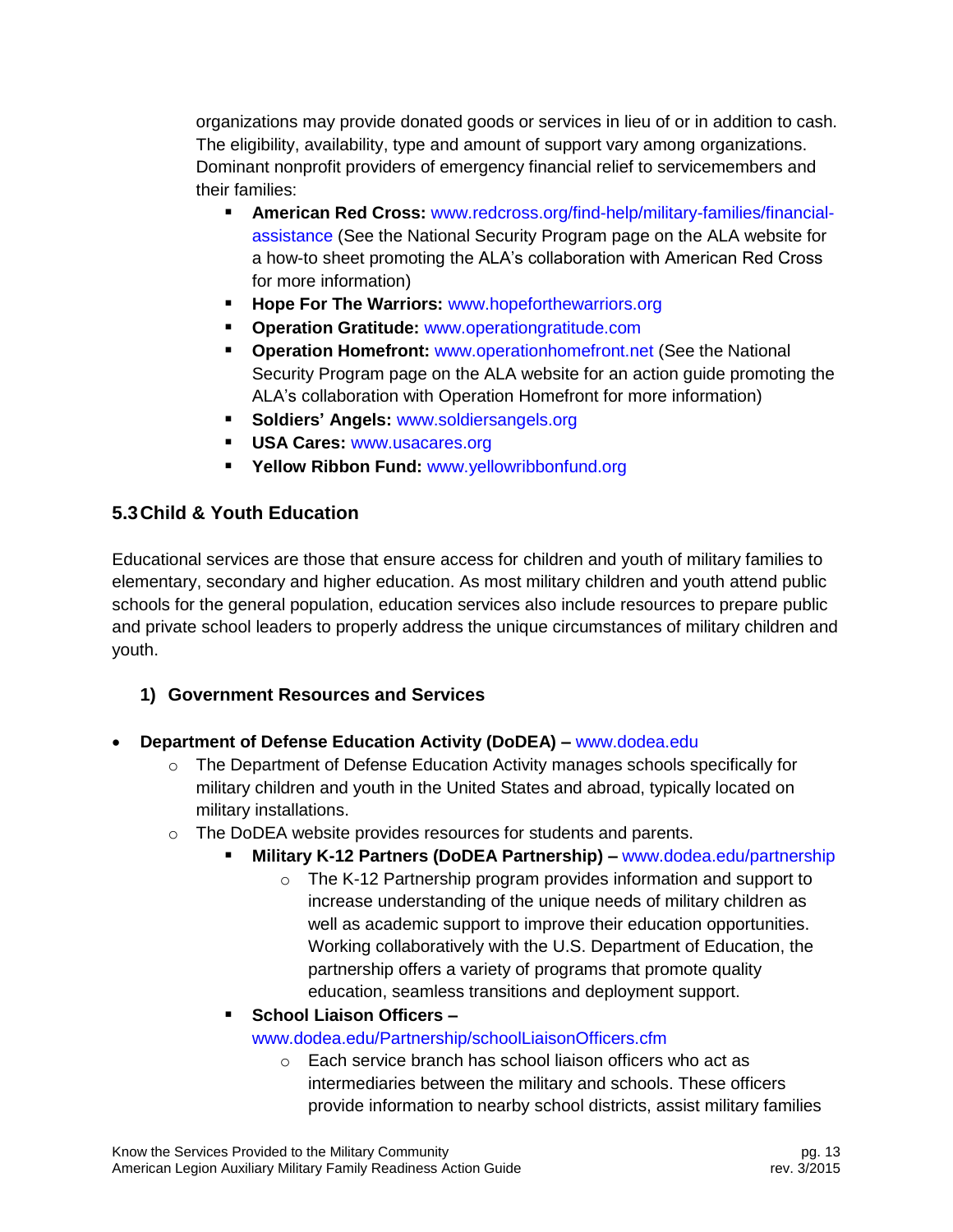with school issues and help relocating families with the transfer of credits.

- o Within the Army, a School Liaison Officer program is active on each installation. The Army School Liaison Officers serve active duty, National Guard, Reserve members and their families of up to one hour away from the installation.
- o School liaisons are available for Marine Corps families. Its role is adapted to each installation and the needs of the community.
- o The Navy is implementing K-12 support to military families at all major installations.
- o Each Air Force base has a point-of-contact for local military child education matters.
- o Family Resource Specialists and/or Child Development Service Specialists are available at each Health, Safety & Work-Life – Regional Practice to assist with school-related issues.
- **2) Legion Family Resources and Services**

## **American Legion Auxiliary Scholarships<sup>2</sup>** - [www.ALAforVeterans.org/scholarships](http://www.alaforveterans.org/scholarships)

- o **Children of Warriors National Presidents' Scholarship:** 15 students who are direct descendants of wartime veterans who served on active duty are eligible. Students must excel in academics and volunteer in their communities. One scholarship is awarded per Auxiliary division.
- o **Non-Traditional Student Scholarship:** Helps people who are members of the Legion Family pursue a college degree later in life or allow them to pick up where they left off when their studies were interrupted. One scholarship is awarded per five Auxiliary divisions. Applicant must be a member and have been a member of the Legion Family for at least two years before applying.
- o **Spirit of Youth Scholarship Fund:** Three separate scholarship opportunities are available under this fund.
	- **ALA Girls Nation Program Scholarships:** ALA Girls Nation awards scholarships for the following: ALA Girls Nation President; ALA Girls Nation Vice President; ALA Girls Nation Outstanding Senator.
	- **Honorary National Junior President Scholarship: Honorary National 4** Junior President receives a scholarship in recognition of her term of service.
	- **Spirit of Youth Scholarship for Junior Members:** One Junior member in each of the five ALA divisions receives a scholarship.

l

 $^2$  Please note: These are national scholarships. Departments and units might have additional scholarships as well.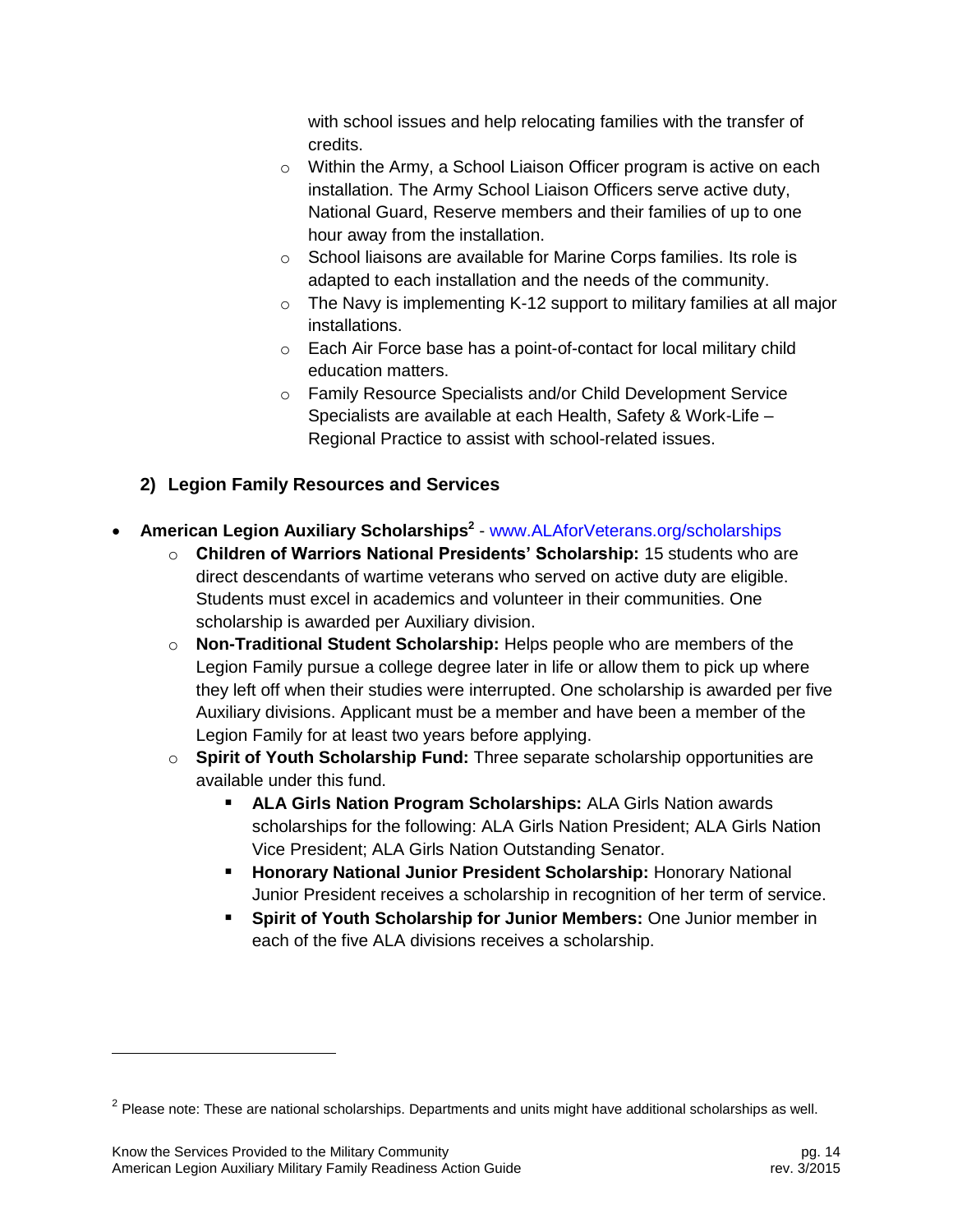- **American Legion Scholarships<sup>3</sup> –** [www.legion.org/scholarships](http://www.legion.org/scholarships)
	- o **The American Legion Legacy Scholarship:** Available for children whose parents have been killed in action after 9/11 while serving. The amount of aid varies annually.
	- o **The American Legion Baseball Scholarship:** Each Department Baseball Committee may select a player from their Department. The American Legion awards several scholarships depending on number of applicants and interest earned from the trust fund.
	- o **Samsung American Legion Scholarship:** Scholarship provided by Samsung. It is available to high school juniors who attend the current session of either Boys State or Girls State and who are direct descendants of a wartime veteran who served on active duty.
	- o **National High School Oratorical Contest:** Scholarships are awarded to three finalists. Each individual state winner who participates in the first round of the national contest also receives a scholarship. Each first-round winner who advances but does not qualify for finals receives an additional amount of money.
	- o **Eagle Scout of the Year:** Honored to the Eagle Scout of the Year at the National Convention. There are three runners-up.
	- o **The Eight and Forty Lung and Respiratory Disease Nursing Scholarship Fund:** Established to assist registered nurses with advanced preparation for positions in supervision, administration or teaching. To be eligible, students must have employment prospects in specific positions in hospitals, clinics or health departments upon completion of their education and the position must have a full-time and direct relationship to pediatric lung and respiratory control.
- **Veterans in the Classroom –** ALA website: [www.ALAforVeterans.org/Programs/Education](http://www.alaforveterans.org/Programs/Education) The American Legion website:

[www.legion.org/sites/legion.org/files/legion/publications/veterans\\_classroom\\_history.pdf](http://www.legion.org/sites/legion.org/files/legion/publications/veterans_classroom_history.pdf)

- $\circ$  Veterans in the Classroom is an activity endorsed by the Legion Family that brings history to life by connecting veterans with students in classrooms or at school assemblies in conjunction with history lessons.
- $\circ$  In addition to sharing their experiences, veterans may also discuss a wide range of topics including how to help a family who has a deployed servicemember, how to show support for our troops, proper respect for the flag, or why The American Legion was formed and its values.

## **3) Other Community Resources and Services**

- **Military Child Education Coalition (MCEC) –** [www.militarychild.org](http://www.militarychild.org/)
	- $\circ$  MCEC is a national organization that supports school systems, leaders and professionals in educating and supporting military children and youth in their schools, primarily through training and technical assistance at the school district, school and professional levels.

l

 $^3$  Please note: These are national scholarships. Departments and posts might have additional scholarships as well.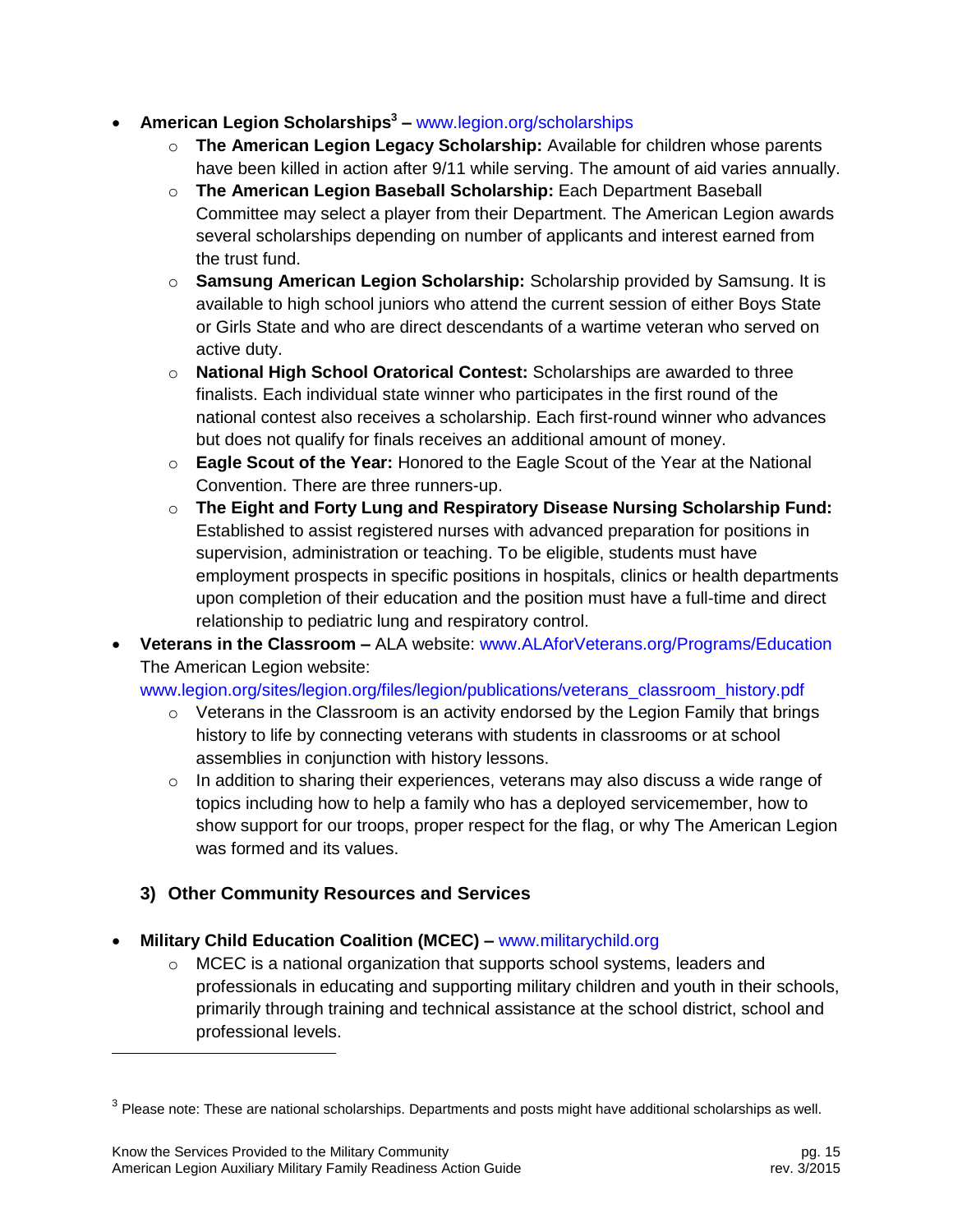$\circ$  MCEC offers many programs to support children and parents relating to visual arts and writing, student transition and leadership.

# <span id="page-16-0"></span>**5.4Employment & Transition**

Employment services are those that provide servicemembers and military spouses with the resources and support necessary to return to, prepare for and find meaningful jobs and careers. Transition services are those that prepare servicemembers and their families for their separation from military service and their return to civilian life.

## **1) Government Resources and Services**

#### **American Job Centers –** [www.jobcenter.usa.gov](http://www.jobcenter.usa.gov/)

- $\circ$  American Job Centers serve as one-stop portals for employment assistance, whether it is a job search, development of soft skills or connecting to formal training. Many American Job Centers (AJCs) have employees who specialize in the employment of veterans, returning servicemembers and military spouses. These employees may be called Local Veterans Employment Representatives or Disabled Veteran Outreach Program Specialists. Locate the AJC serving your community by visiting the above website.
- **Hero 2 Hired (H2H) –** [http://h2h.jobs](http://h2h.jobs/)
	- $\circ$  H2H is a U.S. Department of Labor initiative that matches the Guard and Reserve to jobs they deserve.
	- $\circ$  H2H has transitioned its online capabilities to the U.S. Department of Veterans Affairs (VA) Veterans Employment Center (VEC). [\(www.ebenefits.va.gov/ebenefits/jobs\)](http://www.ebenefits.va.gov/ebenefits/jobs). This transition supports the White House Joining Forces initiatives to combine Federal efforts to hire veterans under one Web portal and strengthens interagency collaboration among the VA, Department of Defense and Department of Labor. The VEC is available for transitioning servicemembers, veterans and their families.
	- o H2H Employment Coordinators provide career readiness assistance to Reserve Component servicemembers preparing for the next civilian career. Each state, territory and the District of Columbia has an H2H Employment Coordinator who can assist with VEC enrollment and local employment resources. To find your supporting H2H Employment Coordinator, visit<http://h2h.jobs/coordinators.html>
- **My Career Advancement Account (MyCAA) Scholarship Program –** [www.aiportal.acc.af.mil/mycaa/default.aspx](http://www.aiportal.acc.af.mil/mycaa/default.aspx)
	- o A Department of Defense initiative, MyCAA is a workforce development program that provides up to \$4,000 of financial assistance to civilian spouses of active-duty members in the paygrades of E-1 to E-5, W-l, W-2, O-1 and O-2 who are pursuing a license, certification or associate's degree in a portable career.
- **Spouse Education & Career Opportunities –** [www.militaryonesource.mil/seco](http://www.militaryonesource.mil/seco)
	- o The Department of Defense Spouse Education and Career Opportunities Program works in conjunction with installation employment readiness programs to help military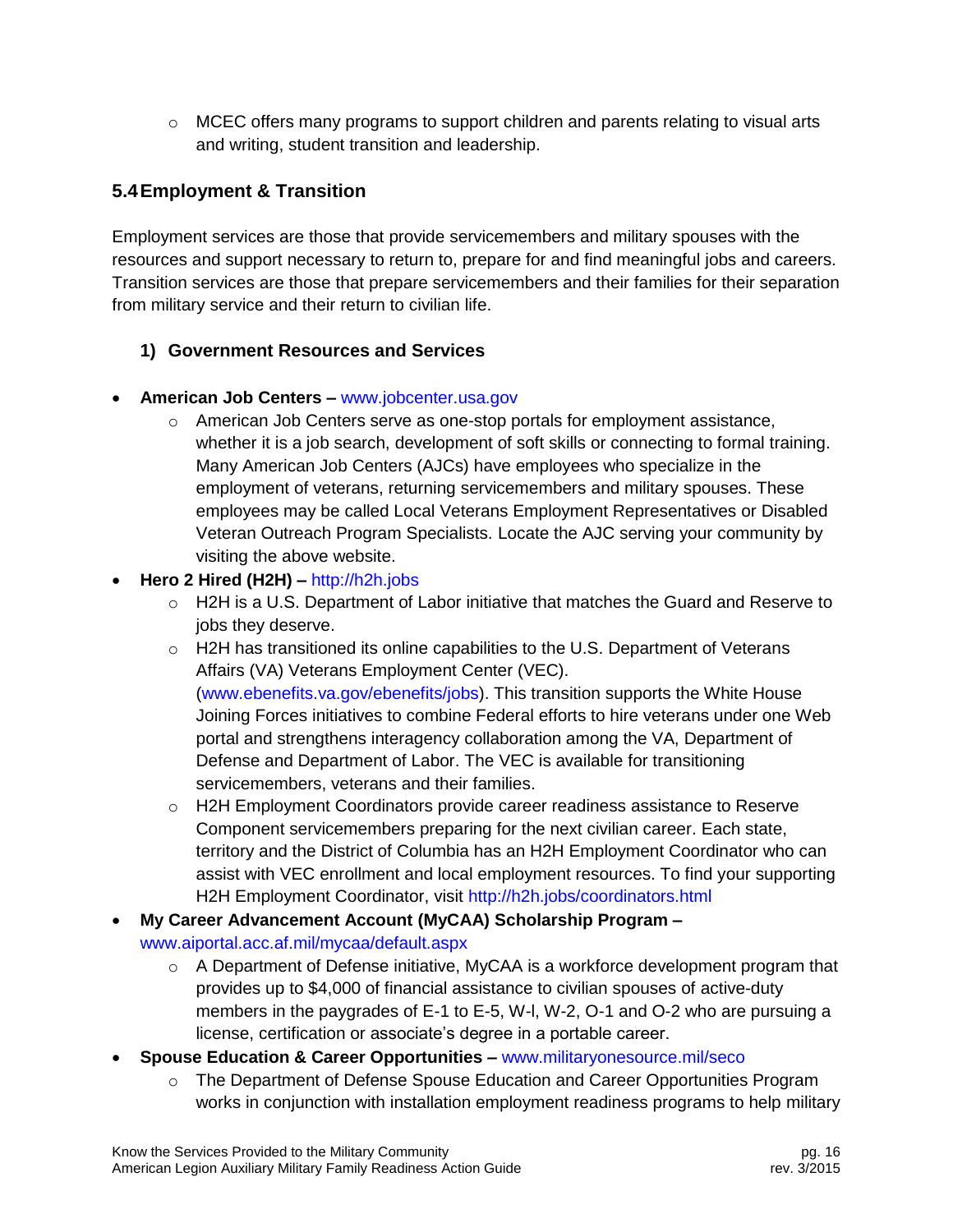spouses explore careers, receive information on education, training and licensure, ready themselves for careers and connect with more than 160 partner employers.

- **Transition Assistance Program (TAP) & Transition GPS (Goals, Plans, Success) –** [www.dodtap.mil](http://www.dodtap.mil/)
	- o TAP is a program organized by the U.S. Departments of Defense, Labor and Veterans Affairs and other federal agencies to assist servicemembers and families prepare for their exit from the military and their return to civilian life.
	- o Federal law requires all separating servicemembers to participate in Transition GPS, a part of Transition Assistance Program's outcome-based curriculum with standardized learning objectives. It is a transformative opportunity for servicemembers to pursue their post-service career goals.
	- $\circ$  TAP/Transition GPS includes comprehensive workshops led by professionally trained facilitators. The course emphasizes employment, but covers a broad range of social and psychological topics as well.
- **Uniformed Services Employment and Reemployment Rights Act (USERRA) –** [www.osc.gov/userra.htm](http://www.osc.gov/userra.htm)
	- $\circ$  USERRA is a federal law intended to ensure that persons who serve or have served in the Armed Forces, Reserves, National Guard or other "uniformed services" (1) are not disadvantaged in their civilian careers because of their service; (2) are promptly reemployed in their civilian jobs upon their return from duty; and (3) are not discriminated against in employment based on past, present, or future military service.
	- $\circ$  Several websites are available to assist servicemembers and employers in understanding their respective USERRA rights and responsibilities:
		- **U.S. Department of Labor VETS:** [www.dol.gov/vets/programs/userra](http://www.dol.gov/vets/programs/userra)
		- **Employer Support of the Guard and Reserve (ESGR):** [www.esgr.mil/USERRA/What-is-USERRA.aspx](http://www.esgr.mil/USERRA/What-is-USERRA.aspx)
		- **United States Office of Special Counsel (OSC):** [www.osc.gov/userra.htm](http://www.osc.gov/userra.htm)
- **Welcome Home Events –** [www.volunteer.va.gov/Welcome\\_Home\\_Events.asp](http://www.volunteer.va.gov/Welcome_Home_Events.asp)
	- $\circ$  The Department of Veterans Affairs organizes Welcome Home events in each Veterans Affairs Medical Center catchment area. Welcome Home events are similar to those organized through the Yellow Ribbon Reintegration Program. (See the National Security Program page on the ALA website for a how-to sheet on welcoming home separating servicemembers)
- **Yellow Ribbon Reintegration Program (YRRP) –** [www.jointservicessupport.org/yrrp](http://www.jointservicessupport.org/yrrp)
	- $\circ$  For deploying reserve component servicemembers and their families, Yellow Ribbon events inform servicemembers and their families about the assistance and services available to them. Events use local, state and federal organizations in order to ensure the readiness and resiliency of servicemembers, their families, employers and affected communities for the rigors of deployment and separation. YRRP services include information on health care, education/training opportunities, financial planning and assistance and an overview of legal benefits.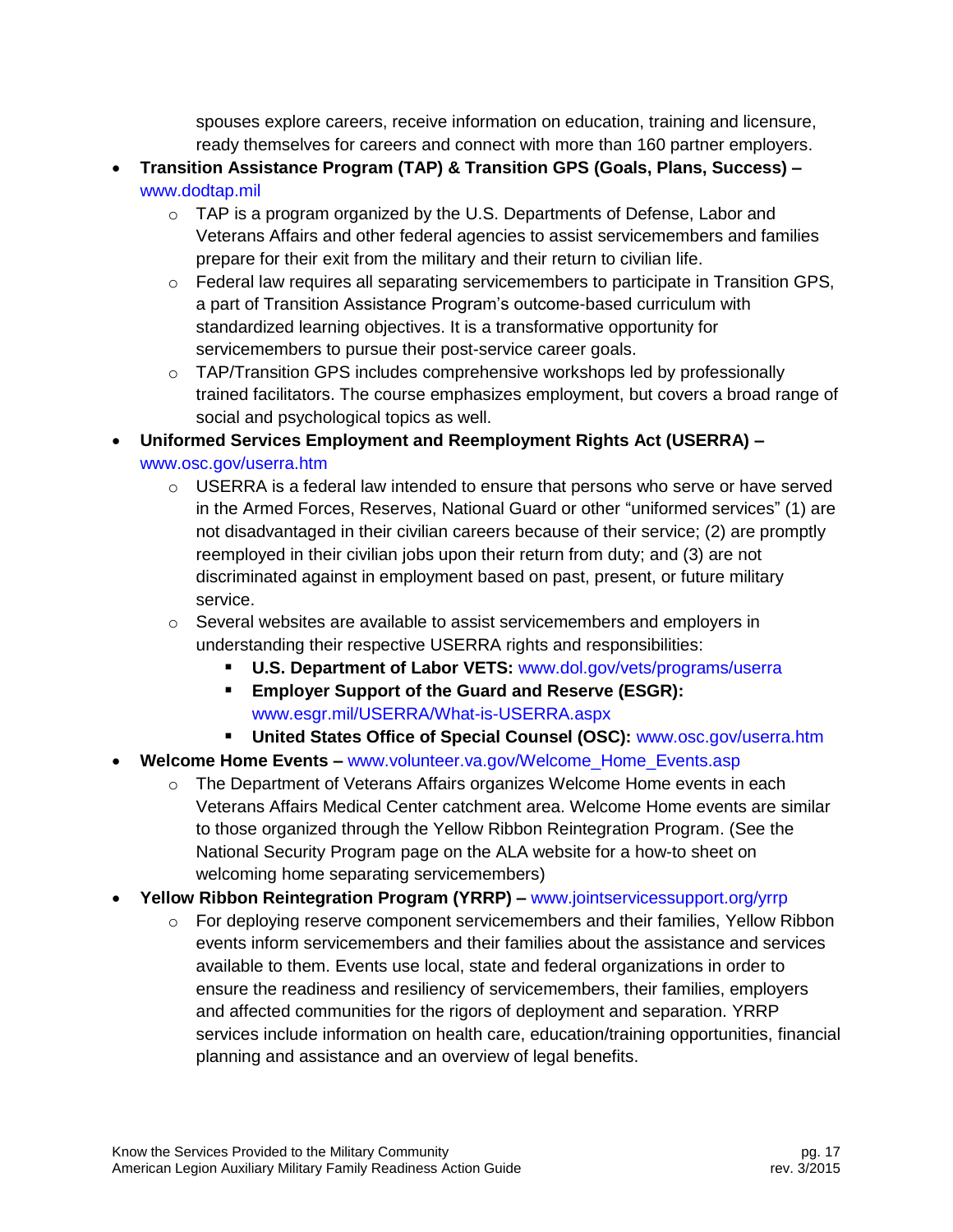- $\circ$  YRRP events are conducted throughout all phases of the deployment cycle. YRRP holds events during pre-deployment, deployment, 30 days post-deployment, 60 days post-deployment and 90 days post-deployment.
- $\circ$  YRRP events are implemented by the reserve components of each military branch. They are mandatory for National Guard members being activated or deactivated from federal service. Reservists' attendance is optional, but they are highly encouraged to participate throughout their deployment cycle. Many events strongly advise family members to attend as well. Some events also offer child and youth activities.
- o See the National Security Program page on the ALA website for a how-to sheet promoting the ALA's collaboration with Yellow Ribbon programs for more information.

## **2) Legion Family Resources and Services**

- **The American Legion's Veteran Employment Center –** [www.legion.org/careers](http://www.legion.org/careers)
	- $\circ$  Located on The American Legion's Veteran Employment Center website is a search engine for veterans to find jobs within their area, a military skills translator, a transition center for those getting ready to separate and provides information on employment.
	- **3) Other Community Resources and Services**
- **American Corporate Partners (ACP) –** [www.acp-usa.org](http://www.acp-usa.org/)
	- $\circ$  ACP assists servicemembers and veterans in their transition from the armed services to the civilian workforce. Working with business professionals nationwide, ACP offers servicemembers and veterans tools for long-term career development through mentoring, career counseling and networking opportunities.
	- o ACP has two distinct professional-development programs for veterans:
		- **ACP AdvisorNet –** An online business Q&A community that connects servicemembers, veterans and their immediate family members with business leaders across the country. Servicemembers and veterans can ask questions about career development, employment and small business; browse questions based on topics; read articles and message users to initiate private conversations. Business leaders nationwide looking to share their expertise and advice can sign up as Advisors. All users are able to see the professional and/or military backgrounds of other users, promoting an environment of accountability and trust.
		- **Mentoring Program –** Connects servicemembers and veterans with professionals from some of America's top corporations and select universities. This year-long, private mentorship allows currently serving and recently separated veterans (including members of the Reserve and Guard) who have served on active duty for at least 180 days since September 11, 2001 and spouses of those wounded or killed in action to be mentored on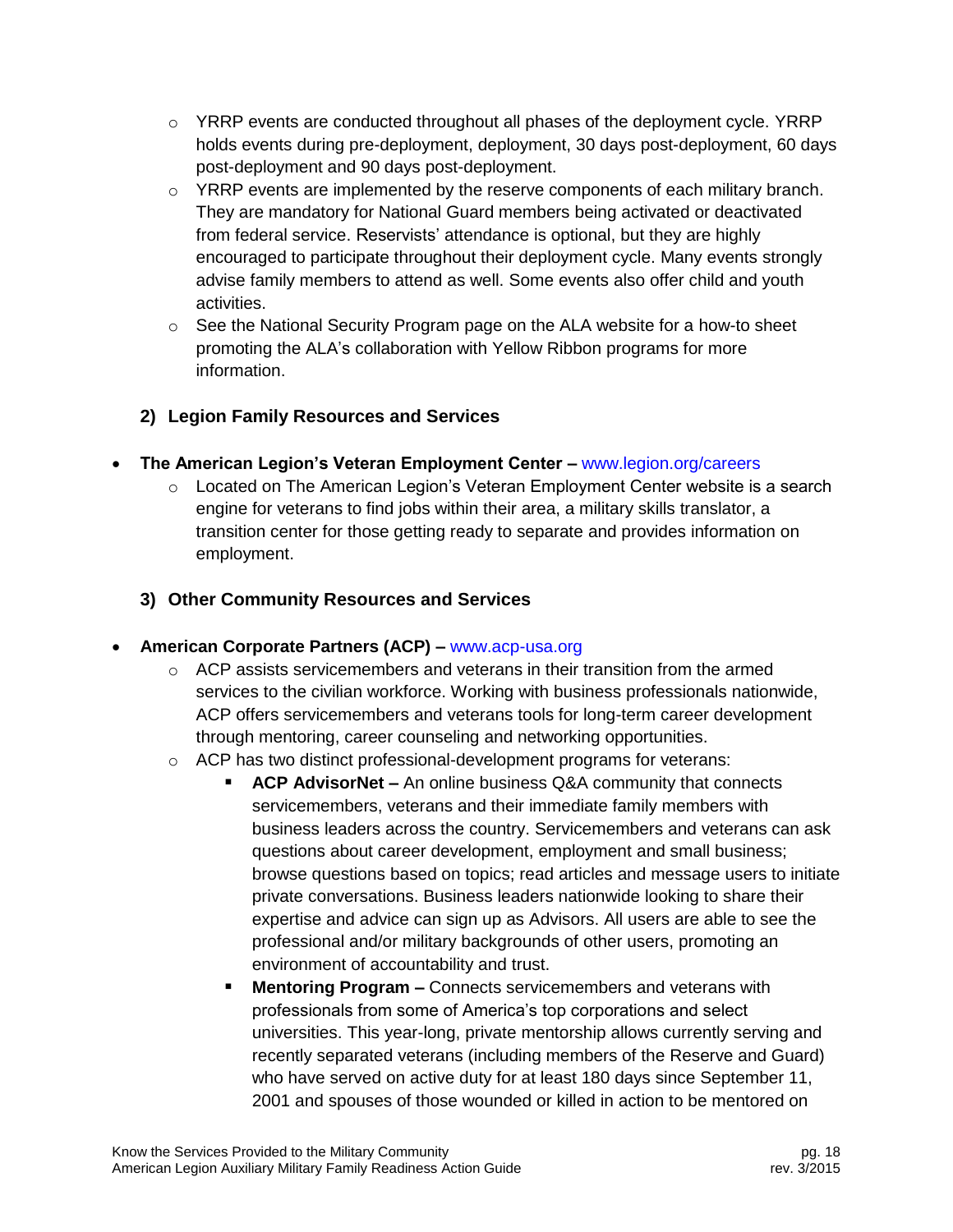topics ranging from resume building and job market knowledge to networking and leadership. All mentors are employees of one of ACP's Participating Institutions. The Mentoring Program is not a formal job-placement program, but a tool for networking and long-term career development.

- **Business and Professional Women's Foundation Joining Forces Mentoring Plus –** [www.bpwfoundation.org](http://www.bpwfoundation.org/)
	- $\circ$  Business and Professional Women's Foundation operates the Joining Forces Mentoring Plus program to match women veterans, military and veteran spouses, caregivers and survivors to career mentors in an online setting.
	- $\circ$  Business and Professional Women also offers a Career Center that job seekers and employers can both use. Employers can be recognized as women- and veteranfriendly. No fee is associated with posting your resume and/or creating a profile.
- **Corporate America Supports You (CASY) –** [casy.msccn.org](http://casy.msccn.org/)
	- $\circ$  CASY provides no-cost employment readiness, vocational training and one-on-one job placement services for National Guard, Reserves, transitioning servicemembers and veterans of all branches of service.
	- $\circ$  CASY works directly with its sister organization, the Military Spouse Corporate Career Network (MSCCN), functioning as one military job-placement unit serving two target audiences. Where CASY offers an outlet for the servicemember, MSCCN focuses on military spouses, family members and caregivers. CASY-MSCCN operates as an employment partner to all branches of the Armed Forces, including the National Guard and Coast Guard, through Memorandums of Understanding (MOUs).
- **Hiring Our Heroes –** [www.uschamber.com/hiringourheroes](http://www.uschamber.com/hiringourheroes)
	- $\circ$  Hiring Our Heroes is a program of the U.S. Chamber of Commerce Foundation designed to help veterans, transitioning servicemembers and military spouses find meaningful employment. Hiring Our Heroes leverages a network of more than 1,600 state and local chambers of commerce and other strategic partners from the public, private and nonprofit sector to implement job fairs and employment soft skills coaching.
- **Military Spouse Corporate Career Network (MSCCN) –** [www.msccn.org](http://www.msccn.org/)
	- o The Military Spouse Corporate Career Network provides no-cost employment services and assistance needed to facilitate job placement to all military spouses, adult dependents and caregivers. MSCCN operates under a Memoranda of Understanding (MOU) with each branch of service, including the National Guard.
- **Military Spouse eMentor Program –** [www.ementorprogram.org/p/milspouse/about](http://www.ementorprogram.org/p/milspouse/about)
	- o The MilSpouse eMentor Program is open to all spouses or widow(er)s of servicemembers and veterans. Divorced spouses are also welcome to participate. By completing an online profile, members can search for and select a mentor who assists with job searching and gives career guidance, advice, support and inspiration. Career mentors are members of military spouse-friendly organizations and other career professionals.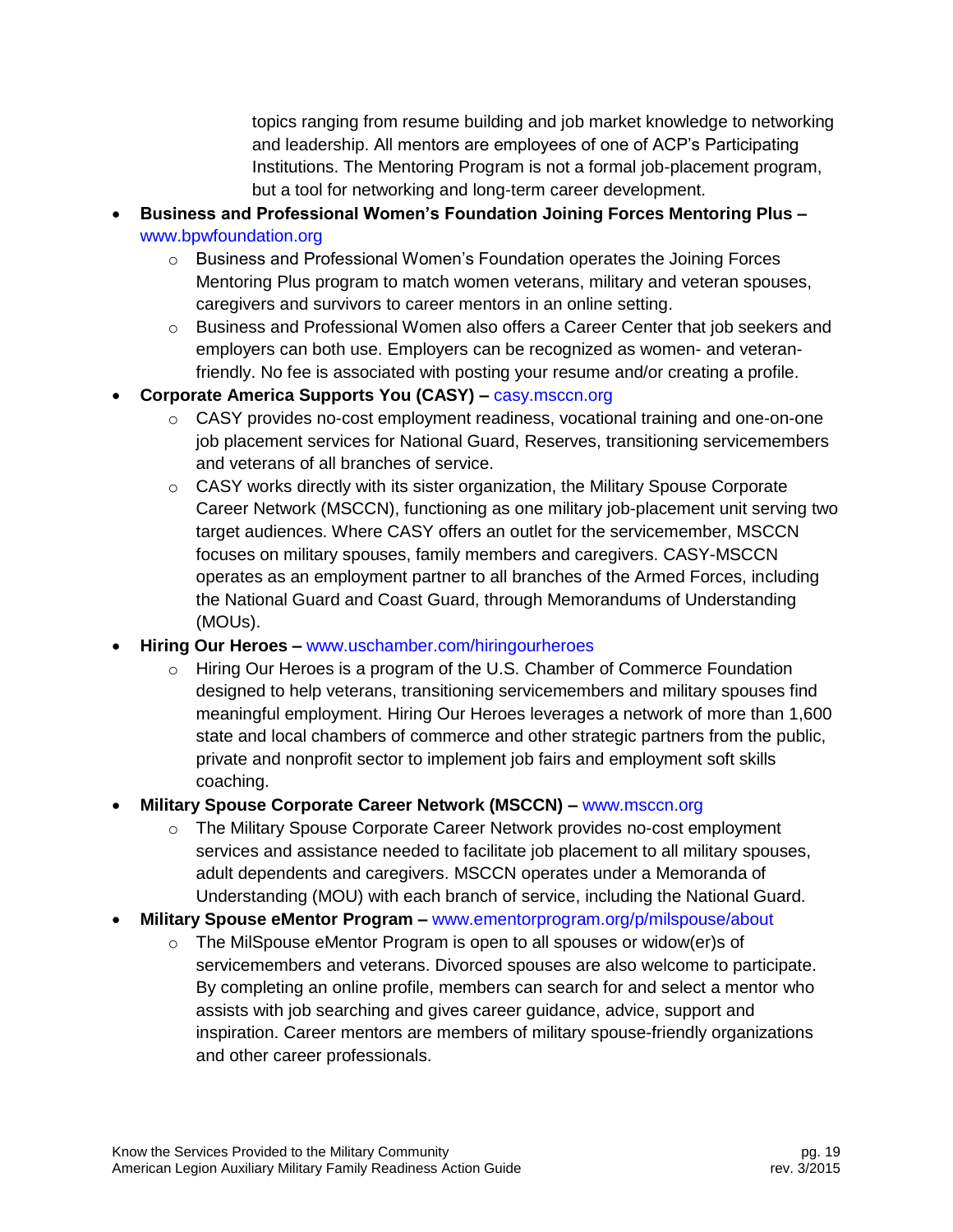#### **Military Spouse Foundation (MSF) –** [www.militaryspousefoundation.org](http://www.militaryspousefoundation.org/)

- $\circ$  Military Spouse Foundation was created by and for military spouses. By joining the Military Spouse Foundation, community members can connect with other military spouses, connect with an online mentor, participate in career "prep rallies" and workshops to determine individual career paths and take self-paced, interactive courses. Representatives of community organizations can reach out to MSF to become a partner in this effort. Interested individuals may contact MSF to become industrial expert volunteers.
- **The National Guard Employment Network (NGEN) –** [www.msccn.org/NationalGuard](http://www.msccn.org/NationalGuard)
	- $\circ$  NGEN's mission is to provide a network for servicemembers and their families to connect directly with employment resources, service providers and employers.
	- $\circ$  The NGEN, with alliance members Corporate America Supports You (CASY) and the Military Spouse Corporate Career Network (MSCCN), offers each state National Guard Employment Division career readiness support and placement through a broad network of resources and services to find jobs, training and education opportunities for servicemembers and their families.
- **VetNet –** [www.vetnethq.com](http://www.vetnethq.com/)
	- o VetNet is a collaboration between the U.S. Chamber of Commerce Foundation's Hiring Our Heroes initiative, Hire Heroes USA, Syracuse University's Institute for Veteran and Military Families and Google. VetNet serves as a "one-stop shop" to ease the transition of servicemembers and their spouses from the military to the civilian workforce. This is accomplished primarily through three distinct content areas: Basic Training, Career Connections and Entrepreneurship. VetNet also provides networking tools, job market information and an extensive resource library.

## <span id="page-20-0"></span>**5.5Financial Services**

Financial services are those that offer information and guidance to assist servicemembers and their families in managing money and investments. They also help servicemembers understand the financial protections and opportunities unique to the military community.

#### **1) Government Resources and Services**

# **Consumer Financial Protection Bureau (CFPB) –**

[www.consumerfinance.gov/servicemembers](file:///C:/Documents%20and%20Settings/TANGER/Application%20Data/Microsoft/Word/www.consumerfinance.gov/servicemembers)

 $\circ$  The Consumer Financial Protection Bureau seeks to protect American citizens from predatory financial practices. The CFPB has created a servicemember-specific website to provide information on germane financial issues, such as VA benefits, the Servicemembers Civil Relief Act and more.

#### **Personal Financial Management Program (PFM) –** [www.militaryonesource.mil/pfm?content\\_id=267421](http://www.militaryonesource.mil/pfm?content_id=267421)

 $\circ$  The Personal Financial Management Program is offered by every service branch to help servicemembers and their families keep track of their finances, save for the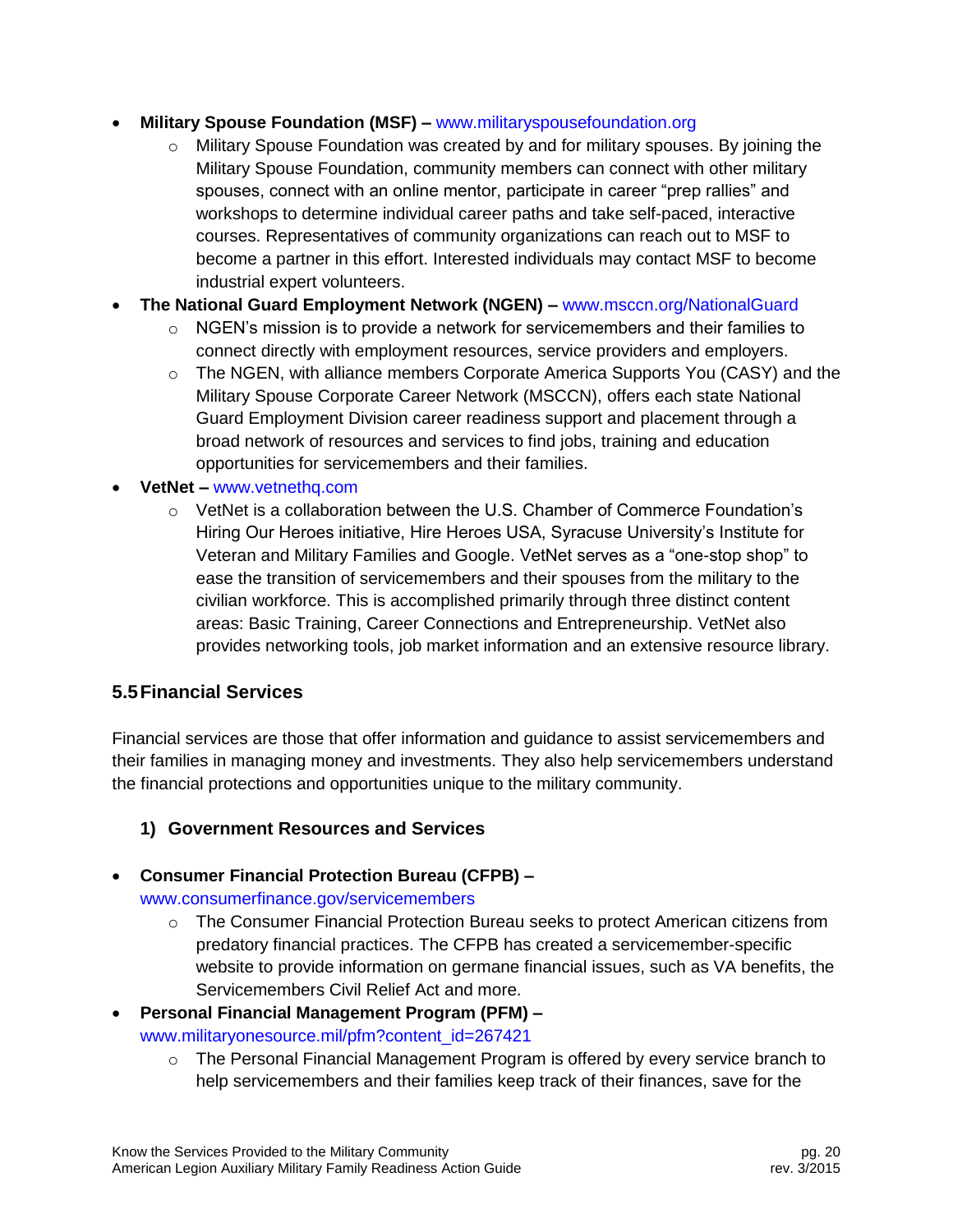future and resolve any financial issues. The PFM Program also offers classes and confidential counseling.

## **2) Legion Family Resources and Services**

- **American Legion USAA Financial Center –** [www.legion.org/usaa](http://www.legion.org/usaa) USAA Website: [www.usaa.com/legion](http://www.usaa.com/legion)
	- $\circ$  USAA is the American Legion's preferred provider of financial services. The relationship gives American Legion and family members access to industry-leading insurance, banking, investment and financial counseling services.
	- o USAA is also the preferred provider of credit card services for the American Legion Auxiliary.
	- $\circ$  Public access to resources is available on the USAA website above.

## **3) Other Community Resources and Services**

- **Hands on Banking for Military –** [www.handsonbanking.org/financial-education/hands-on](http://www.handsonbanking.org/financial-education/hands-on-banking-for-military)[banking-for-military](http://www.handsonbanking.org/financial-education/hands-on-banking-for-military)
	- $\circ$  Program launched by the Wells Fargo Foundation to deal with the financial education challenges facing servicemembers, veterans and their families. Hands on Banking for Military is designed to address military member's unique financial needs at every stage of their career. The program presents 10 individual lesson topics ranging from the basics of banking to career transition and planning for retirement.
	- o Wells Fargo has joined forces with the National Foundation for Credit Counseling (NFCC) to bring Hands on Banking for Military to service members in the continental United States. Through close to 700 locations across the country, NFCC's Member Agencies will teach local Hands on Banking for Military classes. In addition to the group education designed to keep military personnel and their families on a path to financial stability, more than NFCC 2,200 agency counselors will provide one-on-one personalized financial reviews, budget planning and concrete solutions to pressing financial concerns. Military and veteran groups wishing to have a representative teach a class, or individuals interested in scheduling a session with a financial specialist can contact the NFCC at (855) 374-2773 or contact your local Wells Fargo Branch.

#### **Military Saves –** [www.militarysaves.org](http://www.militarysaves.org/)

 $\circ$  Military Saves is a social marketing campaign to persuade, motivate and encourage military families to save money. Those who take the Military Saves pledge can opt to receive a monthly e-newsletter from Military Saves, as well as a quarterly enewsletter from America Saves, its parent organization. Military Saves also works with the defense credit unions, military banks and other non-profit organizations to promote savings and debt reduction.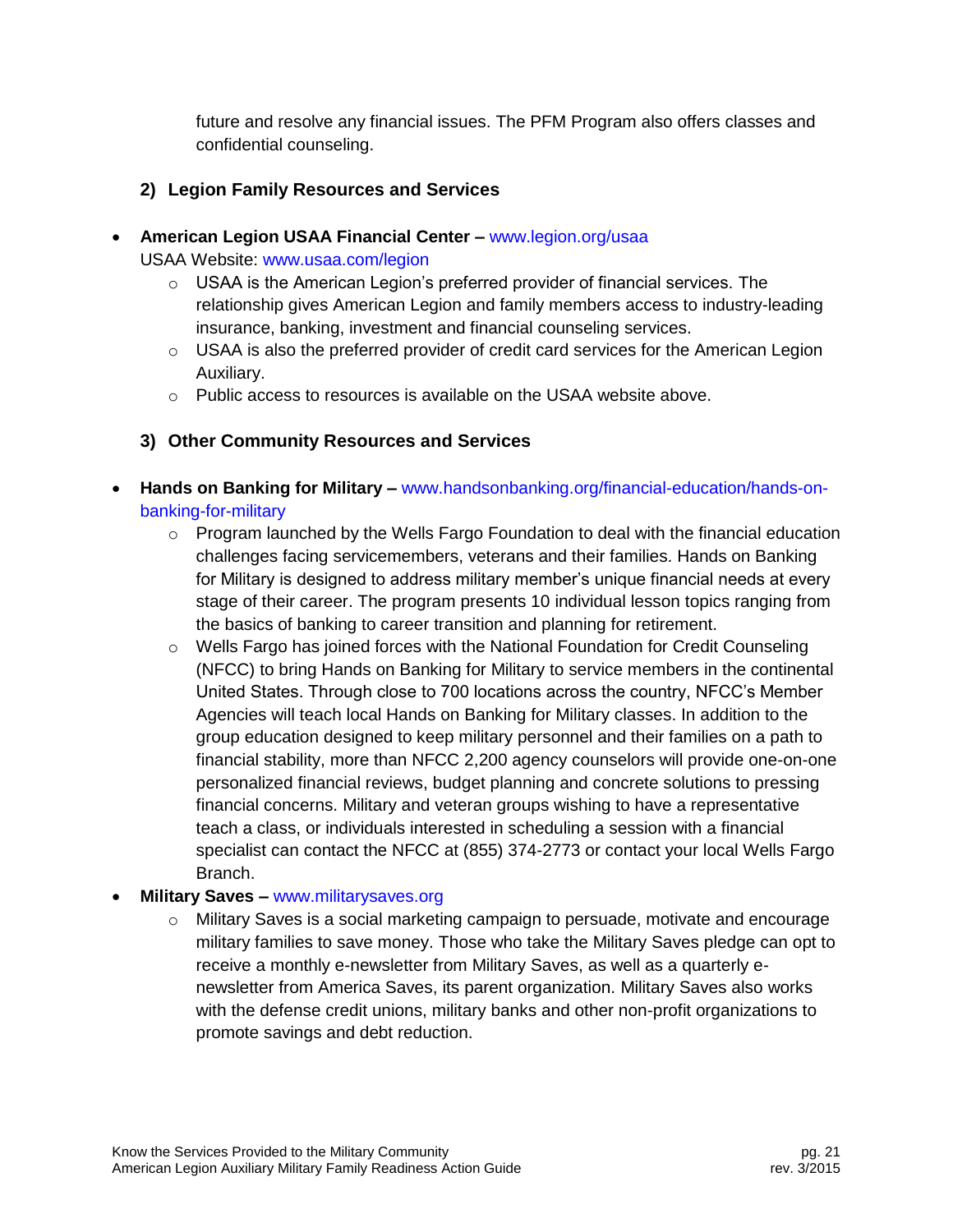## <span id="page-22-0"></span>**5.6Health**

Health services are those that provide servicemembers and their families with the resources and support necessary to prevent, treat and care for illnesses, diseases, disabilities and conditions.

#### **1) Government Resources and Services**

#### **TRICARE –** [www.tricare.mil](http://www.tricare.mil/reserve)

- $\circ$  Members of the military and their families and some military retirees participate in a health care system called TRICARE. TRICARE operates, broadly speaking, as a Health Maintenance Organization (HMO) for those on active duty.
- $\circ$  Reservists and National Guard members may qualify for specific types of TRICARE. The above website provides detailed information about many of the most common scenarios.

#### **VA Healthcare –** [www.va.gov/health](http://www.va.gov/health)

- $\circ$  Reservists, National Guard members and transitioning servicemembers may qualify for healthcare from the Department of Veterans Affairs.
- $\circ$  Typically families are unable to receive healthcare at the VA. However, exceptions may include service-connected disabilities and servicemembers killed in action.
- $\circ$  The above website provides information on how to apply online or in person.
- **Affordable Care Act (ACA) –** [www.healthcare.gov](http://www.healthcare.gov/)
	- $\circ$  Reservists, National Guard members, transitioning servicemembers and their families may find the Affordable Care Act may be a better fit for their circumstances.
	- o The above website provides information on how to enroll.
- **Military/Veteran Crisis Line –** [www.veteranscrisisline.net/activeduty.aspx](http://www.veteranscrisisline.net/activeduty.aspx)
	- o The Military/Veteran Crisis Line is a resource provided by the VA. The Military/Veteran Crisis Line connects servicemembers and veterans in crisis as well as their families and friends with qualified, caring responders through a confidential toll-free hotline, online chat or text.
	- $\circ$  Servicemembers, veterans and their loved ones can call (800) 273-8255 and Press 1, chat online, or send a text message to 838255 to receive confidential support 24 hours a day, every day.
	- $\circ$  This service is available to all servicemembers, including members of the National Guard, the Reserve and veterans, even if not registered with the VA.

#### **2) Legion Family Resources and Services**

#### **American Legion Department Service Officers –** [www.legion.org/veteransbenefits/departmentofficers](http://www.legion.org/veteransbenefits/departmentofficers)

- $\circ$  Legion Service Officers can assist veterans, servicemembers and their family members in navigating VA health benefits, including disability claims.
- $\circ$  An individual in need does not need to be member of the Legion to receive help from a service officer.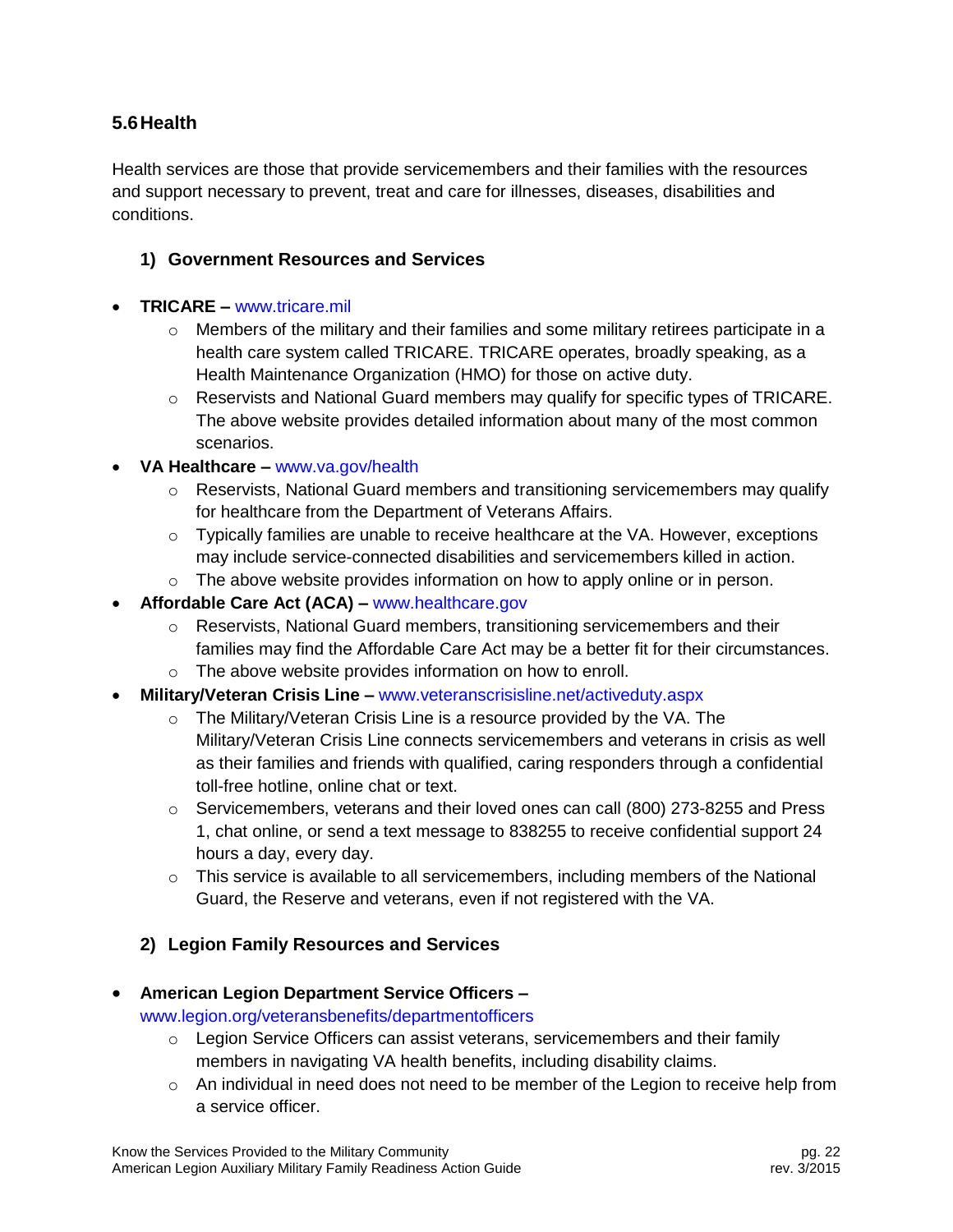**American Legion Operation Comfort Warriors –**

[www.legion.org/operationcomfortwarriors/about](http://www.legion.org/operationcomfortwarriors/about)

- $\circ$  Operation Comfort Warriors delivers comfort items and activities for servicemembers recovering in hospitals and warrior transition units around the world. Most military medical centers are not equipped to store large quantities of care packages.
- **American Legion Heroes to Hometowns –** [www.legion.org/heroes/about](http://www.legion.org/heroes/about)
	- $\circ$  Heroes to Hometowns is a program where Legionnaires provide direct assistance to veterans or military personnel coming home to changed circumstances (such as prosthetic limbs, traumatic brain injuries or PTSD).
	- **3) Other Community Resources and Services**
- **Give an Hour –** [www.giveanhour.org](http://www.giveanhour.org/)
	- $\circ$  Give an Hour provides free mental health services for servicemembers and their families affected by the post-9/11 conflicts in Iraq and Afghanistan.
	- $\circ$  Those who are eligible include but are not limited to the following: spouses, children, parents, siblings, extended family members, unmarried partners and National and Reserve members who have not yet deployed.

# <span id="page-23-0"></span>**5.7Housing**

Housing services are those that assist servicemembers and military families locate, pay for and maintain a home while serving.

## **1) Government Resources and Services**

- **Automated Housing Referral Network (AHRN) –** [www.ahrn.com](http://www.ahrn.com/)
	- $\circ$  The Automated Housing Referral Network, sponsored by the Department of Defense, assists active-duty servicemembers, veterans, military retirees, Coast Guard, Reservists/National Guard members, recruiters, Department of Defense civilians/contractors and their families with locating available housing near their duty station. AHRN compiles and provides information on currently and soon-to-be available housing.
- **Basic Allowance for Housing (BAH) –** [www.defensetravel.dod.mil/site/bah.cfm](http://www.defensetravel.dod.mil/site/bah.cfm)
	- $\circ$  The Basic Allowance for Housing is given to active-duty servicemembers who are not provided government housing and is intended to provide equitable housing compensation based on the cost of the local civilian market. The BAH allotted to each servicemember varies based on several factors, including geographic location, pay grade and dependency status (i.e., number of dependents, such as a spouse and/or children).
	- $\circ$  The above site provides a BAH calculator that takes these factors into account and estimates a monthly payment.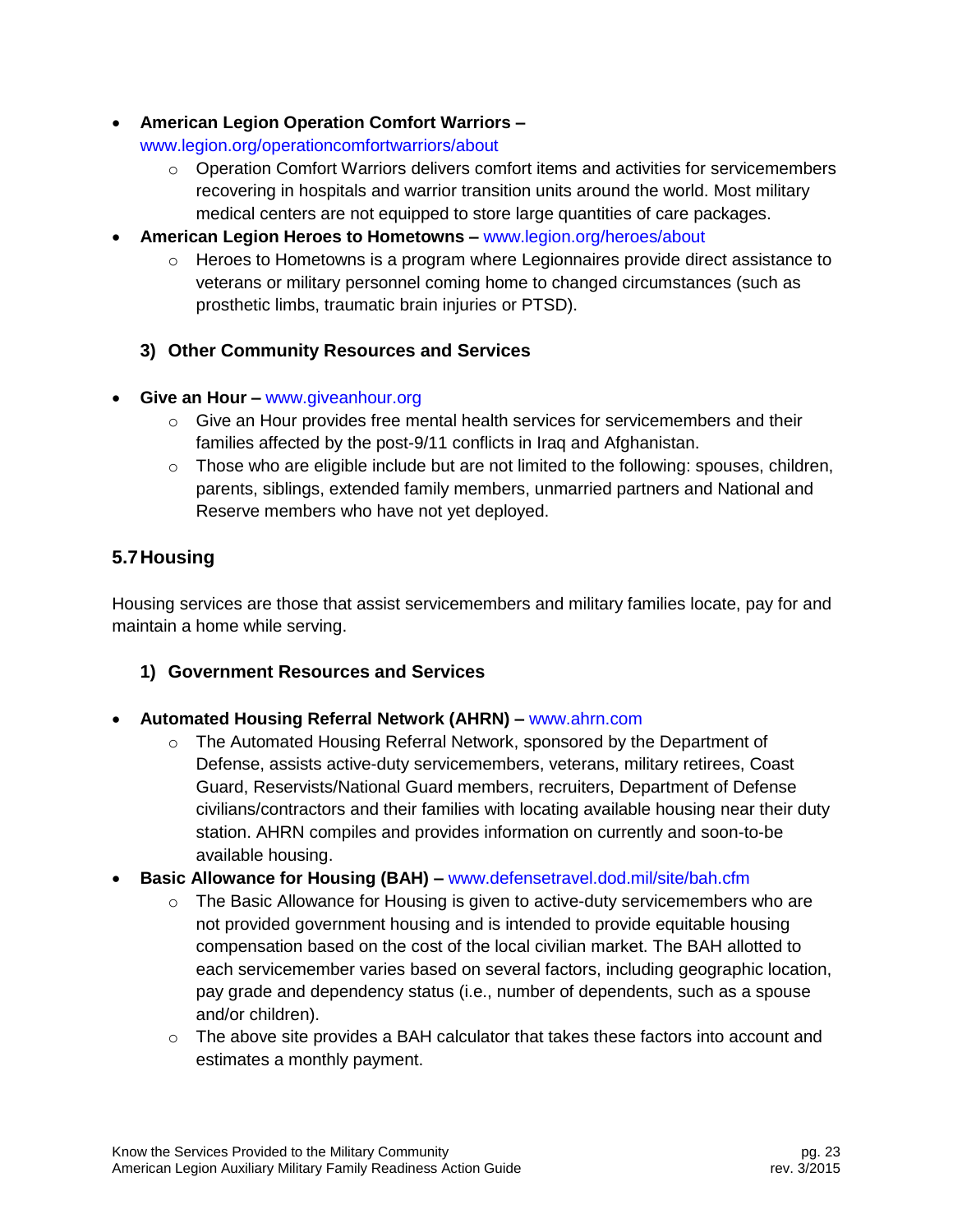- **U.S. Department of Housing and Urban Development (HUD) Servicemembers Q&A –** [portal.hud.gov/hudportal/HUD?src=/program\\_offices/housing/sfh/nsc/qasscra1](http://portal.hud.gov/hudportal/HUD?src=/program_offices/housing/sfh/nsc/qasscra1)
	- $\circ$  This webpage, maintained by the U.S. Department of Housing and Urban Development, provides a summary of the housing provisions of the Servicemembers' Civil Relief Act (SCRA). Broadly speaking, these provisions include mortgage interest rate limitations, debt payment relief, foreclosure protection while deployed and eligibility for SCRA housing benefits. While the linked page provides critical information, servicemembers with questions about the application of the SCRA to their individual circumstances should contact their unit's judge advocate or installation legal officer (see Legal Assistance).
- **Specially Adapted Housing (SAH) Program –**

#### [benefits.va.gov/homeloans/adaptedhousing.asp](http://benefits.va.gov/homeloans/adaptedhousing.asp)

- $\circ$  The Department of Veterans Affairs administers the SAH program, designed to help severely disabled veterans and servicemembers purchase or construct an adapted home, or modify an existing home to accommodate a disability.
	- **Specially Adapted Housing (SAH) grant:** The SAH grant helps disabled veterans and servicemembers by providing a barrier-free living environment, such as a wheelchair accessible home. Veterans and servicemembers with service-connected disabilities (including loss/loss of use of both lower extremities) may be entitled to a grant of up to \$70,465.
	- **Special Housing Adaptation (SHA) grant:** The SHA grant can be used to increase the mobility of eligible veterans and servicemembers throughout their residences. Veterans and servicemembers with serviceconnected disabilities (including severe visual impairment or loss/loss of use of both hands) may be entitled to a grant of up to \$14,093.
	- For those who do not yet own a home, a temporary grant may be available to SAH/SHA eligible veterans and servicemembers who are or will be temporarily residing in a home owned by a family member. The maximum amount available through the SAH grant is \$30,934 and for the SHA grant is \$5,523.
	- Contact information for a SAH Agent in your area can be found on the following website [\(www.benefits.va.gov/HOMELOANS/contact\\_agents.asp\)](http://www.benefits.va.gov/HOMELOANS/contact_agents.asp).

## **3) Other Community Resources and Services**

- **Homes for Heroes –** [www.homesforheroes.com](http://www.homesforheroes.com/)
	- $\circ$  Homes for Heroes affiliates itself with real estate-related service providers who offer substantial rebates and discounts to the heroes. Heroes include servicemembers, firefighters, law enforcement officers and others who make communities a safer place to live in.
- **HOPE NOW –** [www.hopenow.com](http://www.hopenow.com/)
	- o HOPE NOW is an alliance between counselors, mortgage companies, investors and other mortgage market participants. This alliance will maximize outreach efforts to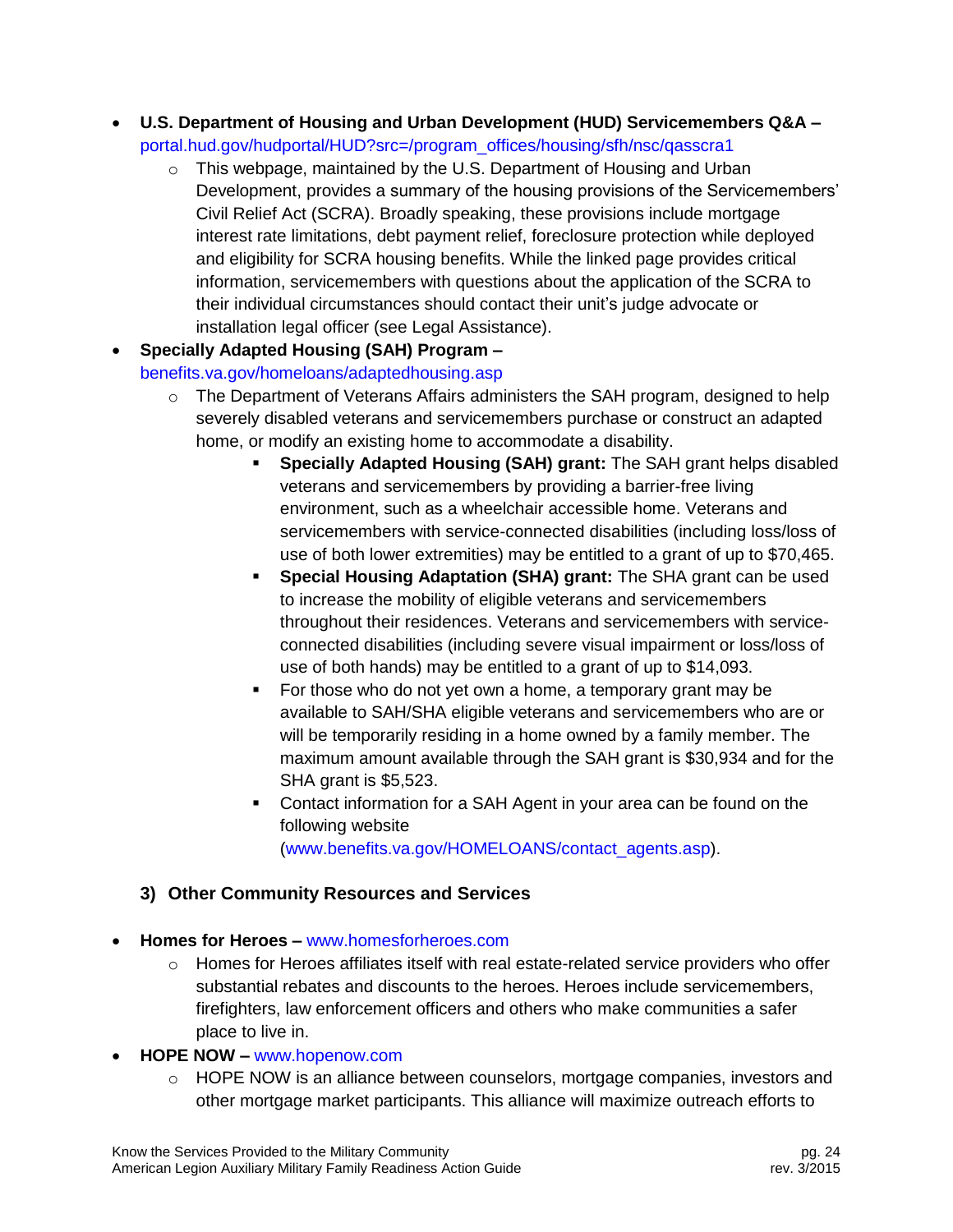homeowners in distress to help them stay in their homes and will create a unified, coordinated plan to reach and help as many homeowners as possible. The members of this alliance recognize that by working together, they will be more effective than by working independently. This resource is applicable to all populations groups, to include military.

 $\circ$  Homeowners in distress can call (888) 995-HOPE. This hotline is staffed by HUDapproved credit counselors who can guide you through possible options.

#### **Homes for the Troops (HFOT) –** [www.hfotusa.org](http://www.hfotusa.org/)

- $\circ$  HFOT builds specially adapted, mortgage-free homes nationwide for the most severely injured veterans from Iraq and Afghanistan. Most of these veterans have sustained life-altering injuries including multiple amputations, partial or full paralysis, or severe traumatic brain injury. These homes are designed for maximum freedom and movement and the ability to live more independently at no cost to the veterans we serve.
- $\circ$  To be eligible for HFOT: one must have been injured while on active-duty post September 11, 2001; retired or in the process of medical retirement; received a letter of eligibility for the VA Specially Adapted Housing (SAH) grant program; and accept the responsibility of home ownership and have the resources to maintain a home.

#### **Operation Homefront –** [www.operationhomefront.net](http://www.operationhomefront.net/)

- $\circ$  Operation Homefront is a national organization that provides emergency financial and other assistance to the families of servicemembers (E-1 to E-6) and wounded warriors. Housing programs for military families:
	- **Operation Homefront Villages:** Operation Homefront Village provides transitional housing in Washington, D.C., San Antonio and San Diego to wounded or injured servicemembers and their families to live rent free while they go through the transition process. Upon placement in a Village, Operation Homefront counselors set up a mandatory schedule that these servicemembers, veterans and their families must follow. They are required to attend support groups, workshops, benefits briefings and resume writing classes, as determined by their counselor. Counselors meet with each military family every 30 days to review their financial situation, determine where they are in the transition process, review their attendance in the required workshops and classes and determine if they still present adequate need to continue living in the Village. Once they have become self-sufficient, counselors help them find suitable housing in the area where they intend to live on a permanent basis.
	- **Homes on the Homefront:** Military families with permanent housing needs may apply for homes through this program and are notified when an eligible house becomes available. If the family wishes to pursue the house, they are then assigned a client services representative who determines their eligibility based on factors such as financial need and connection to the community. If approved, the family resides in the property for one to two years as a tenant of Operation Homefront. The family is responsible only for property taxes, insurance and homeowner's association fees. After this period, Operation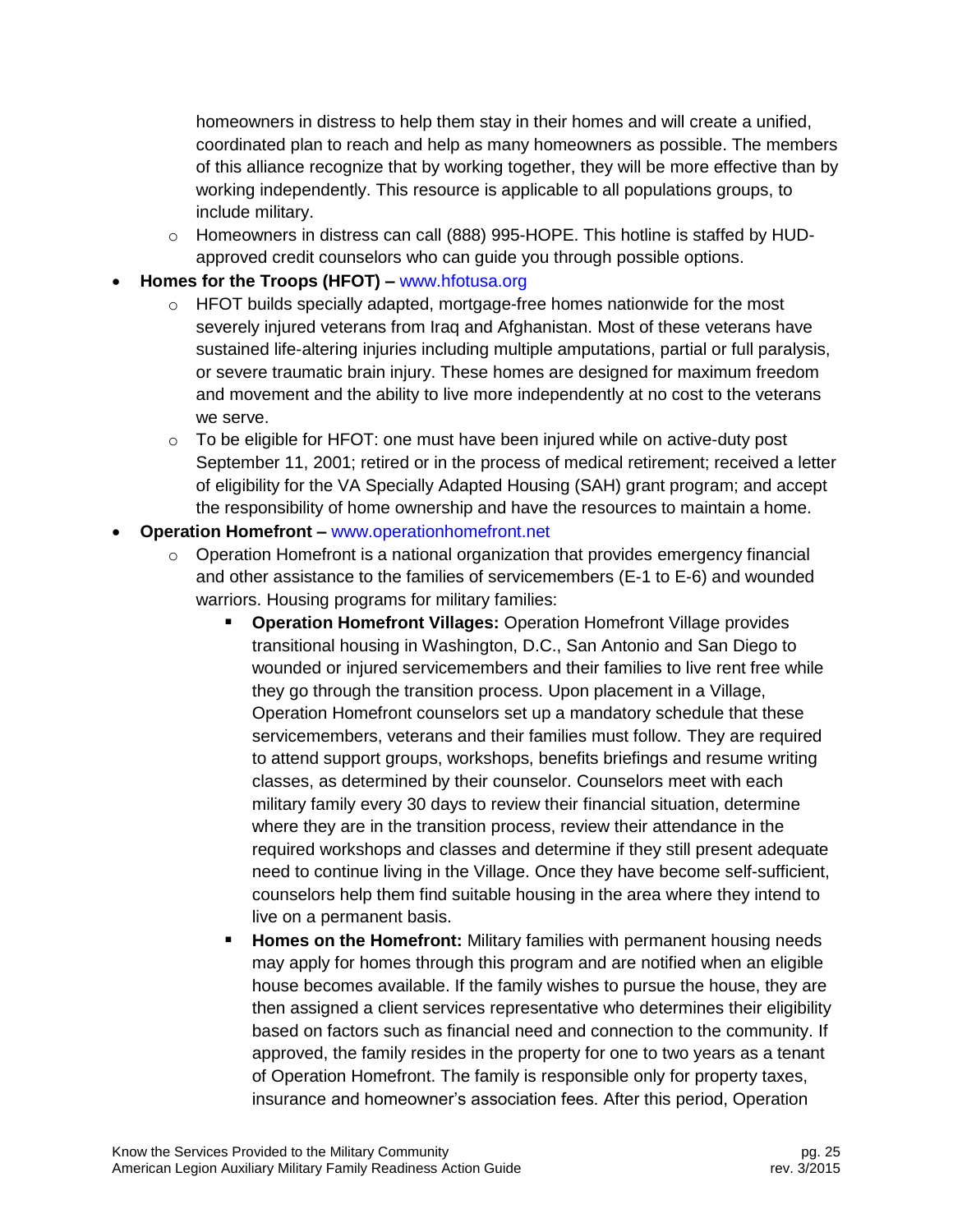Homefront works with the family to create a customized transition plan with benchmarks such as financial counseling, ability to maintain the property and other activities. Once the plan is fully satisfied, the family is deeded the property.

 $\circ$  See the National Security Program page on the ALA website for an action guide promoting ALA's collaboration with Operation Homefront for more information.

## <span id="page-26-0"></span>**5.8Legal Assistance**

Legal assistance services are those that provide information, counsel and representation to servicemembers and military families. They assist servicemembers in understanding and applying laws and legal protections unique to the military community.

## **1) Government Resources and Services**

- **Armed Forces Legal Assistance Program –** [legalassistance.law.af.mil](http://legalassistance.law.af.mil/)
	- $\circ$  The Armed Forces Legal Assistance Program offers free consultation and guidance to members of the military, provided by the Judge Advocate General (JAG) Corps of each branch. The extent of legal advice provided is limited, however, and may be determined on a case-by-case basis. Generally speaking, the program does not handle complex or overly complicated issues.
	- $\circ$  JAG refers to the legal specialty within the Armed Forces. Each branch of service has its own JAG Corps. Members, typically referred to as Judge Advocates or JAGs, are regular members of the Armed Forces, and may be either active duty or of a Reserve Component. Their usual purpose is to provide legal counsel to the command to which they are assigned. Senior Judge Advocates may also serve as judges in courts-martial cases.
	- o Servicemembers may locate their nearest Armed Forces Legal Assistance Program from the website above.
- **Servicemembers' Civil Relief Act (SCRA) –** [www.military.com/benefits/military-legal](http://www.military.com/benefits/military-legal-matters/scra/servicemembers-civil-relief-act-overview.html)[matters/scra/servicemembers-civil-relief-act-overview.html](http://www.military.com/benefits/military-legal-matters/scra/servicemembers-civil-relief-act-overview.html)
	- $\circ$  The Servicemembers' Civil Relief Act provides extensive protections for active duty military personnel, including activated Reservists and National Guard members. The following topics are covered by the Act:
		- **Rental agreements, security deposits, prepaid rent and eviction**
		- **Installment contracts**
		- Credit card interest rates
		- **Mortgage interest rates and mortgage foreclosure**
		- **Civil judicial proceedings**
		- **Automobile leases**
		- **Life and health insurance**
		- Income tax payments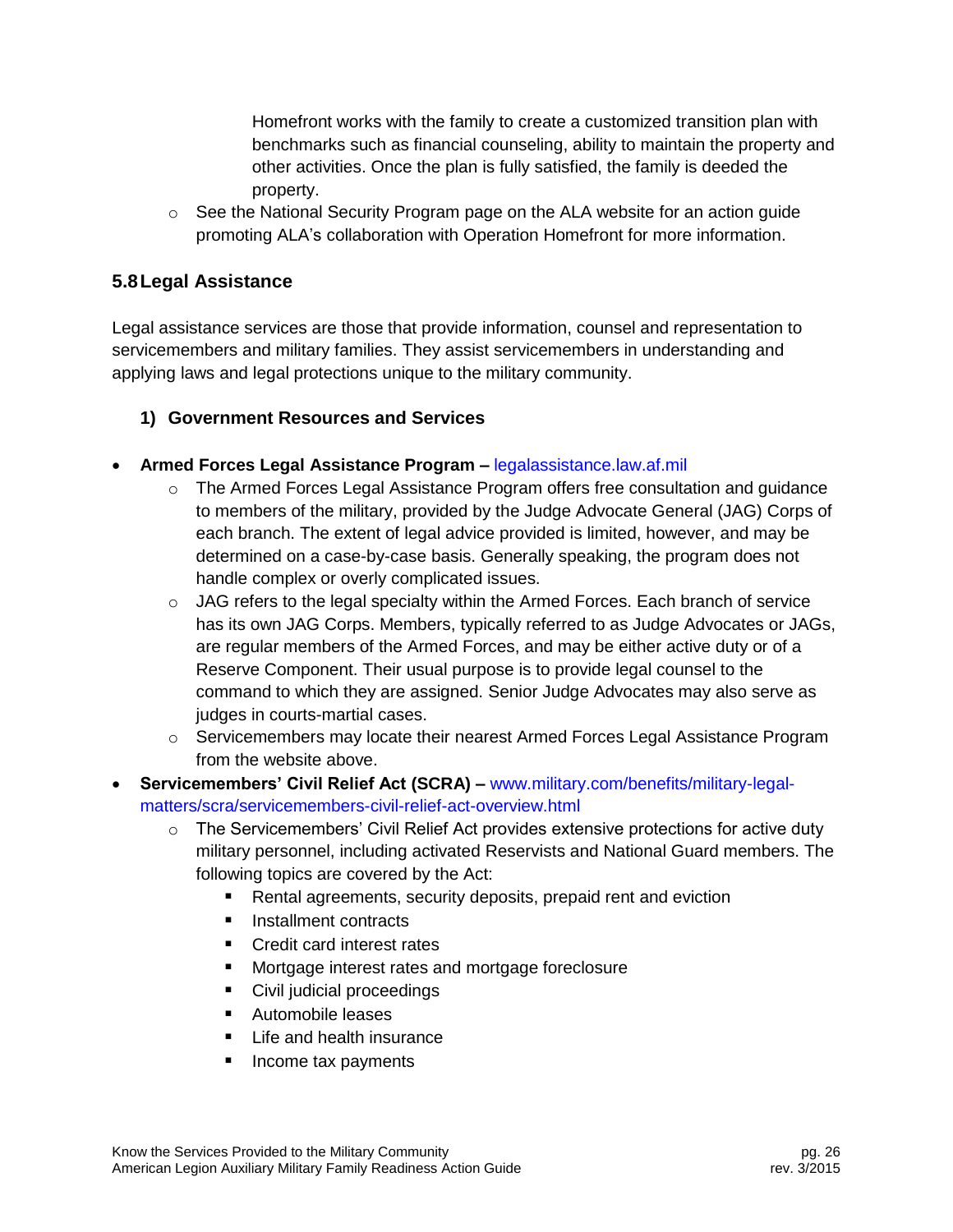$\circ$  Please note that the above link is a general overview of the SCRA provided by [www.military.com.](http://www.military.com/) Servicemembers with questions about the SCRA are encouraged to contact their unit's judge advocate or installation legal assistance officer.

## **3) Other Community Resources and Services**

**American Bar Association (ABA) Home Front –**

[www.americanbar.org/portals/public\\_resources/aba\\_home\\_front.html](http://www.americanbar.org/portals/public_resources/aba_home_front.html)

- $\circ$  The American Bar Association Home Front portal provides legal information and resources for military families. The Directory of Programs helps military families find the legal aid they need. The Military Pro Bono Center facilitates pro bono opportunities for attorneys looking to volunteer their time to help military families.
- **Yellow Ribbon Fund –** [www.yellowribbonfund.org](http://www.yellowribbonfund.org/)
	- $\circ$  The Yellow Ribbon Fund provides pro bono legal services when injured servicemembers need an advocate to represent them.

# <span id="page-27-0"></span>**5.9Recreation Services & Youth Development**

Recreation services are those that provide servicemembers and their families respite from their responsibilities and stresses. Youth development services are those that provide leadership and skill-building opportunities to young people.

- **1) Government Resources and Services**
- **Family and Morale, Welfare and Recreation (FMWR) – See below for website addresses.**
	- $\circ$  Each military branch offers morale activities for servicemembers and their families through the office of Family and Morale, Welfare and Recreation (often referred to as FMWR, Family and MWR or MWR). FMWR programs are delivered at military installations. Commonly provided services, facilities and programs include fitness centers, pools, marinas, bowling centers, golf courses, arts and crafts rooms, restaurants, conference centers, catering services and social events for single servicemembers. Accredited family child care and youth and school-aged services are also typically offered through FMWR departments. Websites for each branch of service's FMWR programs, including directories of available programs by installation:
		- **Army** [www.armymwr.com](http://www.armymwr.com/)
		- **Navy** [www.navymwr.org](http://www.navymwr.org/)
		- **Marines** [www.usmc-mccs.org](http://www.usmc-mccs.org/)
		- **Coast Guard** [www.uscg.mil/mwr](http://www.uscg.mil/mwr)
		- **Air Force** [www.afpc.af.mil](http://www.afpc.af.mil/)
- **National Guard Child and Youth Services –** [www.jointservicessupport.org/FP/Youth.aspx](http://www.jointservicessupport.org/FP/Youth.aspx)
	- $\circ$  The Child and Youth Program (CYP) is an integral component of the National Guard's comprehensive approach to Family Readiness. By upholding the wellbeing of the entire family, the CYP offers outcome based activities designed to promote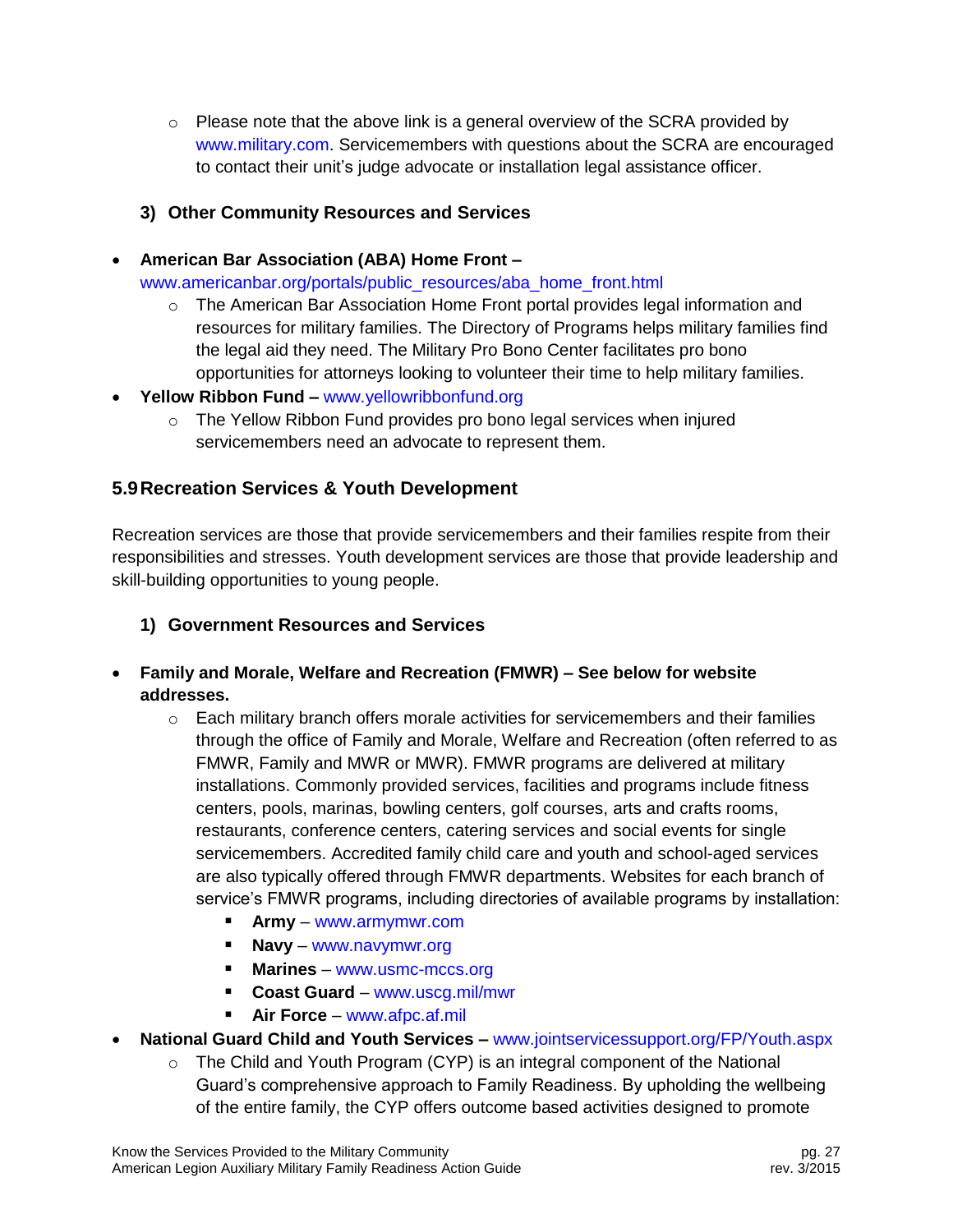positive youth development and support the unique strengths and challenges of National Guard children. This high quality, out-of-school time program exists in 54 States, Territories and the District of Columbia to lessen risky behaviors, enhance resilience, develop positive coping strategies and assist National Guard youth.

 $\circ$  Age-appropriate activities and support services are offered in four service delivery areas: art, recreation and leisure; sports, fitness and health; life skills, citizenship, character development and leadership; and academic support, career development, mentoring & intervention.

## **2) Legion Family Resources and Services**

- **American Legion Auxiliary Girls State and Girls Nation –** [www.ALAforVeterans.org/Programs/ALA-Girls-State---Girls-Nation](http://www.alaforveterans.org/Programs/ALA-Girls-State---Girls-Nation)
	- $\circ$  ALA Girls State exists in all states except Hawaii. Every summer, approximately 16,000 young women participate in a weeklong ALA Girls State program across the nation. Every Girls State program is run with the same patriotic values through a nonpartisan curriculum where students assume the roles of government leaders, campaigning as "Federalists" and "Nationalists" to become mayors and county and state officials of the ALA Girls State.
	- $\circ$  Two representatives are sent from every Girls State to attend Girls Nation, where they become "senators" who meet for weeklong immersive learning in Washington, D.C.
- **American Legion Boys State and Boys Nation –** [www.legion.org/boysnation](http://www.legion.org/boysnation)
	- $\circ$  Boys State exists in all states except Hawaii. Legion posts select high school juniors to attend the program.
	- $\circ$  At Boys State, participants learn the rights, privileges and responsibilities of franchised citizens. The training is objective and focuses on the structure of city, county and state governments.
	- $\circ$  Boys Nation is held in Washington D.C. in which two representatives from each participating state all come together to learn about the structure and function of the federal government.
- **American Legion Baseball –** [www.legion.org/baseball](http://www.legion.org/baseball)
	- $\circ$  The American Legion provided the first national baseball tournament for teenagers in the world. The league serves in the development of youth by instilling the value of courage and respect for others as well as encouraging their growth to be active citizens.
	- $\circ$  Today, the program registers more than 5,400 teams in all 50 states, Canada and Puerto Rico. Almost 100,000 youths, ages 15-19, play annually.
- **American Legion Junior Shooting Sports Program –** [www.legion.org/shooting](http://www.legion.org/shooting)
	- $\circ$  The Junior Shooting Sports Program is a gun safety education and marksmanship program that encompasses the basic elements of safety, education, enjoyment and competition. Shooters use the .177 caliber air rifle.
	- $\circ$  This program is open to males and females up to the age of 18 through Legion sponsorship; disabled youth are also encouraged to join.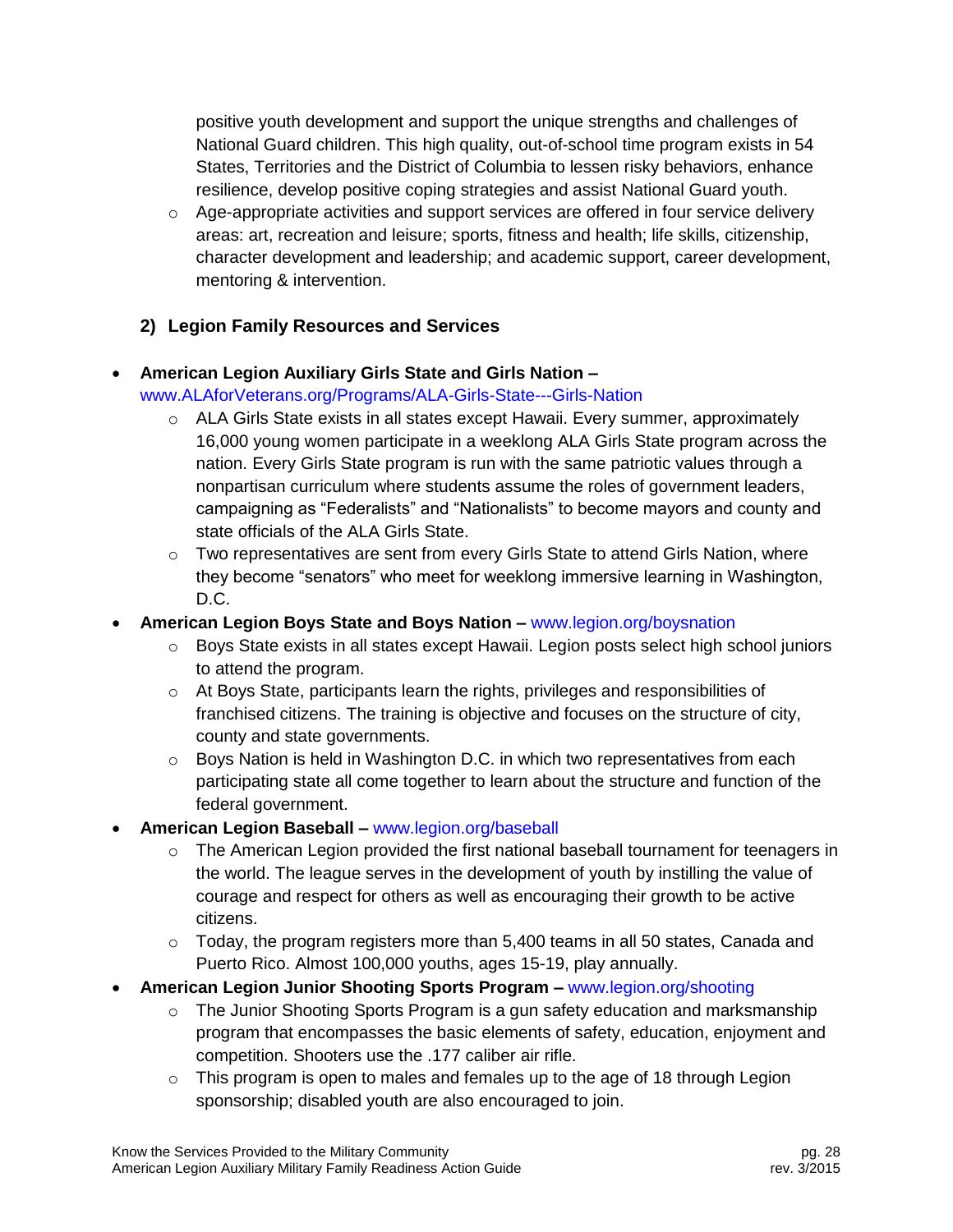- $\circ$  Junior Shooting Sports is comprised of three parts: Basic Marksmanship Course, Qualification Awards and Air Rifle Competition.
- **American Legion Operation Comfort Warriors –** [www.legion.org/operationcomfortwarriors](http://www.legion.org/operationcomfortwarriors)
	- o Operation Comfort Warriors delivers comfort items and activities for military personnel recovering in hospitals and warrior transition units around the world.
	- o Request for assistance is available on the American Legion's website [\(www.legion.org/operationcomfortwarriors/assistance\)](http://www.legion.org/operationcomfortwarriors/assistance).
- **American Legion Scouting Program –** [www.legion.org/scouting](http://www.legion.org/scouting)
	- $\circ$  The American Legion has sponsored Boys Scouts of America ever since its foundation in 1919. Today, Legion posts sponsor more than 2,500 scouting units across the country.
	- **3) Other Community Resources and Services**

## **Armed Services YMCA –** [www.asymca.org](http://www.asymca.org/)

- $\circ$  A national member association of the YMCA of the USA, ASYMCA's 31 branches and affiliates offer many services, including childcare, hospital assistance, spouse support services, food services, deployment support, emergency support, computer training classes, counseling, wounded warrior support, wounded family support and health and wellness programs.
- $\circ$  The ASYMCA provides programs and support services to military servicemembers and their families with particular focus on junior-enlisted servicemembers (rank of sergeant or below). Programs are offered at low or no cost with no dues or membership fees.

# **Boys and Girls Clubs of America (BGCA) –**

## [www.bgca.org/meetourpartners/Pages/MilitaryPartnership.aspx](http://www.bgca.org/meetourpartners/Pages/MilitaryPartnership.aspx)

- $\circ$  BGCA offers programs and services that promote and enhance the development of boys and girls by instilling a sense of competence, usefulness, belonging and influence. BGCA offers education and career programs; character and leadership programs; health and life skills; arts programs; and sports, fitness and recreation programs. Chapters are located in communities across the country.
- $\circ$  BGCA and the Armed Forces partner to help children of military families face the unique challenges of military life. The BGCA Military Programs provide services to military children and youth at youth centers on military installations and by referring military children and youth to traditional community clubs.
- **Operation Homefront –** [www.operationhomefront.net](http://www.operationhomefront.net/)
	- o Operation Homefront organizes and delivers a variety of morale programs across the country out of its network of regional offices. Operation Homefront morale programs include back-to-school supply drives, Hearts of Valor military spouse support groups and holiday celebrations.
- **USO (United Service Organizations) –** [www.uso.org](http://www.uso.org/)
	- $\circ$  United Service Organizations offers a variety of programs and services to support the morale, welfare, social and entertainment needs of troops and their families, free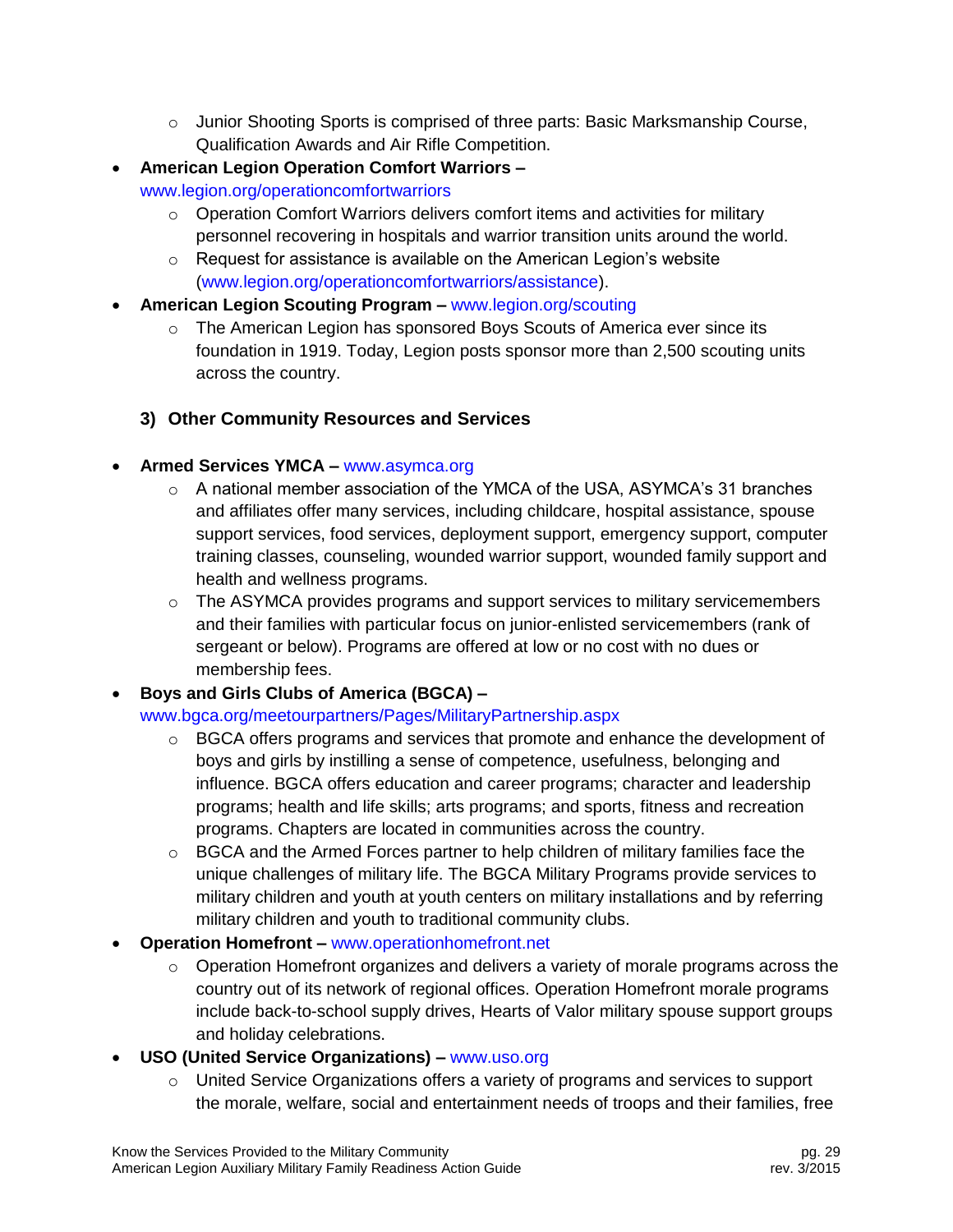of charge. (See the National Security Program page of the ALA website for an action guide promoting ALA's collaboration with USO).

- **Yellow Ribbon Fund –** [www.yellowribbonfund.org](http://www.yellowribbonfund.org/)
	- $\circ$  The Yellow Ribbon Fund provides family caregiver support (childcare, family-oriented activities, massages, spa visits, dinners out, etc.) and social events and outings.

#### <span id="page-30-0"></span>**5.10 Child Care**

Child care services are those that offer care and supervision of a servicemember's and family's children.

#### **1) Government Resources and Services**

- **Child Care Aware of America –** [www.naccrra.org/military-families](http://www.naccrra.org/military-families)
	- $\circ$  Child Care Aware of America helps military families find childcare in their local communities and provides financial assistance to families who are eligible.
	- $\circ$  Child Care Aware of America also helps military families find childcare who are located off of installations.
- **Military Child Care Portal –** [www.MilitaryChildCare.com](http://www.militarychildcare.com/)
	- $\circ$  The Department of Defense has launched this website that will provide a listing of military-operated or military-approved child care programs around the world. Servicemembers and their families must first create an account with information of their family unit. Families can then search for the child care option that best fits their needs and place themselves on waiting lists.
	- $\circ$  Those who are eligible are active-duty military personnel, Department of Defense civilian employees, Reserve Component military personnel on active-duty assignment, combat-related wounded warriors, surviving spouses, those taking care of a dependent child of an otherwise eligible individual and eligible employees of Department of Defense contractors.
	- $\circ$  The website will be operational worldwide by September 2016. The first 13 installations available on the website are Navy bases, located in five states, but the portal will be available to all branches once the website is complete. If an installation is not yet on the portal, parents may call the customer service number where representatives will help the parents get information.

#### **2) Legion Family Resources and Services**

#### **Child Minding Services**

- $\circ$  Units may offer child minding services. Child minding is when the parent/family member is on site with the child, but in another location, such as when a parent goes to a job fair or is attending a post-deployment briefing.
- o Check with your local unit to see if these services are already available.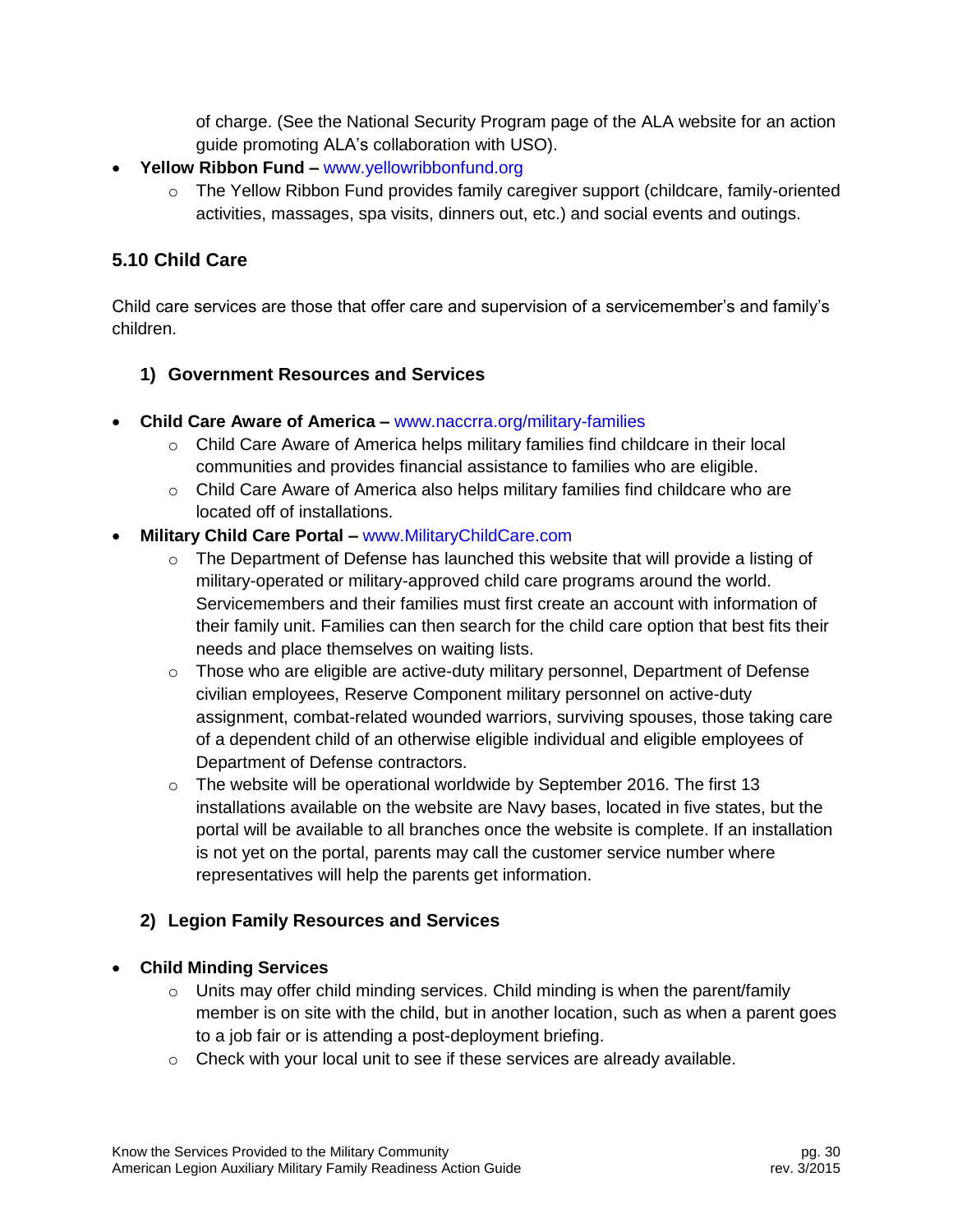#### **3) Other Community Resources and Services**

- **Sittercity –** [www.sittercity.com/dod](http://www.sittercity.com/dod)
	- $\circ$  Sittercity helps military families find babysitters, nannies (part time and full time), last minute care, pet sitters, housekeepers and Permanent Change of Station (PCS) help. Free standard background checks are taken on all caregivers.
	- $\circ$  The Sittercity military program works with the Department of Defense to provide free membership for servicemembers and families in the Army, Navy, Marine Corps and Air Force (includes active duty, Reserve and Guard).

## <span id="page-31-0"></span>**5.11 Peer Support**

Peer support services are those organized by servicemembers or family members themselves to support each other socially, emotionally and practically. They offer each other aid, comfort, friendship, solidarity and problem-solving strategies and recommendations.

#### **1) Government Resources and Services**

- **Family Readiness Groups (FRGs) –** See below for website addresses
	- $\circ$  Each military branch sponsors organizations of family members, volunteers, servicemembers and civilian employees associated with military units. These FRGs provide activities and support to assist both servicemembers and families before, during and after deployment. Specifically for spouses and family members, FRGs promote a sense of belonging to the unit and the branch of service at large. Friendships are developed, important information is shared, referrals are obtained and morale support is shared during difficult times. Though each branch's Family Readiness Groups are functionally similar, their names differ.
		- **Army Family Readiness Group**
			- o [www.armyfrg.org/skins/frg/home.aspx](http://www.armyfrg.org/skins/frg/home.aspx)
		- **Navy Ombudsman Program**
			- o [ombudsmanregistry.org/?m=login](https://ombudsmanregistry.org/?m=login)
		- **Marine Corps Family Readiness Program**
			- o [www.marcorsyscom.marines.mil/CommandStaff/FamilyReadinessOffi](http://www.marcorsyscom.marines.mil/CommandStaff/FamilyReadinessOfficer%28FRO%29.aspx) [cer%28FRO%29.aspx](http://www.marcorsyscom.marines.mil/CommandStaff/FamilyReadinessOfficer%28FRO%29.aspx)
		- **Coast Guard Spouse Club Program**
			- o [www.uscg.mil/worklife/contact.asp](http://www.uscg.mil/worklife/contact.asp)
		- **Air Force Key Spouse Program**
			- o [www.usafservices.com/Home/SpouseSupport/Keyspouseprogram.as](http://www.usafservices.com/Home/SpouseSupport/Keyspouseprogram.aspx) [px](http://www.usafservices.com/Home/SpouseSupport/Keyspouseprogram.aspx)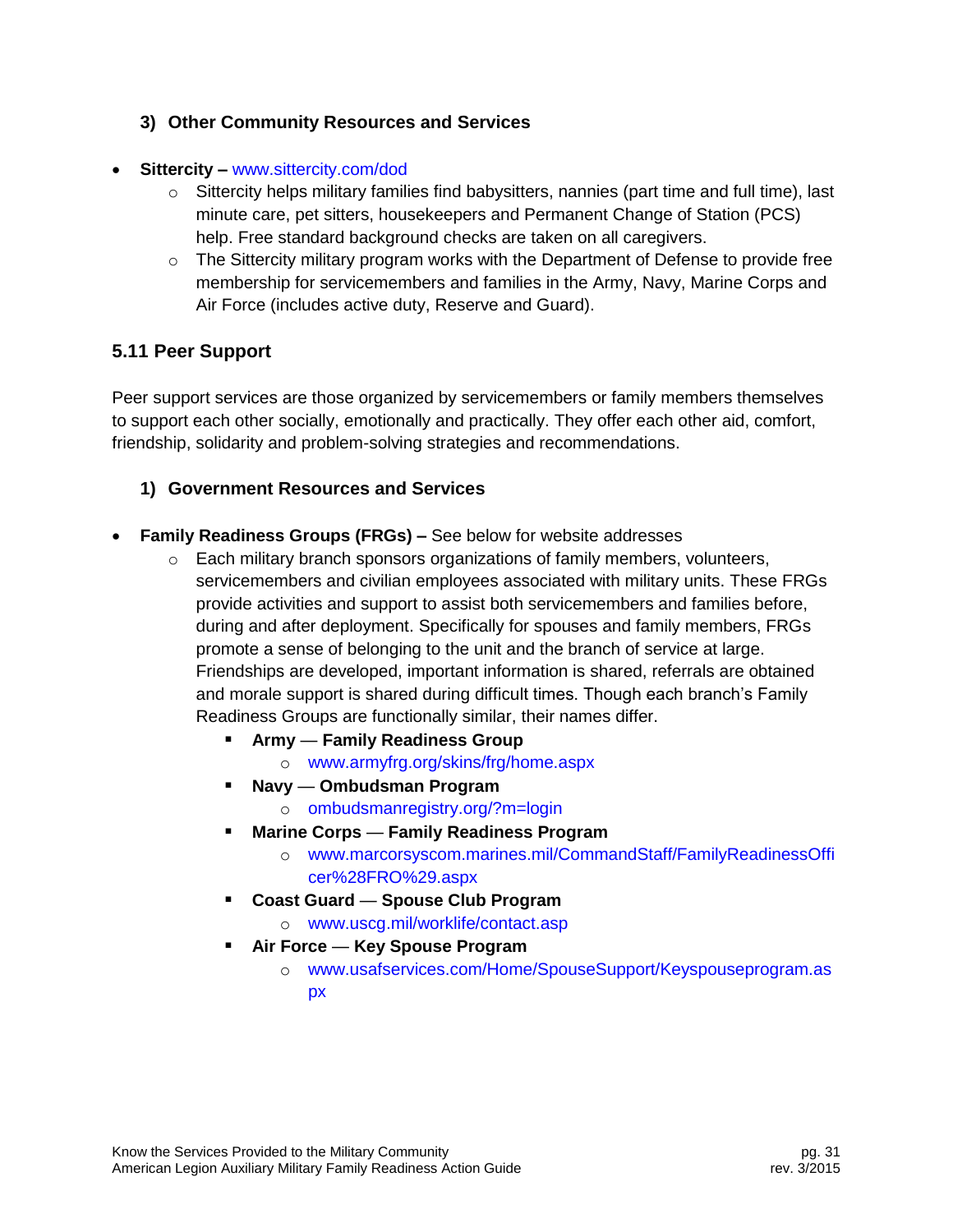## **2) Legion Family Resources and Services**

#### **American Legion Posts and American Legion Auxiliary Units**

- $\circ$  One of the Legion Family's purposes is to promote a peer support network for servicemembers, veterans and their families. Peer support can be found in communities around the country, either at American Legion posts or American Legion Auxiliary units. Members and guests can form friendships with others who have similar backgrounds in relaxing settings.
- o American Legion Post Locator **–** [www.legion.org/posts](http://www.legion.org/posts)
- o ALA Department Locator **–** [www.ALAforVeterans.org/About/Department-State-](http://www.alaforveterans.org/About/Department-State-Headquarters)[Headquarters](http://www.alaforveterans.org/About/Department-State-Headquarters) (will need to contact Department Headquarters)
- **3) Other Community Resources and Services**
- **American Gold Star Mothers –** [www.goldstarmoms.com](http://www.goldstarmoms.com/)
	- $\circ$  American Gold Star Mothers is an organization of mothers who have lost a son or daughter in the service of our country. The mission of Gold Star Mothers is to continue to provide emotional support to its members, do volunteer work with veterans and promote patriotism.
	- $\circ$  American Gold Star Mothers is a membership organization. National dues are \$20 while local and department dues may vary.
- **Blue Star Families –** [www.bluestarfam.org](http://www.bluestarfam.org/)
	- $\circ$  Blue Star Families is a national organization composed of servicemembers' and veterans' spouses that works to support, connect and empower military families. Blue Star Families operates more than 45 chapters throughout the world, each of which works to support military families in their area. The organization engages in a wide array of programs:
		- **Books on Bases:** A donation program that collects and distributes books to military children.
		- **Blue Star Museums:** A partnership program through which art centers, museums and exhibit halls offer free entry to military family members.
		- **Blue Star Theaters:** A partnership program through which theaters offer free or discounted admission to military family members.
		- **Blue Star Neighbors:** An initiative to recognize civilians who are supporting servicemembers and military families through acts big and small.
- **National Military Family Association –** [www.militaryfamily.org](http://www.militaryfamily.org/)
	- $\circ$  The National Military Family Association is a nonprofit organization focused on issues important to military families. They advocate for providing all military families with comprehensive child care, accessible health care, spouse employment options, great schools and caring communities, a secure retirement and support for widows and widowers.
- **Tragedy Assistance Program for Survivors (TAPS) –** [www.taps.org](http://www.taps.org/)
	- $\circ$  TAPS offers compassionate care to all those grieving the death of a loved one serving in our Armed Forces. TAPS provides comfort and hope 24 hours a day,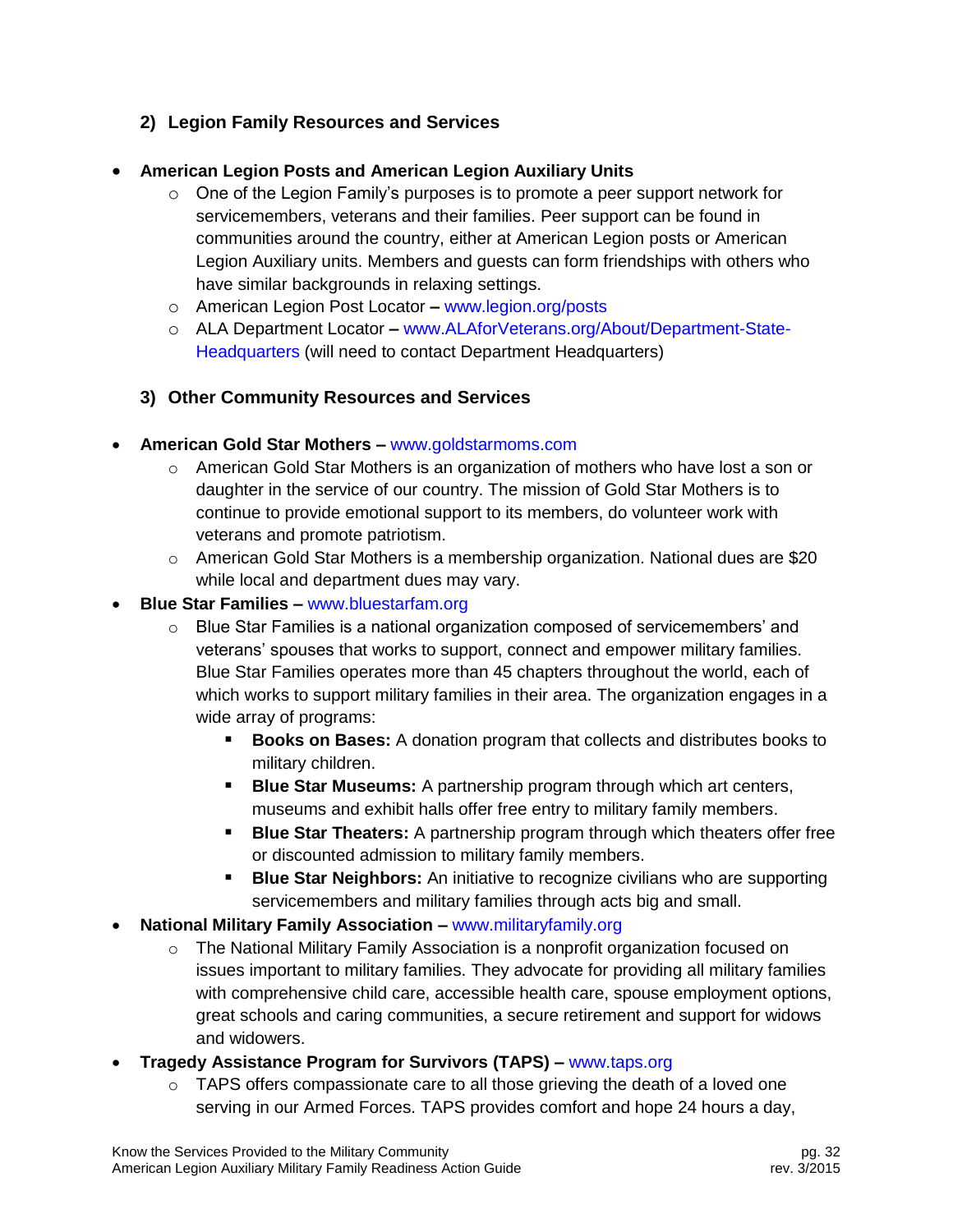seven days a week through a national peer support network and connection to grief resources, all at no cost to surviving families and loved ones. (See the National Security Program page for a How-To Sheet promoting ALA's collaboration with TAPS).

## <span id="page-33-0"></span>**5.12 Service Coordination**

Service coordination is a process of bringing together organizations and individuals who serve the military community in order to create a seamless system of support, identify and fill gaps in resources and services and reduce duplication of resources and services.

## **1) Government Resources and Services**

- **Joining Community Forces –** [www.joiningcommunityforces.org](http://www.joiningcommunityforces.org/)
	- $\circ$  Joining Community Forces is an initiative of the National Guard Bureau with the purpose of mobilizing community organizations in support of the local military population.
	- $\circ$  Joining Community Forces is implemented by state National Guard groups. Regional and local Community Forces focus the efforts of service providers and advocates toward a common goal: the strengthening of the military community. Because Community Forces work in communities around the country, they are uniquely positioned to find and consolidate the best local resources, and that means providing better and faster service to veterans, servicemembers and their families when they need it.
	- o Visit the link above and click on the "Connect to Your State" and select "Community Groups" to find the Joining Community Forces contacts and community forces (community networks) in your geographic area.

## **3) Other Community Resources and Services**

#### **Community Blueprint –** [www.pointsoflight.org/programs/military-initiatives/community](http://www.pointsoflight.org/programs/military-initiatives/community-blueprint)[blueprint](http://www.pointsoflight.org/programs/military-initiatives/community-blueprint)

- $\circ$  The Community Blueprint is a Call to Action for grassroots organizations to collaborate and share tools to better serve the military and veteran communities at the local level. The Community Blueprint offers a suite of "Community Solutions" – step-by-step project instructions for volunteer projects that address one of the eight impact areas – to help communities work smarter together and create lasting change.
- $\circ$  The eight impact areas are employment, volunteerism, family strength, behavioral health, financial and legal, education, housing and reintegration.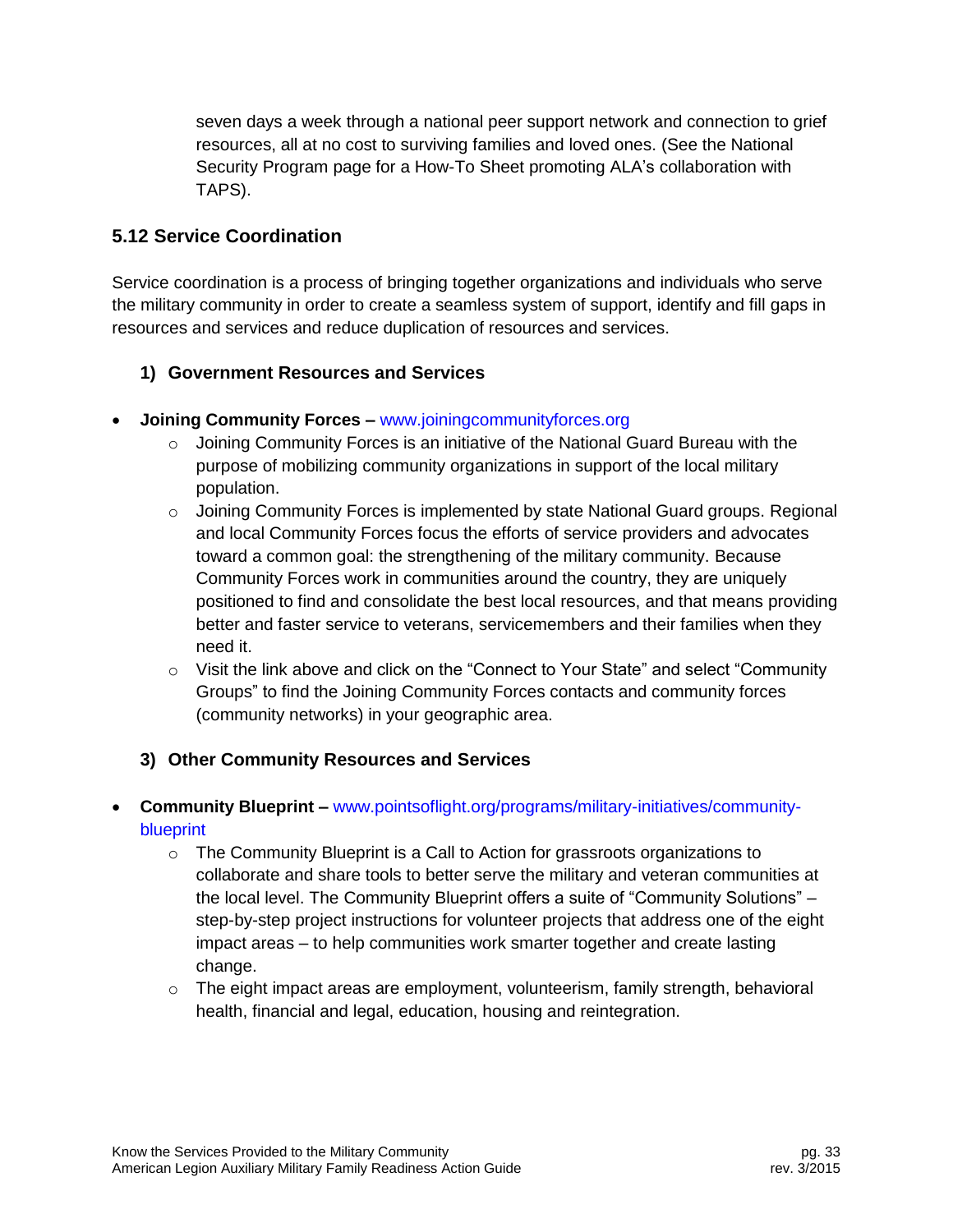# **6. Identify How the ALA Can Help**

<span id="page-34-0"></span>For nearly a century, the American Legion Auxiliary has honored the sacrifice of those who serve by enhancing the lives of veterans, servicemembers and their families, both at home and abroad. The public sector has developed an array of resources and services to support the military community, as made evident in earlier sections of this Guide. Also, the general population, and veterans and servicemembers themselves, give generously to organizations that deliver brief interventions to members of the military community, such as morale-boosting comfort items, emergency financial assistance and welcome-home celebrations.

While all sectors of society have a responsibility to support members of the military and their families, the American Legion Auxiliary has accepted additional responsibilities as a membership organization comprised of woman veterans and female relatives of individuals who once served in the military. Our contribution to the military family readiness system is that ALA members, who are or were in some way connected to the military, are able to serve members of the military community effectively. We lean toward meaningful, long-term and continued support to servicemembers and their families. They can count on us to be with them on their journey for the long haul.

Resources and services that the ALA offers servicemembers and their families can be grouped into three types: practical, emotional and social.

- Examples of practical support are meal preparation, errands, transportation to appointments, child care, emergency financial assistance, yard work and minor house or appliance repairs.
- Examples of emotional support are peer support, mentoring and simply being a good listener.
- Examples of social support are involving servicemembers and their families in the Legion Family's Americanism, community service, morale and youth development activities.

ALA members deliver these practical, emotional and social services to servicemembers and their families through four mechanisms:

- **1) Legion Family National Brand Programs**  Legion Family national brand programs include but are not limited to the Family Support Network, scholarships offered by both the Legion and ALA, Temporary Financial Assistance, Operation Comfort Warriors, the Legion Boys State/Nation and ALA Girls State/Nation.
	- o The **Family Support Network** provides immediate assistance to service personnel and their families through a toll-free telephone number or an online assistance form. The individual's or family's need is passed down to a local post, which then contacts the servicemember or family to determine how assistance can be provided.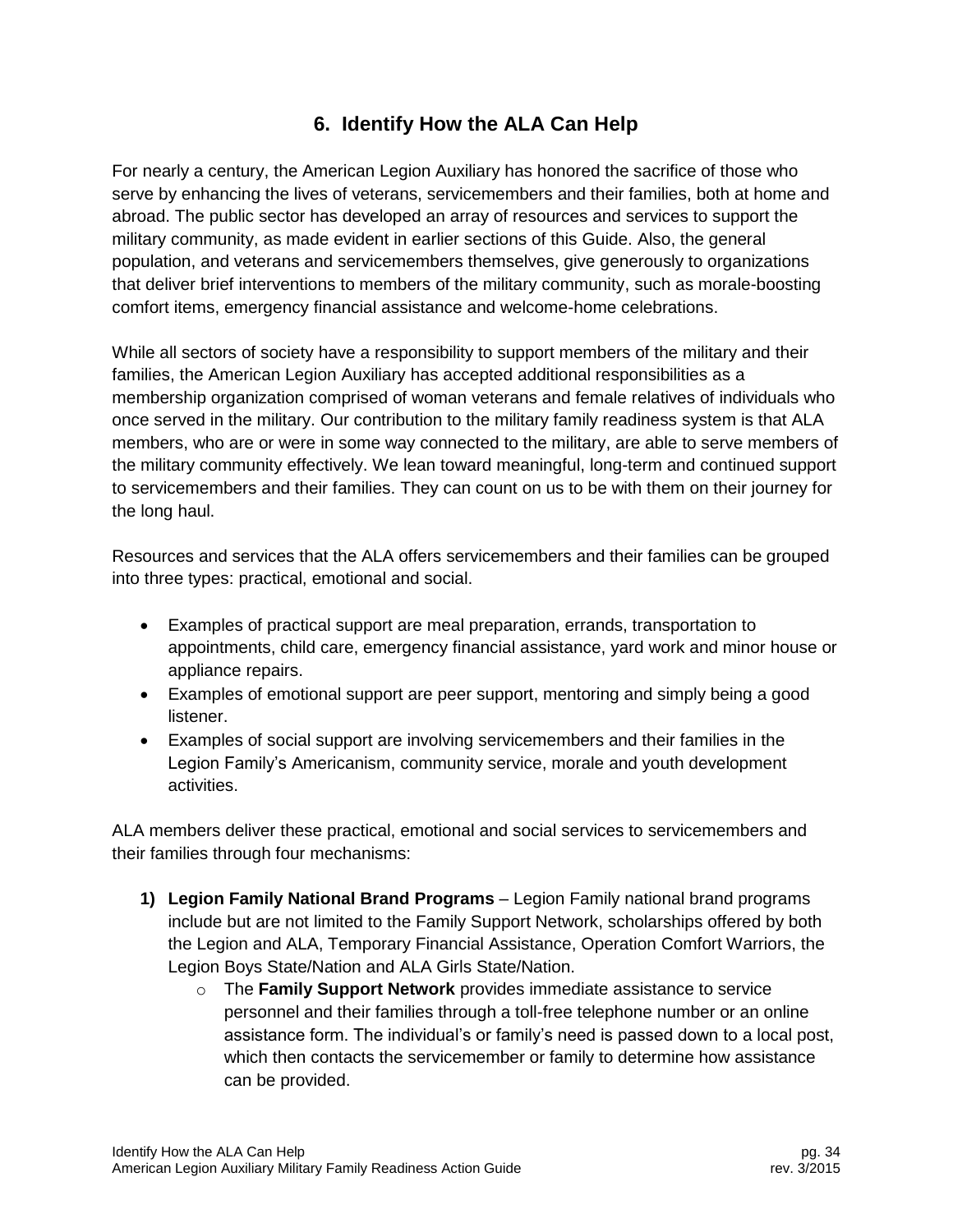- o The American Legion Family supports a number of **scholarships** that benefit veterans, the children of servicemembers and veterans and the members of the organizations within the Legion Family.
- o The American Legion's **Temporary Financial Assistance (TFA)** program awards cash grants to minor children of veterans who are eligible for American Legion membership.
- o **Operation Comfort Warriors** resolves to meet the needs of wounded, injured or ill military personnel by providing comfort items not usually supplied by the government.
- o **American Legion Boys Nation** is an opportunity for two representatives from each of the 49 Boys State states to represent their state in Washington DC.
- o The same experience is available through **American Legion Auxiliary Girls Nation**.
- **2) Local Unit Service Provision** The ALA's strength lies in our worldwide presence in 9,000 communities and our individual membership base of nearly 800,000. It is at this grassroots level where most of our support to servicemembers and their families takes place. The type of assistance varies across units, is dependent on the capacity of the unit and its sponsoring post, and is tailored to the specific needs of the servicemember/family or group of servicemembers/families being supported.

Admittedly what this means for servicemembers and their families is that they cannot necessarily count on each ALA unit to deliver a common "benefits package." But they can count on ALA to do something which is certain to help.

- **3) Individual Member Helpfulness**  ALA members are of great value to servicemembers and their families. ALA members take on roles as mentors by providing guidance in areas they have experience in and as helpers by volunteering to fill needs in a neighborly fashion.
- **4) Community Collaboration**  Many ALA units and their sponsoring posts are connected to formal and informal networks of organizations which share the purpose of supporting servicemembers, veterans and their families in their local communities. Servicemembers and their families who first come into contact with an ALA unit well connected in their community can count on an information or service referral when the unit or its sponsoring post cannot meet the request directly.

ALA units and members reading this section should assess how they fit into the ALA's military family readiness. What are you confident in being able to do if a servicemember or military family reaches you for help? Are you sufficiently knowledgeable about what is available in your community from other groups? What more could you or your unit do to ready yourself to support servicemembers and their families when they reach out to you? What ways will you go about giving a warm Legion Family welcome and appreciation to servicemembers and their families?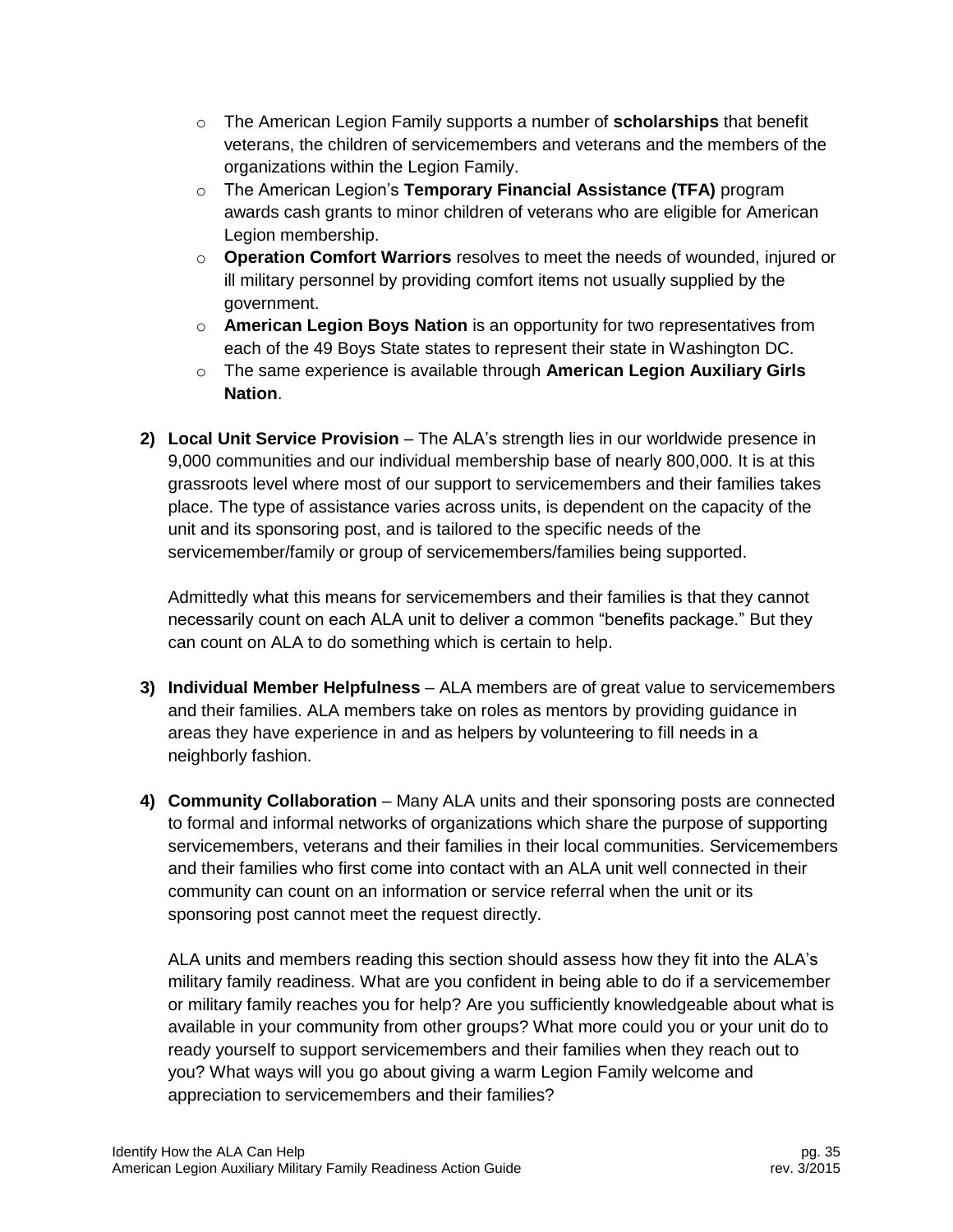# **7. Finding Servicemembers and their Families in Need**

## <span id="page-36-1"></span><span id="page-36-0"></span>**7.1Finding Military Families Indirectly**

One question American Legion Auxiliary members ask frequently is, "We want to help military families, but how do we find them?" One answer is that the unit should establish referral arrangements with other organizations serving the military population. ALA units must be visible in their local communities! Make introductions to the organizations and individuals in close contact with servicemembers and their families. Let them know how your unit is able to help and support servicemembers and their families. Below are the types of organizations that ALA unit leaders and ALA members should contact and get involved with.

## **1) Family Readiness Groups (FRGs)**

- o Each military branch sponsors groups of family members, volunteers, servicemembers and civilian employees associated with their military units who all make up these Family Readiness Groups. FRGs provide activities and support to assist both servicemembers and families before, during and after deployment.
- $\circ$  Community members (such as ALA members) are allowed to participate in FRGs. ALA members could join a FRG communications list and/or attend FRG meetings. Doing so will enable you to keep a pulse on what is of concern to military families generally. You might also uncover a military family with a specific challenge that you or your ALA unit could address.
- o ALA units may consider offering meeting locations (the post/unit home), hospitality services, or refreshments to FRG meetings.
- $\circ$  By joining an FRG, ALA units and members may gain an opportunity to promote Legion Family events and activities to FRG participants.
- $\circ$  FRGs are led by volunteers and supported by defense employees. (See the following table for position titles of each military branch.) ALA units and members wishing to make an introduction to the FRG(s) operating in your area should contact the FRG employee, as they have published phone numbers and addresses (unlike the volunteers, whose privacy is protected).
- $\circ$  If you are in a unit or are a member near an active-duty military installation, use MilitaryINSTALLATIONS [\(www.militaryinstallations.dod.mil\)](http://www.militaryinstallations.dod.mil/) to find detailed profiles on installations, including contact information.
- o Search for the Family Center or Family Advocacy Program contact of that installation.
- $\circ$  Call or email and ask to speak to or correspond with the employee with oversight over family readiness.
- $\circ$  Introduce your ALA unit or yourself and inquire how your unit/you may get involved in the FRG.
- $\circ$  State National Guard units have Family Readiness Programs. Since many state National Guard units exist and are geographically dispersed across a state, your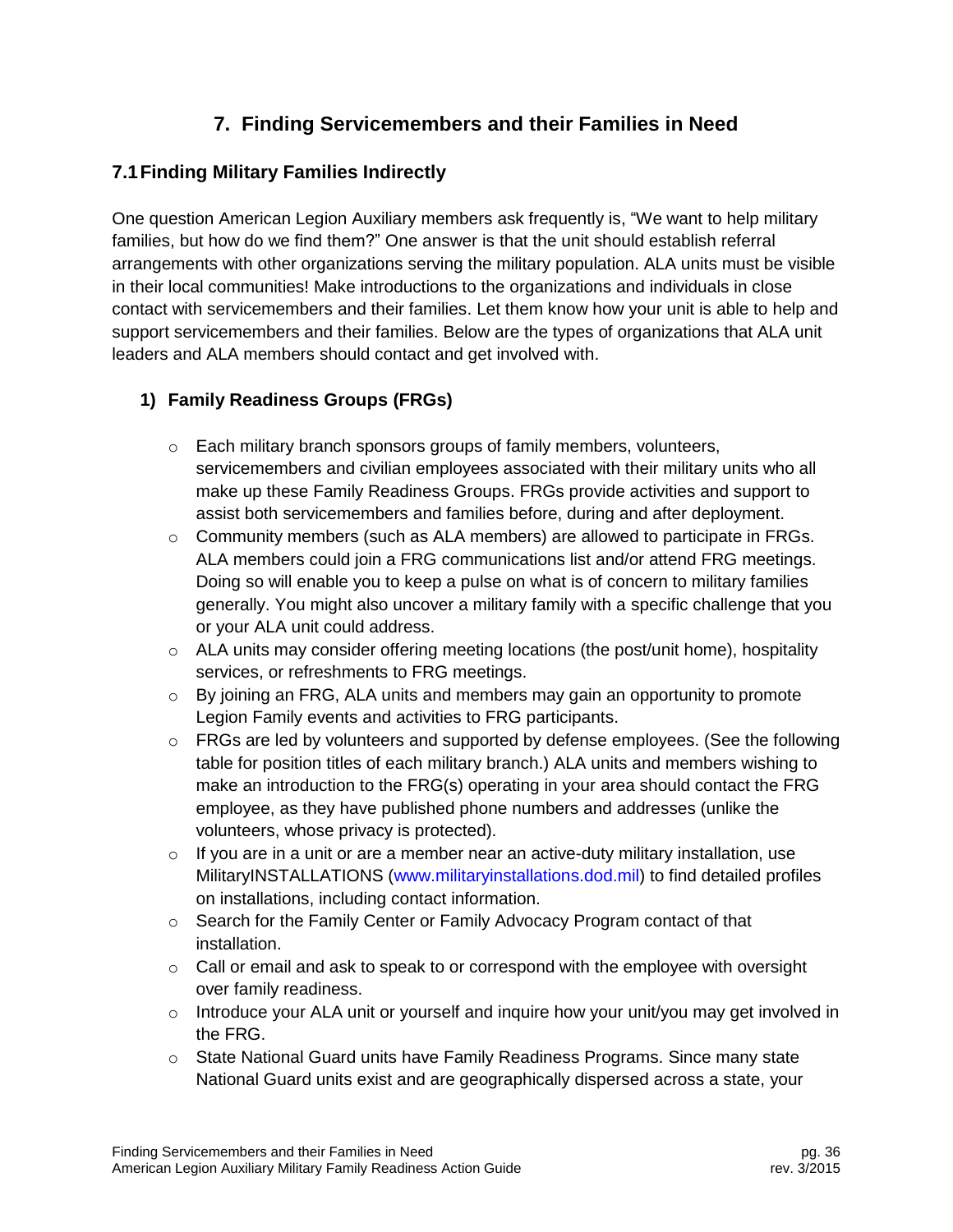unit/you will have high likelihood of being able to connect with a Family Readiness Program.

- $\circ$  Each state National Guard has a family programs division responsible for delivering human needs programs to Guard members and their families. There are three main family programs that every state provides. These include a youth program, Family Readiness Group and family assistance center. States differ in other programs they may offer depending on the needs of the Guard members and their families as well the resources available in the state. For example, some may have a suicide prevention program or a survivor outreach service.
- $\circ$  At the state level, a State Family Program Director (SFPD) leads the family programs division.
- $\circ$  Contact information and locations for state family programs personnel (State Family Program Directors, Airman & Family Readiness Program Managers, Family Readiness Support Assistants, Senior Family Readiness Support Assistants, Family Assistant Specialists, Family Assistance Coordinators and Child & Youth Program Coordinators) is available through the Joint Services Support website. [\(www.jointservicessupport.org/ResourceFinder/SearchResource.aspx\)](http://www.jointservicessupport.org/ResourceFinder/SearchResource.aspx). On the right side of the page, you will see "Topic" with a scroll-down menu; select "Family Support" in the scroll-down menu. On the left side of the page, you will see "Find a Contact" and "Find a Resource." Determine whether you would like to contact a specific person or an organization, such as the YMCA or American Red Cross. On the bar to the left, filters are available to better define your search by state, program and role.
- $\circ$  The same contact information can be found at the Joining Community Forces website [\(www.joiningcommunityforces.org\)](http://www.joiningcommunityforces.org/). At the top left of the homepage, select the state you wish to display and staff members for family support will be displayed in the "Contacts" box.
- $\circ$  If you know the person or organization you would like to contact already, you can type their name in the "Search by Keyword" space.
- o Also, Guard members and their families may find the contact information for their family programs through their state's Army/Air National Guard websites. Army National Guard members should contact their Family Assistance Specialists for information regarding resources. Air National Guard members should contact their Airman and Family Readiness Program Manager attached to their Wing (2 or more groups/see Appendix A for more information about Wings).
- $\circ$  Family Assistance Centers are service centers dispersed across the state to support all servicemembers, veterans and families in need regardless of service or status. The National Guard Bureau encourages ALA units to connect with their local Family Assistance Center to ensure referrals.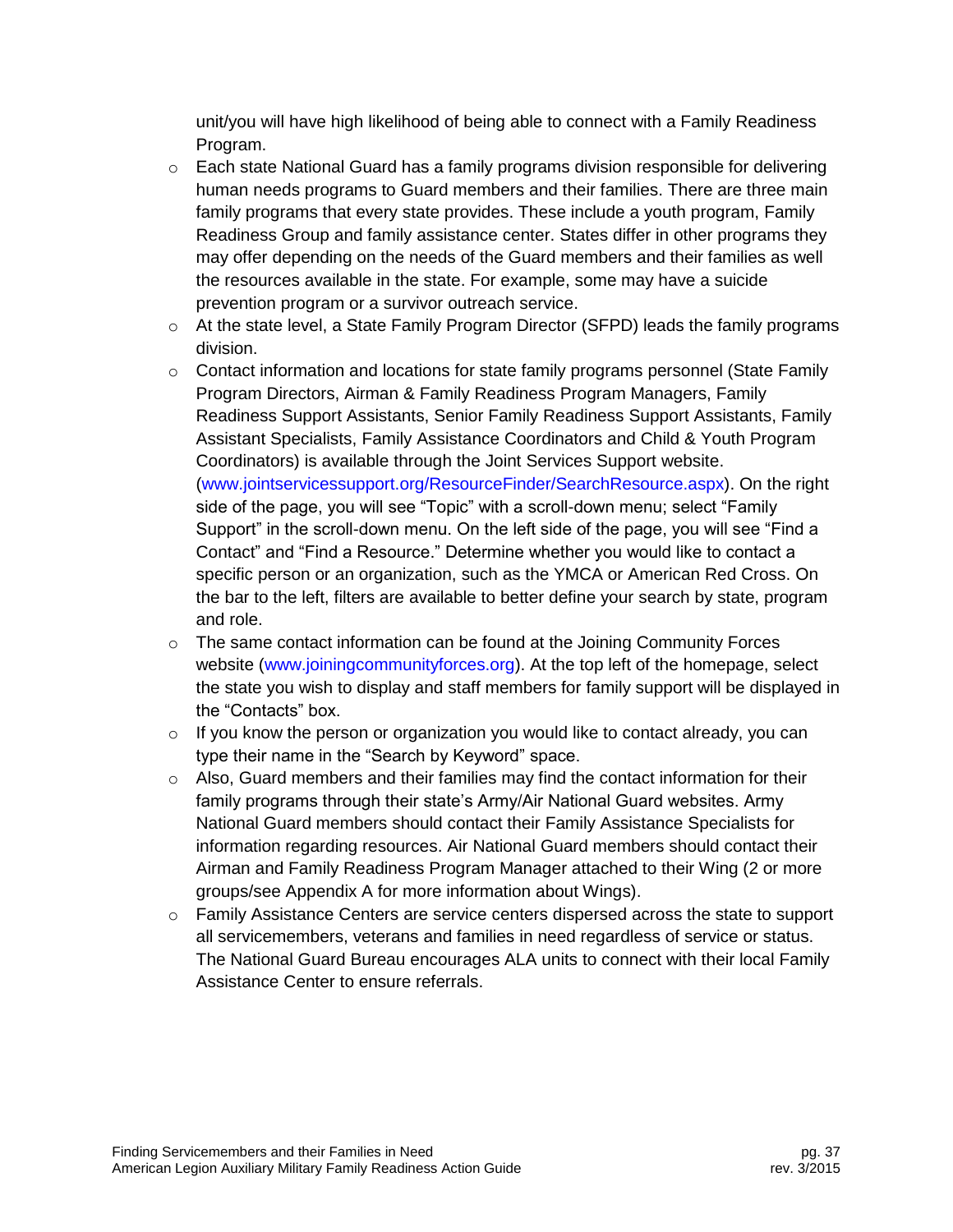| <b>Branch and</b><br>Component        | <b>FRG Program Name</b>                                         | <b>Volunteer Position Title</b>                | <b>Staff Position Title</b>                                                          |  |
|---------------------------------------|-----------------------------------------------------------------|------------------------------------------------|--------------------------------------------------------------------------------------|--|
| Army                                  | <b>Family Readiness Group</b>                                   | Leader                                         | <b>Family Readiness Support</b><br>Assistant                                         |  |
| Army<br><b>Reserve</b>                | <b>Family Readiness Group</b>                                   | Leader                                         | Family Program Center<br>Specialist                                                  |  |
| Army<br><b>National</b><br>Guard      | <b>Family Readiness Program</b>                                 | Leader                                         | <b>Family Readiness Support</b><br>Assistant                                         |  |
| <b>Navy</b>                           | Ombudsman Program                                               | Ombudsman                                      | <b>Family Readiness Officer</b>                                                      |  |
| <b>Navy Reserve</b>                   | Ombudsman Program                                               | Ombudsman                                      | <b>Family Readiness Officer</b>                                                      |  |
| <b>Air Force</b>                      | Key Spouse Program                                              | <b>Key Spouse</b>                              | Key Spouse Program<br>Manager                                                        |  |
| <b>Air Force</b><br><b>Reserve</b>    | Key Spouse Program                                              | <b>Key Spouse</b>                              | Key Spouse Program<br>Manager                                                        |  |
| <b>Air National</b><br>Guard          | Key Spouse Program                                              | <b>Key Spouse</b>                              | Airman & Family<br>Readiness Program<br>Manger                                       |  |
| <b>Marine Corps</b>                   | <b>Family Readiness Program</b>                                 | <b>Family Readiness Assistant</b><br>/ Advisor | <b>Family Readiness Officer</b>                                                      |  |
| <b>Marine Corps</b><br><b>Reserve</b> | Family Readiness Program                                        | <b>Family Readiness Assistant</b><br>/ Advisor | <b>Family Readiness Officer</b>                                                      |  |
| <b>Coast Guard</b>                    | Work-Life Program<br>1.<br>2.<br>Spouse Club<br>3.<br>Ombudsman | Spouse Club Manager<br>2.                      | Regional Work-Life<br>1.<br><b>Field Staff</b><br>3.<br>Ombudsman Program<br>Manager |  |
| <b>Coast Guard</b><br><b>Reserve</b>  | Work-Life Program<br>1.<br>2.<br>Spouse Club<br>3.<br>Ombudsman | 2. Spouse Club Manager                         | Regional Work-Life<br>1.<br><b>Field Staff</b><br>3.<br>Ombudsman Program<br>Manager |  |

#### **2) Department of Defense Enabling Services & Personnel**

o Each military branch offers central points of entry to help active-duty servicemembers and their families. These services are offered through family support centers staffed by professionals.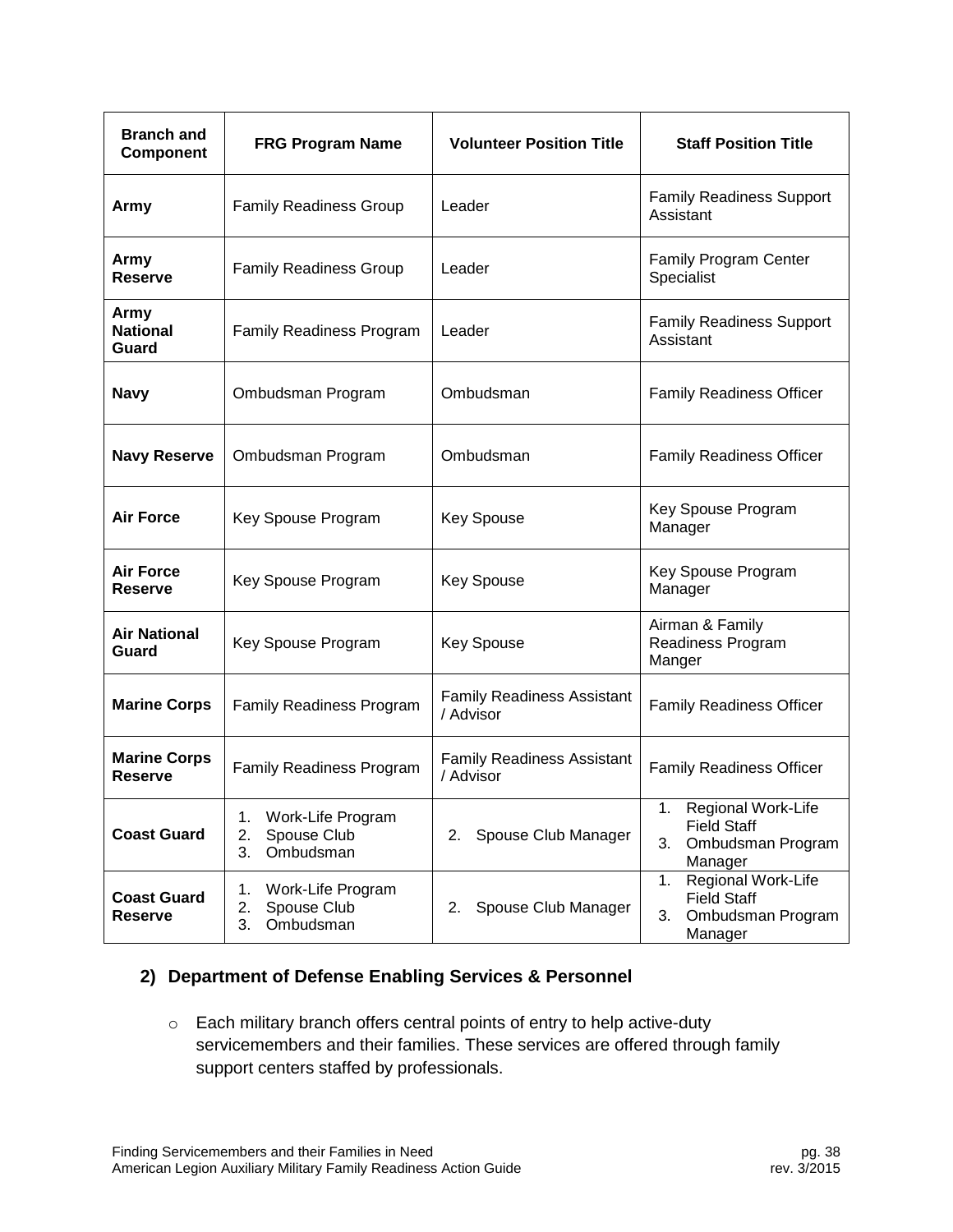- o ALA units and members should make introductions to family support center staff members in their area.
- o Use MilitaryINSTALLATIONS [\(www.militaryinstallations.dod.mil\)](http://www.militaryinstallations.dod.mil/) to find detailed profiles on installations, including contact information.
- $\circ$  Search for the Family Support Center contact information for the installation.
- o Ask to speak to or correspond with the Family Support Center director.
- $\circ$  Introduce your ALA unit or yourself and inquire how your unit/you may get involved in any on-base activities that the Family Support Center organizes and are open to community members.
- o Make sure the family support center knows what your unit is capable of offering to servicemembers and their families in need. The Family Support Center staff may or may not be able to make referrals (due to conflict of interest rules), but there is no harm in ALA units and members providing this information to the Center.
- $\circ$  In the case of state National Guard groups, ALA unit leaders should make introductions to the Family Assistant Center Specialist operating in the regions of the state where the unit/member is located. Directions on how to navigate the Joint Services Support website is located in the previous section on Family Readiness Groups and Programs. Joint Services Support has a search engine to help find contact information and locations for state National Guard family readiness personnel.

#### **3) Military Service Organizations**

- $\circ$  Several military service organizations (MSOs) have regional and community network structures. These MSO regional offices and local chapters serve as the first points of contact between the MSO and servicemembers and their families in need.
- $\circ$  ALA unit leaders should make their capabilities known to the MSO regional office and local chapter staff and volunteers. The MSOs may refer military families to the ALA when the MSO does not offer the requested service or its funding for such services have expired.
- o MSOs with regional and local network structures:
	- **The American Red Cross:** [www.redcross.org/find-your-local-chapter](http://www.redcross.org/find-your-local-chapter) (See the National Security Program page on the ALA website for a how-to sheet promoting the ALA's collaboration with American Red Cross)
	- **Blue Star Families:** [www.bluestarfam.org/connect/chapters](http://www.bluestarfam.org/connect/chapters)
	- **Operation Homefront:** [www.operationhomefront.net](http://www.operationhomefront.net/) (See the National Security Program page on the ALA website for an action guide promoting the ALA's collaboration with Operation Homefront)
	- **USO:** [www.uso.org](http://www.uso.org/) (See the National Security Program page on the ALA website for an action guide promoting the ALA's collaboration with USO)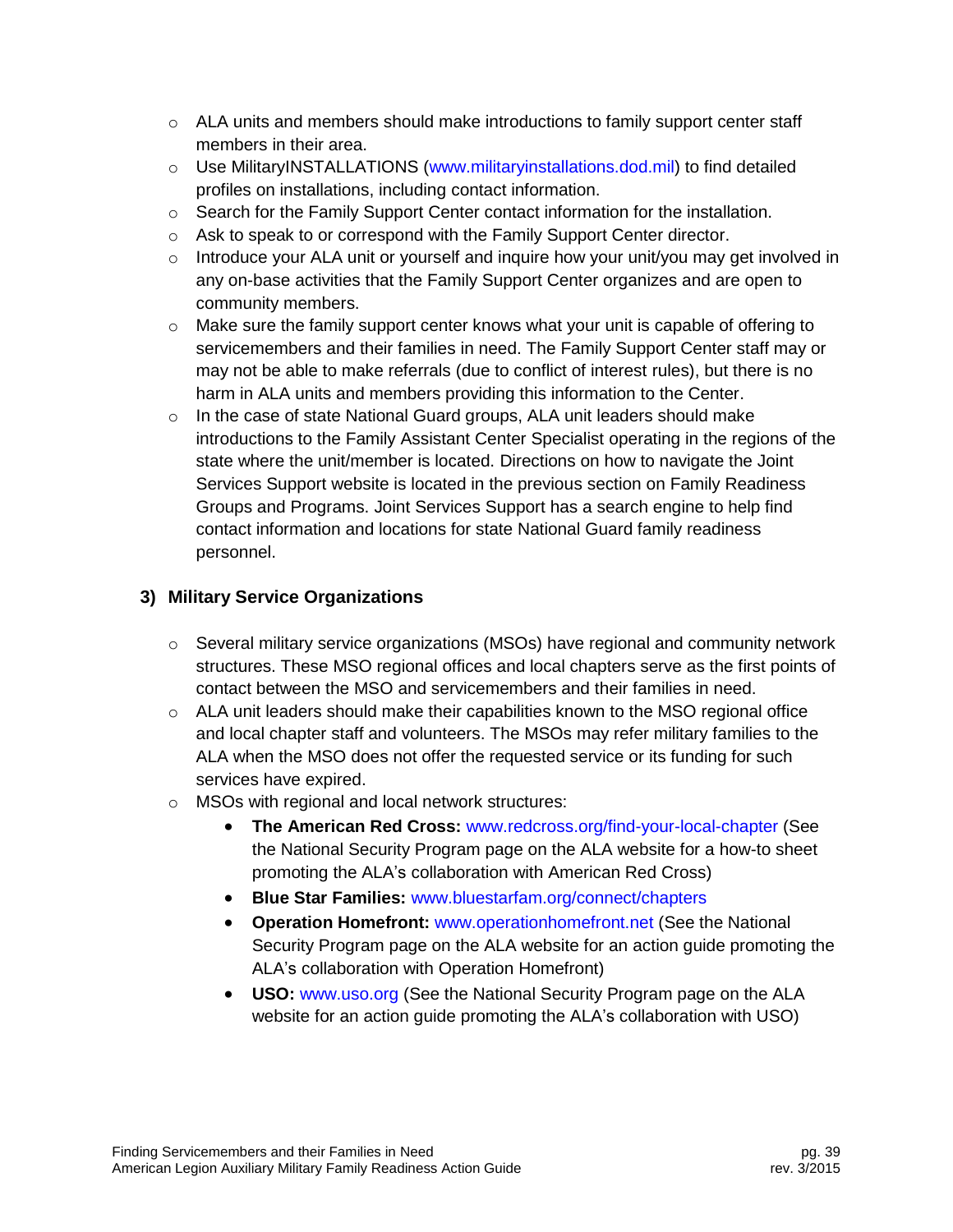#### **4) Community Outreach**

- $\circ$  Community events organized for the military population are excellent venues for Auxiliary units to promote the organization and its support to servicemembers and their families.
- $\circ$  Military-specific community events that occur across the country include Hiring our Heroes job fairs, VA Welcome Home events and Yellow Ribbon events.
- o Consider renting booth space at county fairs, state fairs, community walks and races and other community gatherings where servicemembers and their families may be in attendance.
- $\circ$  See the National Security page of the ALA website for the "How to Support Hiring Events for Veterans and Military & Veteran Spouses" and "How to Welcome Home Separating Servicemembers" documents.

#### **5) Community Collaborations**

- $\circ$  Some states and communities have organized themselves to be attentive to the unique needs of their servicemember and veteran residents. Whether called a "council," "coalition," "network" or "collaboration," these military and veteran planning and action groups are great forums for ALA units and members to join. Involving your unit in these forums could result in service referrals to the unit from other organizations participating in the forum.
- $\circ$  Joining Community Forces is an initiative of the National Guard Bureau with the purpose of mobilizing community organizations in support of the local military population. Joining Community Forces is implemented by state National Guard groups where they advocate for the creation of "Community Forces" at each community within their state. Visit their website to find the Community Forces initiative in your area [\(www.joiningcommunityforces.org\)](http://www.joiningcommunityforces.org/).
- $\circ$  The Community Blueprint is a Call to Action for grassroots organizations to collaborate and share tools to better serve the military and veteran communities at the local level. The Community Blueprint offers a suite of "Community Solutions" **–** step-by-step project instructions for volunteer projects that address one of the eight impact areas – to help communities work smarter together and create lasting change.
- $\circ$  The eight impact areas are employment, volunteerism, family strength, behavioral health, financial and legal, education, housing and reintegration.
- $\circ$  To find if your area is supported by the Community Blueprint, visit [www.pointsoflight.org/programs/military-initiatives/community-blueprint.](http://www.pointsoflight.org/programs/military-initiatives/community-blueprint) If your area is not supported, you can always create a Community Blueprint Community by collaborating with two or more organizations.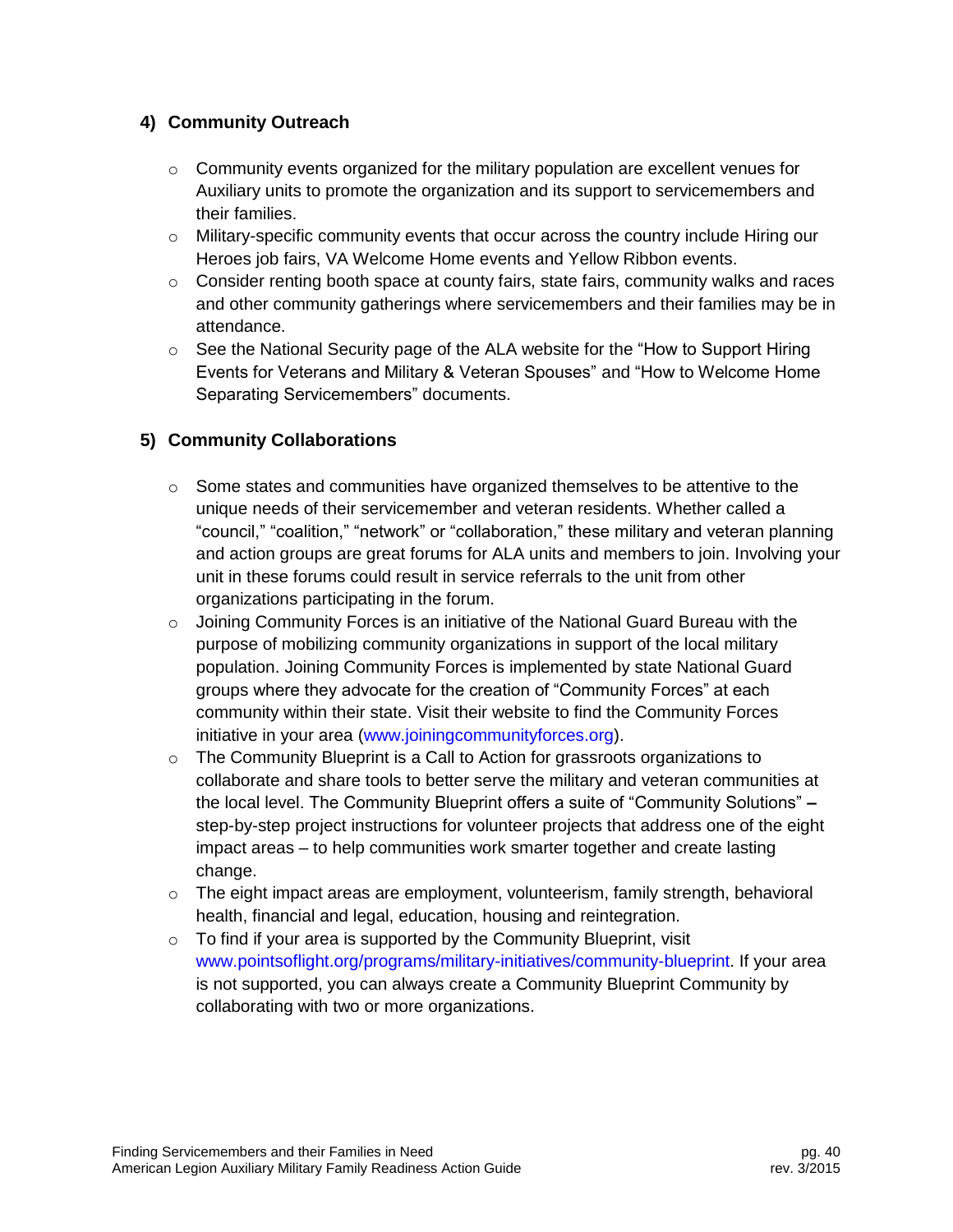## <span id="page-41-0"></span>**7.2Finding Military Families Directly**

A second answer to the question of how to find military families is to pay attention to chatter and participate in online groups where military family members gather. Below are some direct "family finding" methods ALA members may consider.

## **1) Attentive Listening**

- $\circ$  Uncover the needs of servicemembers and their families in your community through attentive listening. For examples, someone may offer a prayer for a veteran or servicemember at a church service. Or you may overhear a conversation about a difficulty a military family is encountering at your workplace lunch room or at the post home. Maybe you have a neighbor who is military-connected and they appear to be tired, frazzled, or always bustling. These and similar situations provide an opportunity for you to inquire discretely about the servicemember or family member's wellbeing.
- $\circ$  Don't assume the servicemember or family member is experiencing a struggle and/or wants help. But you could ask someone with knowledge of a servicemember or family in need to pass along to that person that the American Legion Auxiliary is active in their area and happy to help if needed. That lets the servicemember or family member follow-up if she or he wishes.

## **2) eMentoring Programs**

- $\circ$  Several organizations have established programs for military spouses to receive support in career development and job search by being matched to individuals in the workforce and retirees willing to give advice and feedback. Often the mentoring relationship ends up going beyond career-only considerations to include other areas of mutual interest of the mentee and mentor.
- $\circ$  Examples of these mentoring programs are the Business and Professional Women's Foundation Joining Forces Mentoring Plus Program, Military Spouse eMentor Program and the (forthcoming) Military and Veteran Caregiver Peer Support Network.
- $\circ$  Mentoring provides ALA members the opportunity to form and sustain a direct, robust relationship with a military family member.
- $\circ$  To join as a mentor or subject matter contributor to mentoring programs, see the National Security Program page for a how-to sheet on joining the Military Spouse eMentor Program. Members can look forward to a How-To Join the Joining Forces Mentoring Plus Program on the Veterans Affairs & Rehabilitation Program page. Information for Caregivers Peer Support Network forthcoming.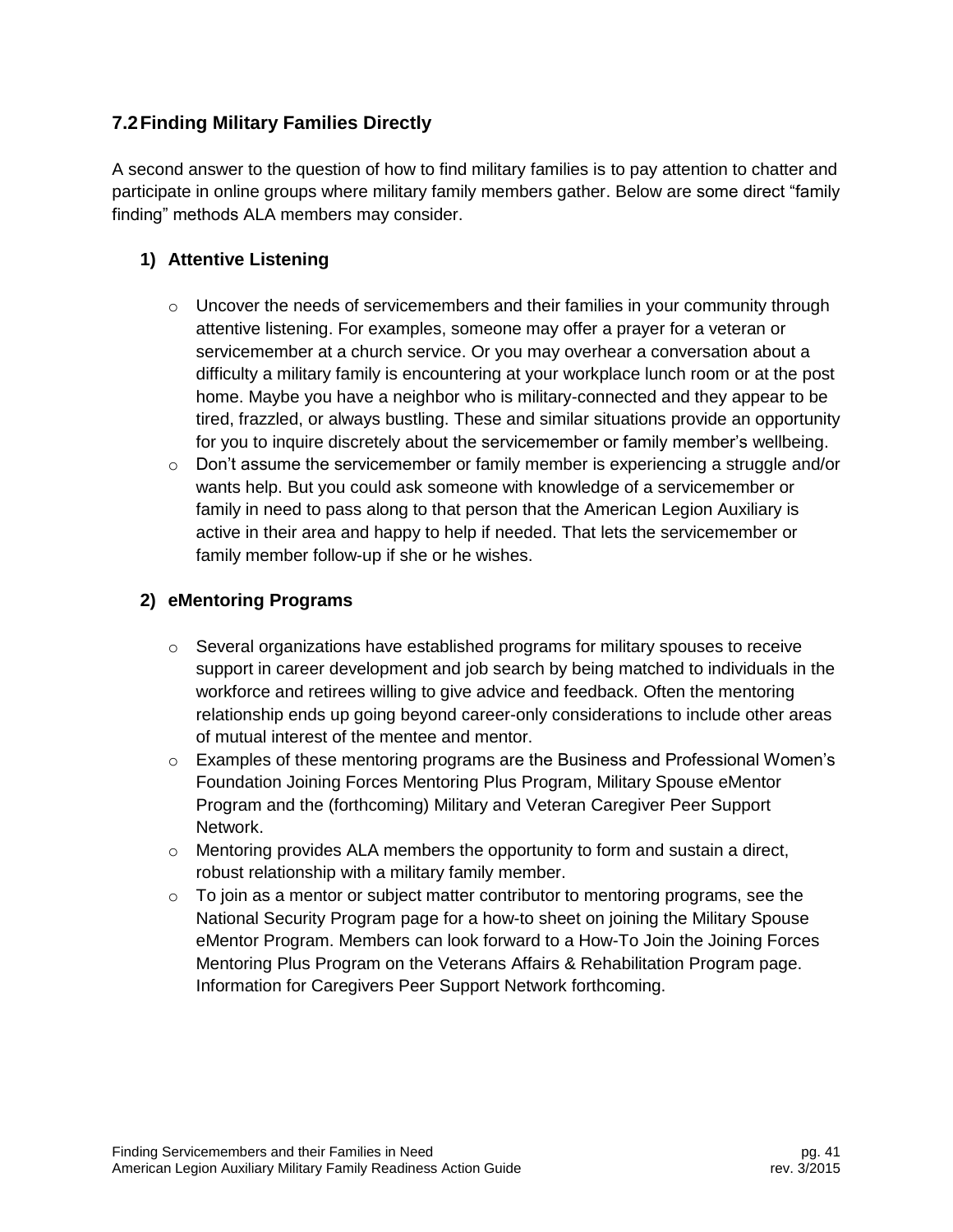#### **3) Social Media Sites**

- $\circ$  Some military family members find social media sites a space to support each other and swap solutions. While some of the sites are open only to current military family members, others are open to all community members.
- $\circ$  ALA members with a fondness for social media may want to subscribe to an open site or two. Follow the conversation threads. If you see a need being expressed and have a solution to offer, post it. If someone asking for help lives in a different state than you, refer them to the ALA department of that state.
- $\circ$  Below is a listing of popular online gathering spaces for military spouses. Websites are a mixture of Facebook and blogging pages. If you have a preference for a particular social media outlet, each site has multiple ways of connecting with them (even if they aren't listed).
	- **Adrianna Lupher:** "tales of leaning and kicking ass from the homefront": [adriannalupher.com](http://adriannalupher.com/)
	- **Afterdeployment:** Peer to Peer Forum: [afterdeployment.dcoe.mil/blog](http://afterdeployment.dcoe.mil/blog)
	- **Army Wives Network:** [www.facebook.com/ArmyWifeNetwork](http://www.facebook.com/ArmyWifeNetwork) and [www.armywifenetwork.com/blogs](http://www.armywifenetwork.com/blogs)
	- **Battling BARE:** [www.facebook.com/BattlingBare/timeline](http://www.facebook.com/BattlingBare/timeline)
	- **Blue Star Families:** [www.facebook.com/BlueStarFamilies](http://www.facebook.com/BlueStarFamilies)
	- **Defense Centers of Excellence Outreach Center:** [www.dcoe.mil/Families/Help](http://www.dcoe.mil/Families/Help)
	- **Faith Deployed:** [www.facebook.com/FaithDeployed](http://www.facebook.com/FaithDeployed?fref=nf)
	- **Family Caregiver Alliance:** [lists.caregiver.org/mailman/listinfo/caregiver](http://lists.caregiver.org/mailman/listinfo/caregiver-online_lists.caregiver.org)[online\\_lists.caregiver.org](http://lists.caregiver.org/mailman/listinfo/caregiver-online_lists.caregiver.org)
	- **Her War, Her Voice:** [www.herwarhervoice.com](http://www.herwarhervoice.com/)
	- **Military Spouse:** [www.facebook.com/MilitarySpouse](http://www.facebook.com/MilitarySpouse) and [community.militaryspouse.com](http://community.militaryspouse.com/)
	- **Molly Gross:** [www.facebook.com/molliegrosscomedy](http://www.facebook.com/molliegrosscomedy)
	- **National Military Family Association:** [www.facebook.com/militaryfamily](http://www.facebook.com/militaryfamily)
	- **NextGen MilSpouse:** [www.facebook.com/NextGenMilSpouse](http://www.facebook.com/NextGenMilSpouse)
	- **Operation Homefront:** [www.facebook.com/OperationHomefront](http://www.facebook.com/OperationHomefront)
	- **Sesame Street for Military Families:**  [www.facebook.com/SesameStreetForMilitaryFamilies](http://www.facebook.com/SesameStreetForMilitaryFamilies)
	- **SpouseBUZZ:** [www.facebook.com/spousebuzz](http://www.facebook.com/spousebuzz)
	- **Tragedy Assistance Program for Survivors:** [www.facebook.com/TAPS4America](http://www.facebook.com/TAPS4America)
	- **Wounded Warrior Project Connect:** [www.woundedwarriorproject.org/connect/Login.aspx](http://www.woundedwarriorproject.org/connect/Login.aspx)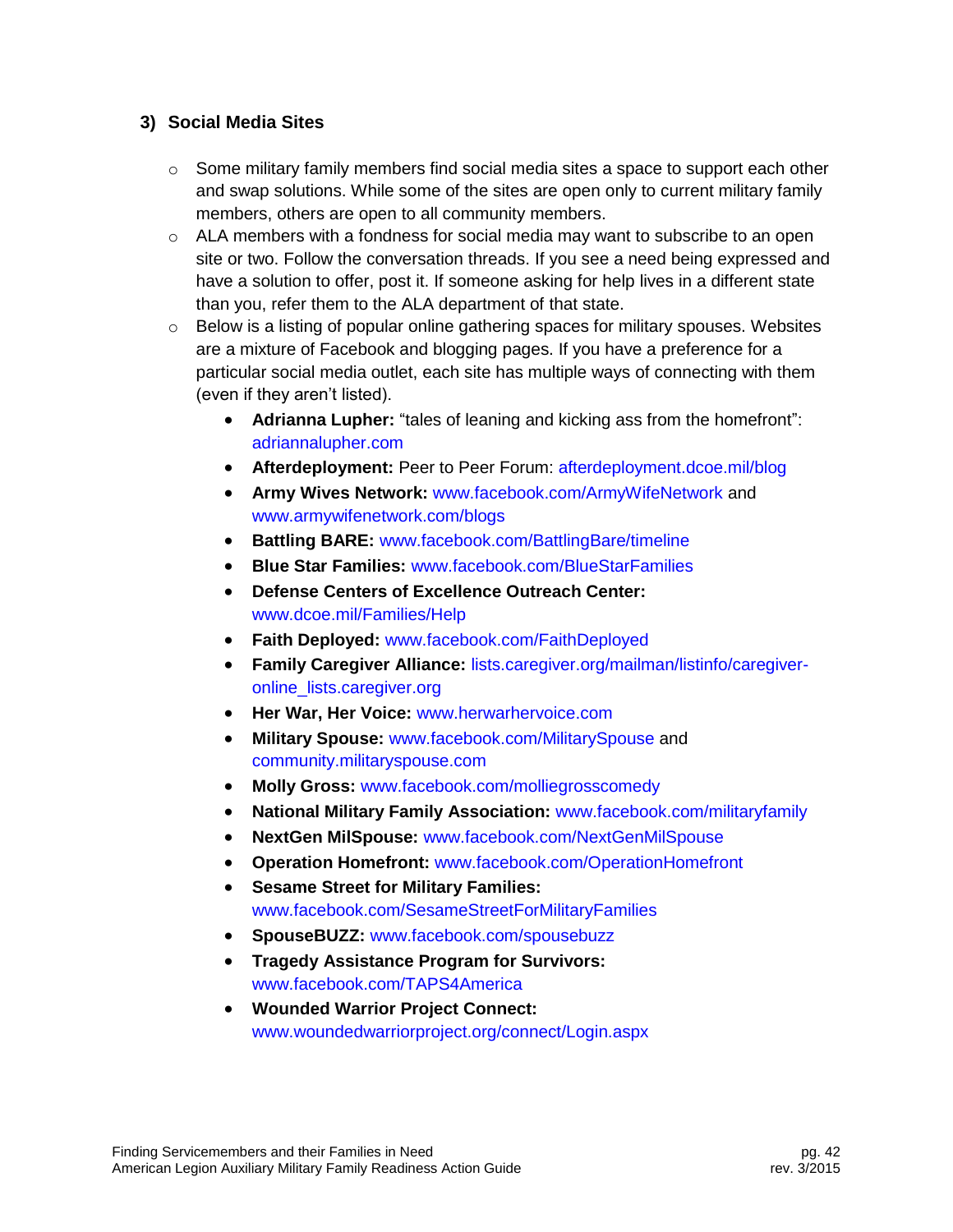# **8. Report Your Impact**

<span id="page-43-0"></span>The American Legion Auxiliary encourages members serving in their communities to identify themselves as such. When interacting with members of the military community, however, it is important that members not push ALA membership, as that is not the primary need of those being assisted. Please do feel free to mention why you value association with The American Legion Family as appropriate.

To compile impact numbers that truly depict what the American Legion Auxiliary does, we need every member to report her service to her unit, and for each unit to complete a report. When completing the annual Impact Report, units should report "best estimate" numbers that include whatever ALA mission-related activities were completed by ALA members. Unit, district/county and department treasurers can track donations or dollars used for mission-related activities.

Additionally, we encourage members, units and departments to submit narratives and pictures of their service. Narratives should highlight your successes and share your stories with other Auxiliary members. As a member of the American Legion Auxiliary, it is important you report your contributions to support the efforts of our organization. Our collective impact matters!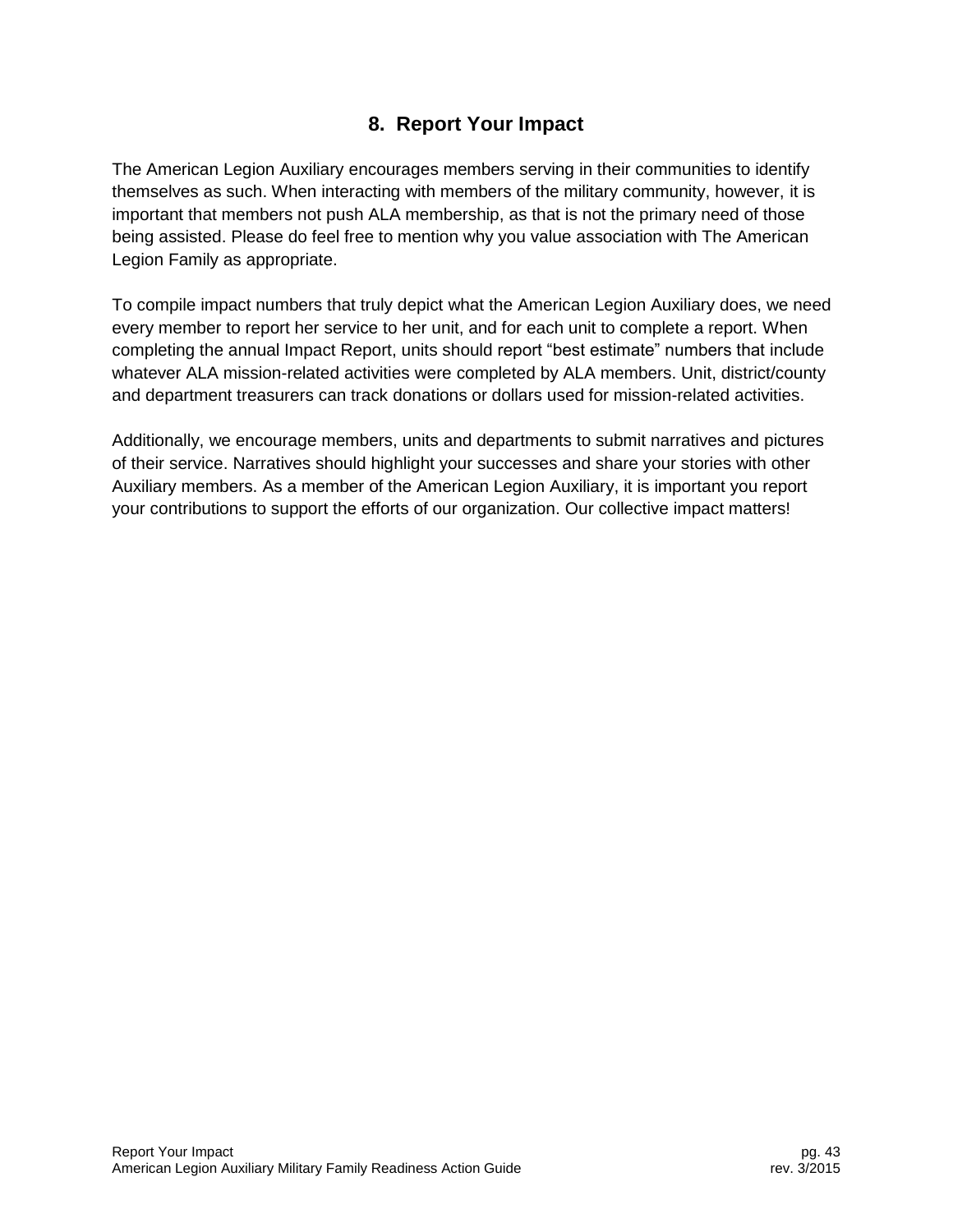# **Appendix A: Military 101**

## <span id="page-44-1"></span><span id="page-44-0"></span>**Military Branches**

The U.S. military is one of the largest Armed Forces in the world, as well as the most technologically advanced. U.S military personnel are stationed in 150 countries across the globe, with the largest concentrations (outside the United States) in Germany, South Korea, Japan and Italy.

There are five military branches:

- **U.S. Army –** Established in 1775, the Army is responsible for "preserving the peace and security, and providing for the defense of the United States, the Territories, Commonwealths, and possessions, and any areas occupied by the United States." The Army is capable of supporting the national policies of the United States, implementing its national objectives and overcoming any aggressive acts by other nations that imperil the peace and security. It also possesses a significant air presence, which includes both rotary- and fixed-wing craft, such as attack helicopters and jets. As of 2013, the Army is the largest branch of service with 528,070 active duty members, 198,209 Reservists and 357,735 National Guard members, for a total of 1,084,014 soldiers.<sup>4</sup>
- **U.S. Navy –** Established in 1775, the mission of the Navy "…is to maintain, train and equip combat-ready naval forces capable of winning wars, deterring aggression and maintaining freedom of the seas." The Navy operates submarines, ships and other seafaring vessels, as well as aircraft. The Navy also operates a number of aircraft carriers in coordination with the Air Force. As of 2013, there are 319,838 active-duty members of the Navy and 62,444 Reservists, for a total of 382,282. There is no Navy National Guard.<sup>4</sup>
- **U.S. Marine Corps –** Established in 1775, the mission of the Marine Corps is to act as "America's expeditionary force…soldiers of the sea, providing forces and detachments to naval ships and shore operations." Marines operate primarily as a rapid-deployment force used to secure beachheads and other forward positions. The Marine Corps has its own detachment of air support, as well as a number of naval vessels. As of 2013, there are 195,848 active-duty Marines and 39,501 Reservists, for a total of 235,349 members. There is no Marine Corps National Guard.<sup>4</sup>
- **U.S. Coast Guard –** Established in 1790, the mission of the Coast Guard is to "safeguard our Nation's maritime interests in the heartland, in the ports, at sea, and around the globe." Today the Coast Guard operates in a number of areas, including drug

l

<sup>4</sup> Department of Defense. (2013). *2013 Demographics: Profile of the Military Community.* Retrieved from [www.militaryonesource.mil/12038/MOS/Reports/2013-Demographics-Report.pdf](http://www.militaryonesource.mil/12038/MOS/Reports/2013-Demographics-Report.pdf)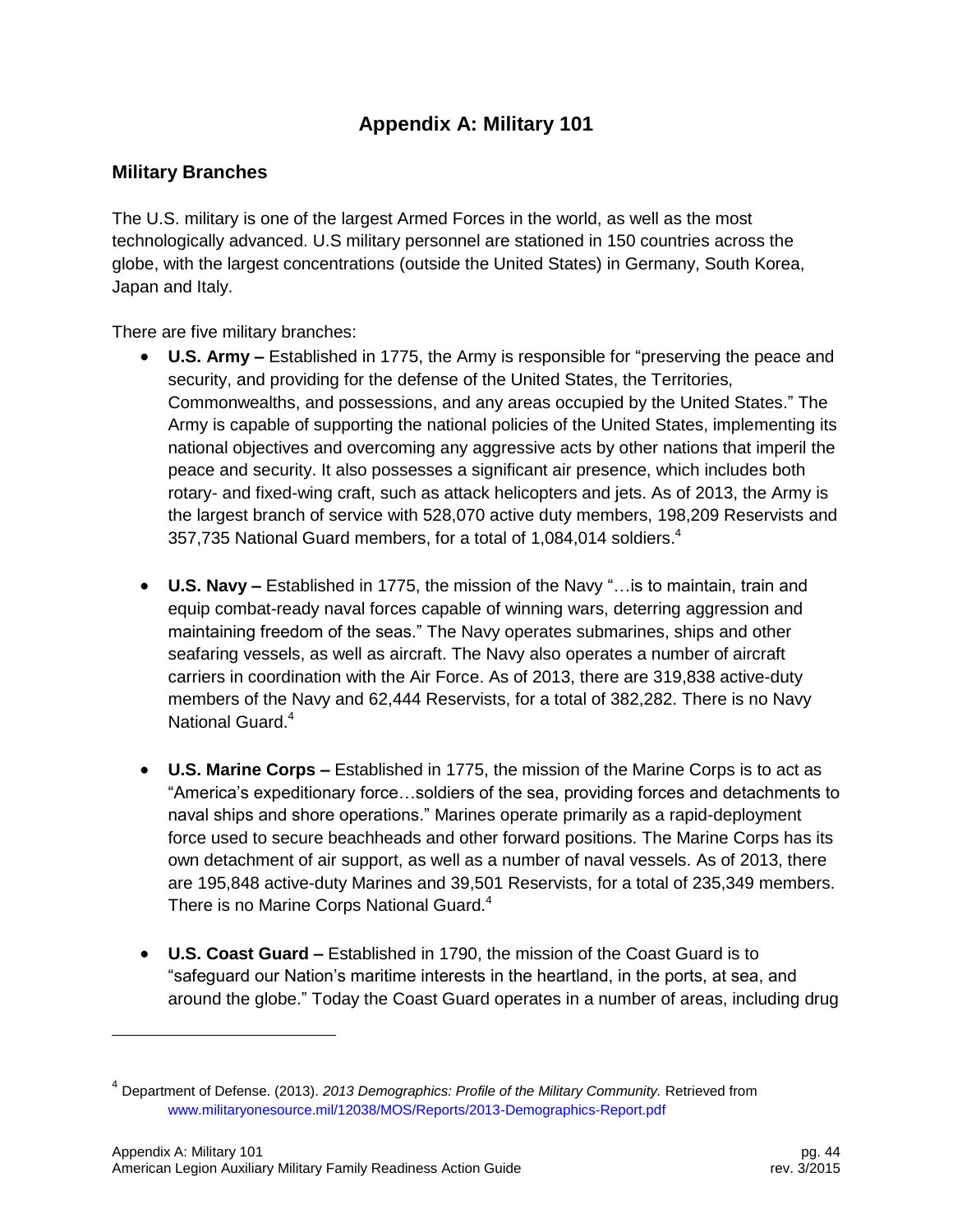interdiction; search and rescue operations; ensuring the security of ports, waterways and coasts; law enforcement; marine environment protection; and many others. As of 2013, there are 40,420 active-duty and 8,000 Reservist members of the Coast Guard, for a total of 48,420 members. There is no Coast Guard National Guard.<sup>5</sup>

 **U.S. Air Force –** Established in 1947, the mission of the Air Force is to "fly, fight and win...in air, space and cyberspace." The Air Force operates an extensive array of air carriers, jets, unmanned aircraft and other technologies. As of 2013, there are 326,573 active duty servicemembers, 70,913 Reservists and 105,708 National Guard members, for a combined total of 503,194 Air Force personnel. $5$ 

## <span id="page-45-0"></span>**Military Components**

Each branch of service has two or more components:

- **Active Duty –** Servicemembers on an active-duty component are full-time military personnel. They are contractually obligated to serve for a specified amount of time. Active-duty personnel comprise 56.1-percent of the U.S. Armed Forces as of 2013.<sup>5</sup>
- **Reserves –** Servicemembers in the Reserves are individuals who can be "activated" during times of war or national emergency, meaning they are temporarily transferred to active duty. Reservists serve a minimum of 39 days annually, usually broken into monthly drill weekends and fifteen days of annual training. Reservists comprise 25.4 percent of the U.S. Armed Forces as of 2013.<sup>5</sup>
- **National Guard –** Servicemembers in the National Guard are individuals who can be activated by their state's governor in response to emergencies and natural disasters, such as earthquakes, hurricanes, floods and public disorder. Servicemembers cannot be activated directly by the president, but a unit can be activated. Each of the 50 states, as well as the District of Columbia, Puerto Rico, Virgin Islands, Guam and American Samoa, independently operate federally recognized, statewide Army and/or Air Force National Guard components. National Guard members serve a minimum of 39 days annually, usually broken into monthly drill weekends and fifteen days of annual training. National Guard members comprise 18.5-percent of the U.S. Armed Forces as of 2013.<sup>5</sup>

# <span id="page-45-1"></span>**Military Command Structure**

l

The United States military is led by the President of the United States, who operates as the Commander-in-Chief. This placement of the military under civilian control dates back to the foundation of the country, and was unprecedented at the time.

<sup>5</sup> Department of Defense. (2013). *2013 Demographics: Profile of the Military Community.* Retrieved from <http://www.militaryonesource.mil/12038/MOS/Reports/2013-Demographics-Report.pdf>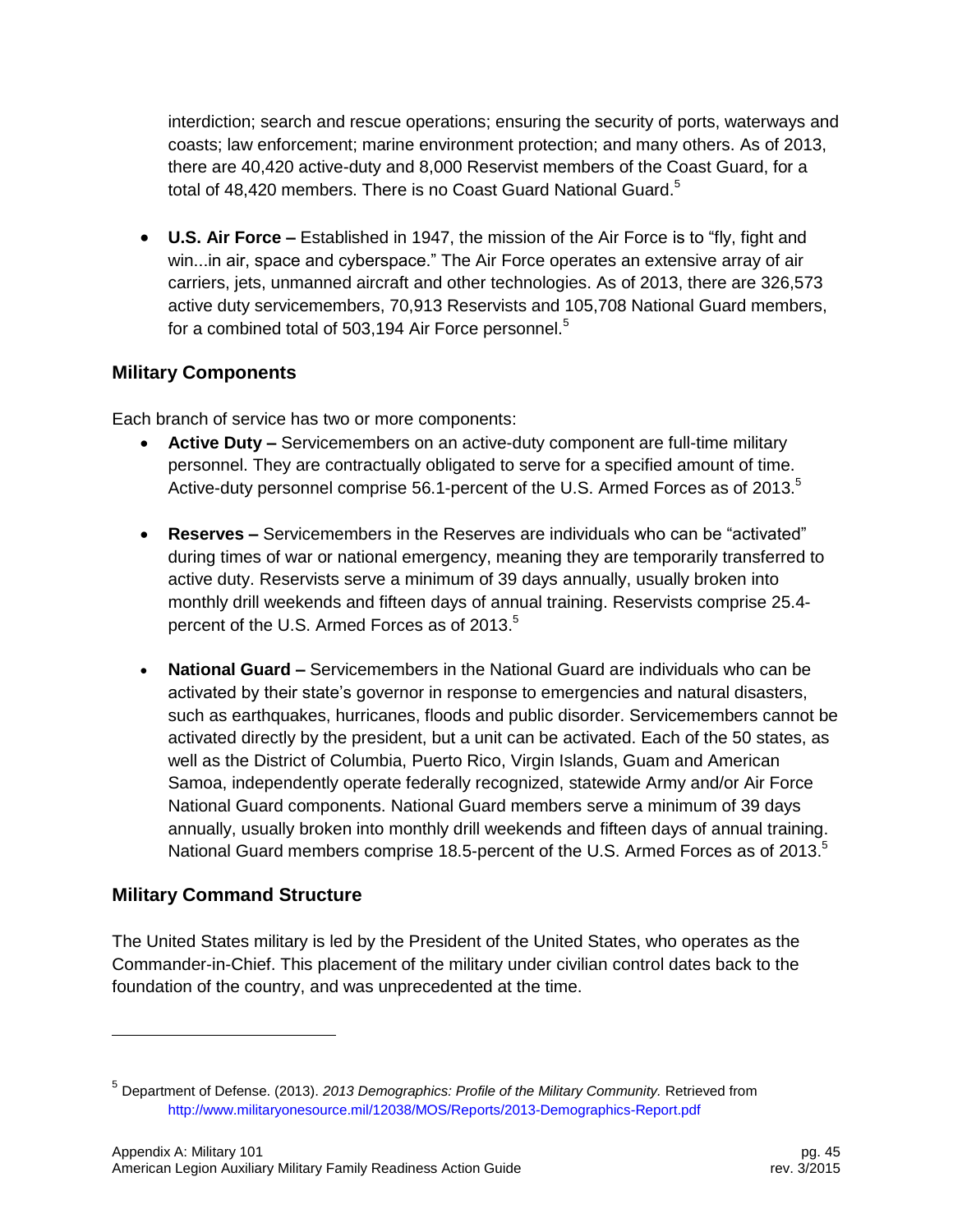Modern military structure took shape shortly after World War II. At that time, U.S. Congress merged the Department of War and the Department of the Navy into a single structure that would eventually be named the Department of Defense. A new position of Secretary of Defense was created to lead the Department.

Congress established three subdivisions within the Department of Defense: the Department of the Army, the Department of the Navy and the Department of the Air Force, each of which is headed by a civilian Secretary, who in turn reports to the Secretary of Defense, also a civilian. The Marine Corps is part of the Department of the Navy, and thus is under the civilian control of the Secretary of the Navy, but its military operations remain its own. Military commanders and the commandant for these subdivisions report to their respective civilian Secretaries.

The fifth branch of the military, the U.S. Coast Guard, is situated differently from the other branches. The Commandant of the Coast Guard reports to the Secretary of Homeland Security, who in turn reports to the President. In times of war, however, U.S. Congress can choose to subordinate the Coast Guard to the Department of the Navy. Also, the President can assign the Coast Guard to the Department of the Navy at any time the President so chooses, but this is rare.

The diagram below outlines the military command structure:

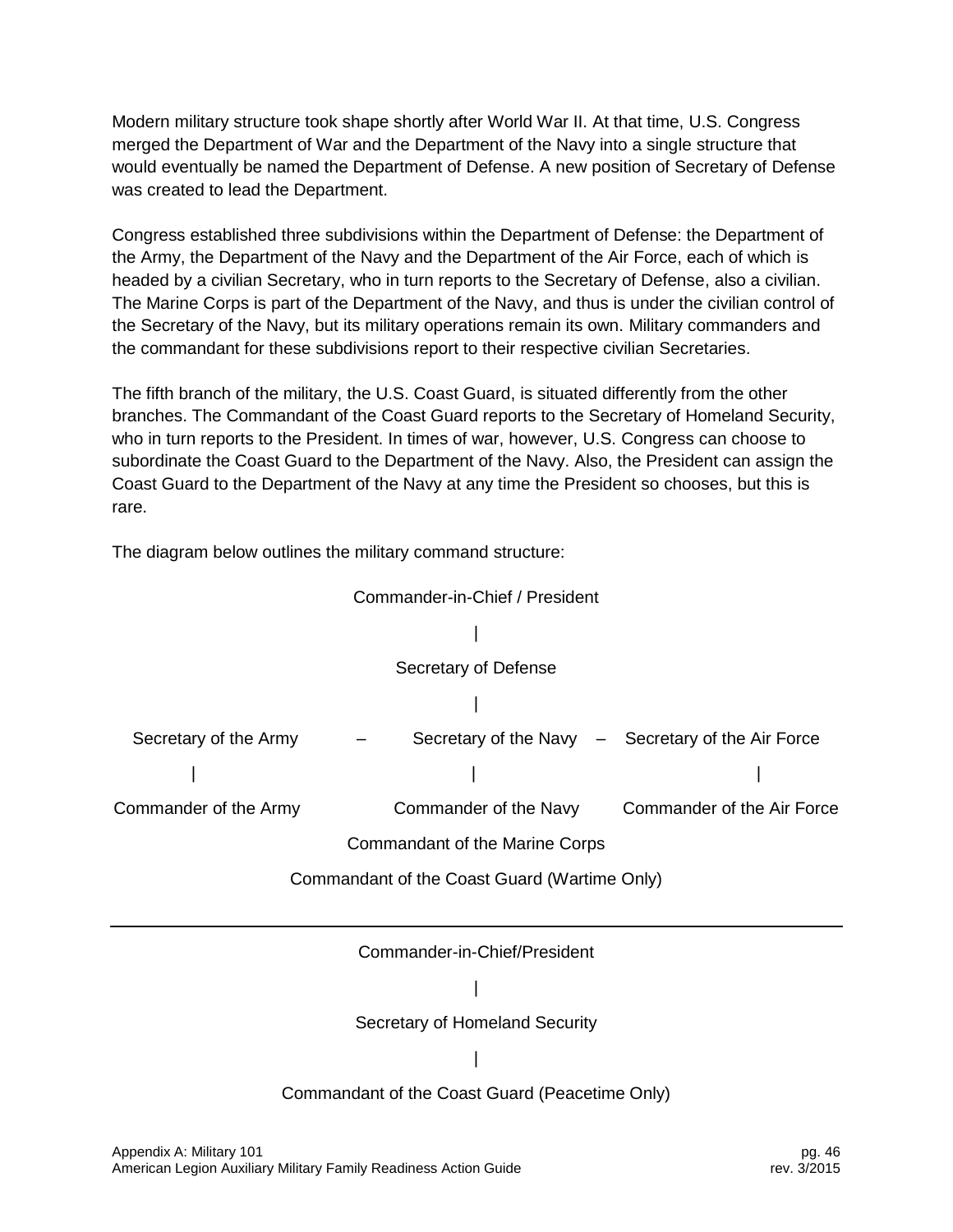## <span id="page-47-0"></span>**Military Force Structure**

A military force structure describes how military personnel are organized. The force structure for each of the U.S. military branches follows.

|                    | Army                                        | <b>Navy</b>     | <b>Air Force</b>                                                   | <b>Marine Corps</b>                              | <b>Coast Guard</b>                   |
|--------------------|---------------------------------------------|-----------------|--------------------------------------------------------------------|--------------------------------------------------|--------------------------------------|
| Level 1            | Soldier                                     | Sailor          | Airman                                                             | Marine                                           | Guardian /<br>informal-<br>"Coastie" |
| Level <sub>2</sub> | Squad<br>(4-10 soldiers)                    | <b>Division</b> | Section<br>(2 or more<br>airmen)                                   | Team<br>(3 team<br>members and<br>1 team leader) | Unit                                 |
| Level 3            | Platoon<br>$(3-4$ squads)                   | Department      | Flight<br>(Either 2 or<br>more airmen or<br>2 or more<br>sections) | Squad<br>(3 teams)                               | <b>District</b>                      |
| Level 4            | Company<br>(3-4 platoons)                   | Command         | Squadron<br>(2 or more<br>flights)                                 | Platoon<br>(3 squads)                            | Pacific/<br><b>Atlantic Area</b>     |
| Level 5            | <b>Battalion</b><br>$(3-5)$<br>companies)   | Squadron        | Group<br>(2 or more<br>squadrons)                                  | Company /<br><b>Battery</b><br>(3 platoons)      | <b>Coast Guard</b>                   |
| Level 6            | <b>Brigade</b><br>(3 or more<br>battalions) | Group           | Wing<br>(2 or more<br>groups)                                      | <b>Battalion</b><br>(3 companies /<br>batteries) |                                      |
| Level 7            | Division<br>(3 brigades)                    | Force           | Numbered Air<br>Force                                              | Regiment/<br><b>Brigade</b><br>(3 battalions)    |                                      |
| Level 8            | Corps<br>(2-5 divisions)                    | Fleet           | Major<br>Command                                                   | <b>Division</b><br>(3 brigades)                  |                                      |
| Level 9            | Field Army<br>$(2-5$ corps)                 | Navy            | Air Force                                                          | Marine Corps<br>(3 or more<br>divisions)         |                                      |

## <span id="page-47-1"></span>**Servicemember Classifications**

Servicemembers are divided into three types. The two major types are enlisted personnel and officers. The third are warrant officers, who – though technically classified as officers – constitute a minor, highly-specialized group between enlisted and officer.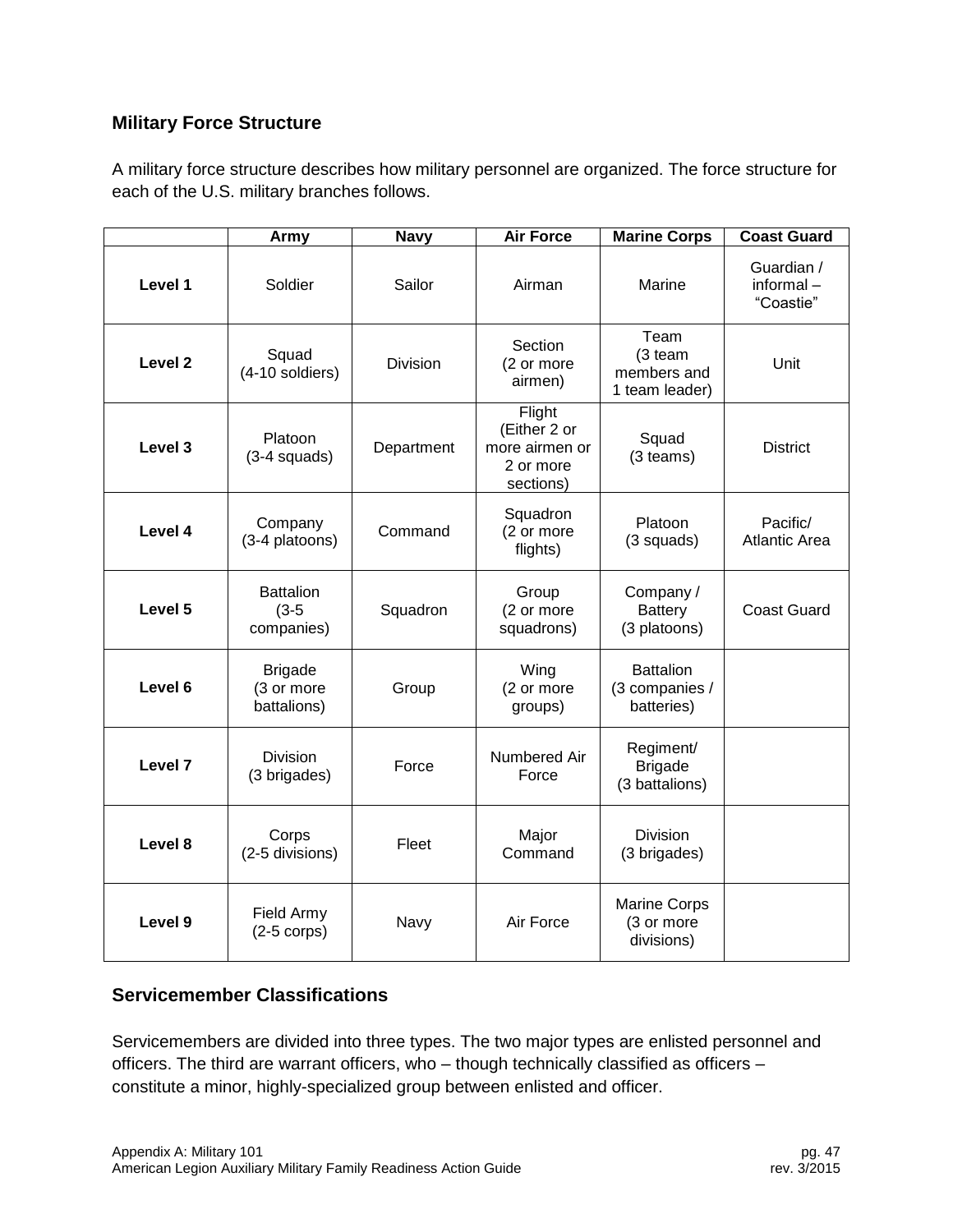U.S. military personnel are classified by rank. Individuals starting at lower ranks may earn promotion to higher ranks though experience and merit.

Each rank has both a name and a pay grade. Pay grades specify an individual's division – enlisted is denoted by an "E," warrant officer by a "W," and officer by an "O" – and a number, which represents the rank within that group. Though the name of each rank may differ across the branches of service, pay grades are uniform and fully equivalent throughout the military. For example, O-4 represents a Major in the Army, but a Lieutenant Commander in the Navy. They are equal in rank.

See the charts below for more clarification on rank titles in each branch of service.

## **Enlisted**

Enlisted personnel form the bulk of the U.S. Armed Forces. The U.S. military is comprised of 1,838,449 enlisted members as of 2013; this is 83.4-percent of the total military force.<sup>6</sup> Enlistment in the U.S. military typically requires that individuals be 18 years of age (17 with parental permission), pass a medical entrance exam and receive a high school diploma prior to their service. Individuals attend basic training, which lasts between eight and 13 weeks, based on branch of service, area of specialization and other factors.

Enlisted personnel are assigned "occupational specialties" which outline their specialized responsibilities and service assignments. These occupational specialties take the form of an alphanumeric code. In the Army and Marine Corps, this is known as a Military Occupational Specialty (MOS). The Air Force uses Air Force Specialty Codes (AFSC), while the Navy uses Navy Enlisted Classifications (NEC). The Coast Guard does not use the military occupational code system, but are grouped with ratings.

Mid-level and senior enlisted personnel in the Air Force, Army, and Marines are often referred to as "non-commissioned officers," or NCOs. In the Navy and Coast Guard, they are called Petty Officers.

|       | Armv                 | <b>Navv</b>               | <b>Air Force</b>     | <b>Marines</b>                      | <b>Coast Guard</b>        |
|-------|----------------------|---------------------------|----------------------|-------------------------------------|---------------------------|
| $E-1$ | Private(PVT)         | Seaman Recruit (SR)       | Airman Basic<br>(AB) | Private                             | Seaman Recruit<br>(SR)    |
| $E-2$ | Private E-2<br>(PV2) | Seaman Apprentice<br>(SA) | Airman (Amn)         | <b>Private First</b><br>Class (PFC) | Seaman Apprentice<br>(SA) |

l

<sup>6</sup> Department of Defense. (2013). *2013 Demographics: Profile of the Military Community.* Retrieved from [www.militaryonesource.mil/12038/MOS/Reports/2013-Demographics-Report.pdf](http://www.militaryonesource.mil/12038/MOS/Reports/2013-Demographics-Report.pdf)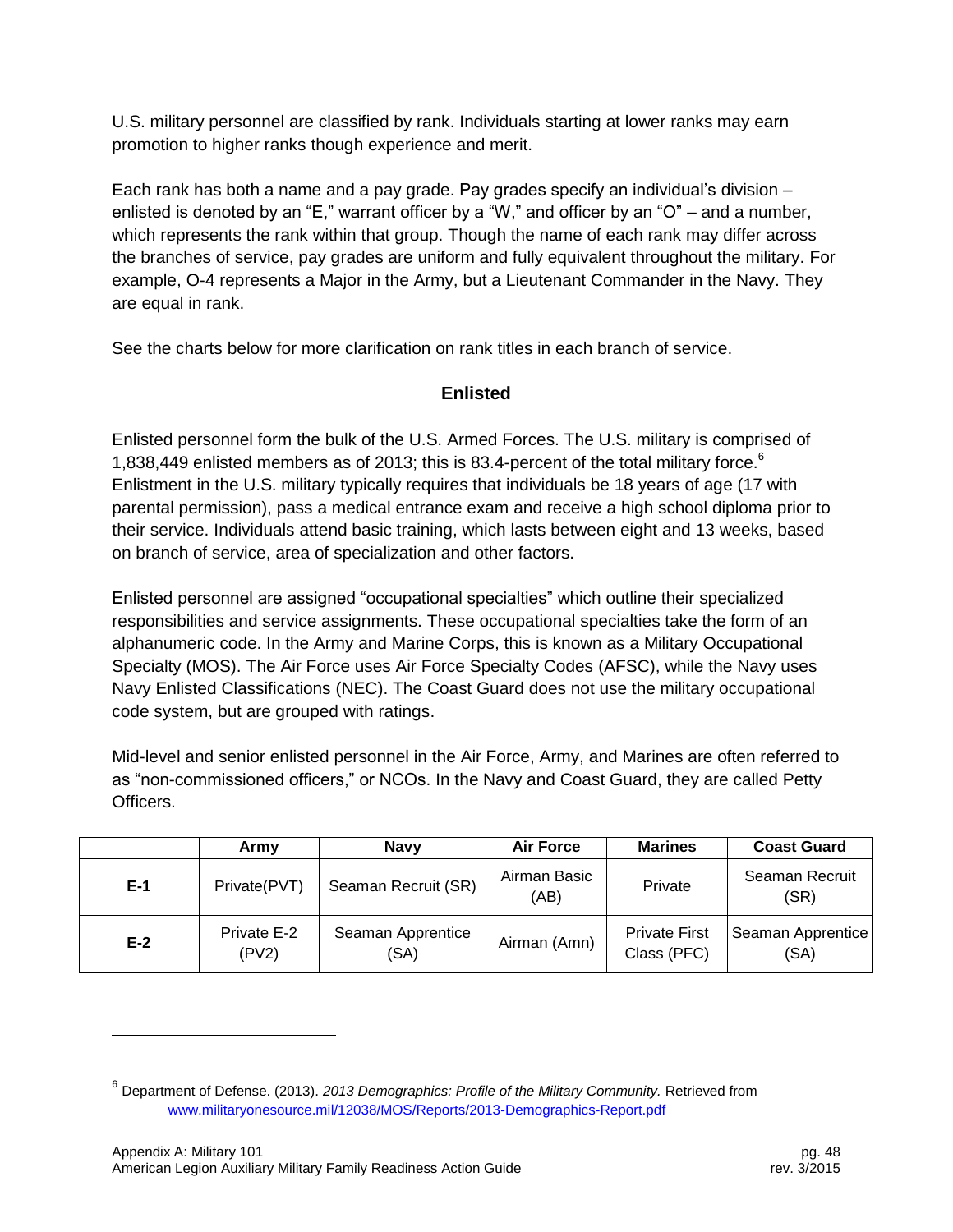|       | Army                                                                                                    | <b>Navy</b>                                                                                                                                               | <b>Air Force</b>                                                                                                                                                                                | <b>Marines</b>                                                                                                                        | <b>Coast Guard</b>                                                                                                                                                |
|-------|---------------------------------------------------------------------------------------------------------|-----------------------------------------------------------------------------------------------------------------------------------------------------------|-------------------------------------------------------------------------------------------------------------------------------------------------------------------------------------------------|---------------------------------------------------------------------------------------------------------------------------------------|-------------------------------------------------------------------------------------------------------------------------------------------------------------------|
| $E-3$ | <b>Private First</b><br>Class (PFC)                                                                     | Seaman (SN)                                                                                                                                               | Airman First<br>Class (A1C)                                                                                                                                                                     | Lance Corporal<br>(LCpl)                                                                                                              | Seaman (SN)                                                                                                                                                       |
| $E-4$ | Corporal<br>(CPL)<br>Specialist<br>(SPC)                                                                | Petty Officer Third<br>Class (PO3)                                                                                                                        | Senior Airman<br>(SrA)                                                                                                                                                                          | Corporal (Cpl)                                                                                                                        | Petty Officer Third<br>Class (PO3)                                                                                                                                |
| $E-5$ | Sergeant<br>(SGT)                                                                                       | Petty Officer Second<br>Class (PO2)                                                                                                                       | <b>Staff Sergeant</b><br>(SSgt)                                                                                                                                                                 | Sergeant (Sgt)                                                                                                                        | Petty Officer Second<br>Class (PO2)                                                                                                                               |
| $E-6$ | <b>Staff Sergeant</b><br>(SSG)                                                                          | Petty Officer First<br>Class (PO1)                                                                                                                        | Technical<br>Sergeant<br>(TSgt)                                                                                                                                                                 | <b>Staff Sergeant</b><br>(SSgt)                                                                                                       | Petty Officer First<br>Class (PO1)                                                                                                                                |
| $E-7$ | <b>Sergeant First</b><br>Class (SFC)                                                                    | <b>Chief Petty Officer</b><br>(CPO)                                                                                                                       | <b>Master</b><br>Sergeant<br>(MSgt)<br><b>First Sergeant</b>                                                                                                                                    | Gunnery<br>Sergeant<br>(GySgt)                                                                                                        | <b>Chief Petty Officer</b><br>(CPO)                                                                                                                               |
| $E-8$ | Master<br>Sergeant<br>(MSG)<br><b>First Sergeant</b><br>(1SG)                                           | Senior Chief Petty<br>Officer (SCPO)                                                                                                                      | <b>Senior Master</b><br>Sergeant<br>(SMSgt)<br><b>First Sergeant</b>                                                                                                                            | <b>Master Sergeant</b><br>(MSgt)<br><b>First Sergeant</b>                                                                             | Senior Chief Petty<br>Officer (SCPO)                                                                                                                              |
| $E-9$ | Sergeant<br>Major (SGM)<br>Command<br>Sergeant<br>Major (CSM)<br>Sergeant<br>Major of the<br>Army (SMA) | <b>Master Chief Petty</b><br>Officer (MCPO)<br>Fleet/Command<br><b>Chief Petty Officer</b><br><b>Master Chief Petty</b><br>Officer of the Navy<br>(MCPON) | <b>Chief Master</b><br>Sergeant<br>(CMSgt)<br><b>First Sergeant</b><br>Command<br><b>Chief Master</b><br>Sergeant<br>(CCMSgt)<br><b>Chief Master</b><br>Sergeant of<br>the Air Force<br>(CMSAF) | <b>Master Gunnery</b><br>Sergeant<br>(MGySgt)<br>Sergeant Major<br>(SgtMaj)<br>Sergeant Major<br>of the Marine<br>Corps<br>(SgtMajMC) | <b>Master Chief Petty</b><br>Officer (MCPO)<br>Fleet/Command<br><b>Chief Petty Officer</b><br><b>Master Chief Petty</b><br>Officer of the Coast<br>Guard (MCPOCG) |

## **Warrant Officers**

Warrant officers are selected from experienced enlisted personnel and are considered officers. This group is so named because these servicemembers receive their positions by "warrant" of a commanding officer. They perform highly skilled, specialized duties.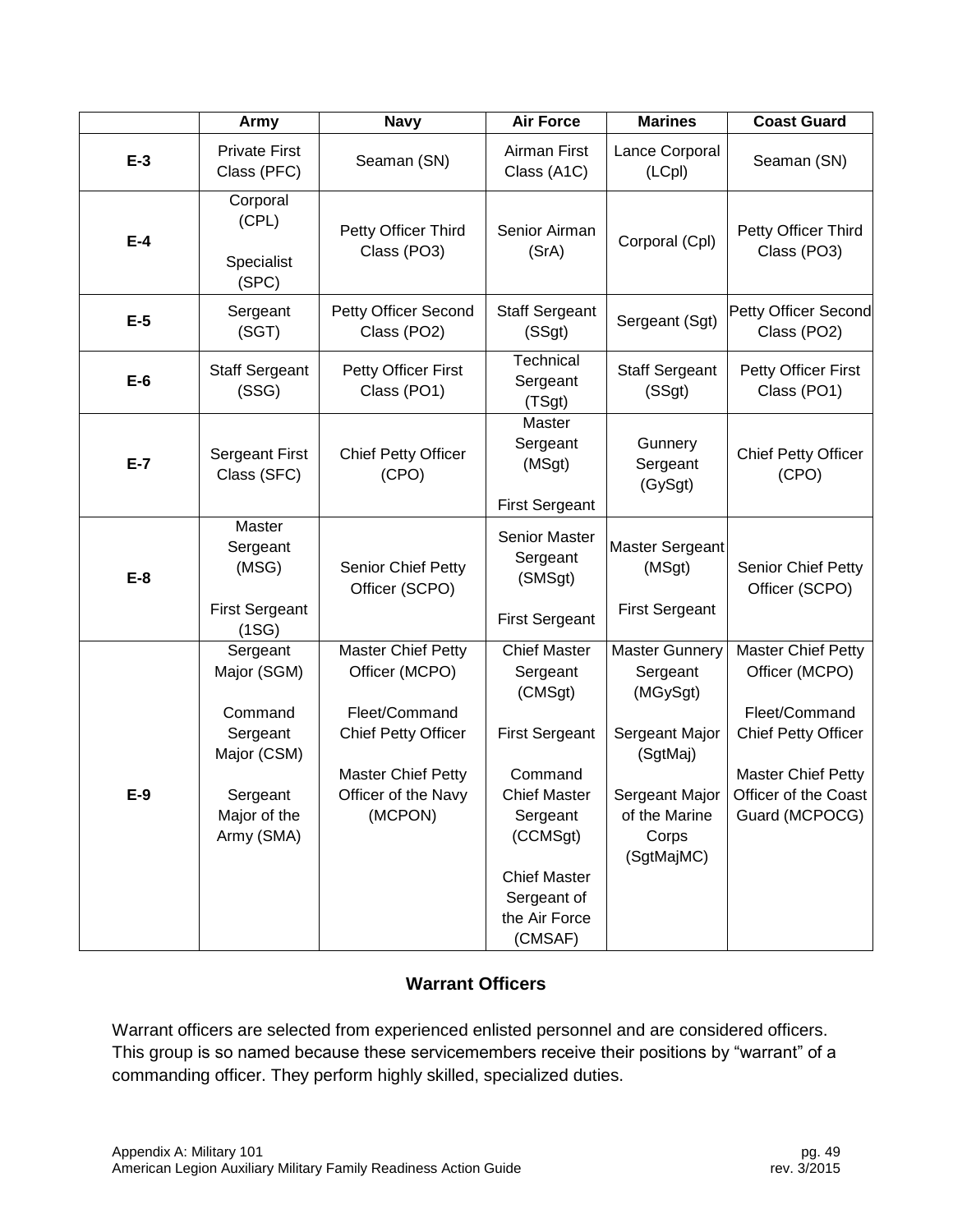In the Army, warrant officers are assigned a Warrant Officer Military Occupational Specialty (WOMOS) to indicate their occupational specialty. In the Marines, warrant officers are given MOSs, just as their enlisted do. The Navy's warrant officers continue to follow the NEC, but with designators instead of ratings. The Coast Guard does not use the military occupational code system.

|       | Army                                       | <b>Navy</b>                                 | <b>Air Force</b> | <b>Marines</b>                              | <b>Coast Guard</b>                       |
|-------|--------------------------------------------|---------------------------------------------|------------------|---------------------------------------------|------------------------------------------|
| $W-1$ | <b>Warrant Officer</b><br>1 (WO1)          | Discontinued                                | N/A              | Warrant Officer<br>1 (WO)                   | Discontinued                             |
| $W-2$ | <b>Chief Warrant</b><br>Officer 2<br>(CW2) | Chief Warrant<br>Officer 2<br>(CWO2)        | N/A              | <b>Chief Warrant</b><br>Officer 2<br>(CWO2) | <b>Chief Warrant</b><br>Officer 2 (CWO2) |
| $W-3$ | <b>Chief Warrant</b><br>Officer 3<br>(CW3) | Chief Warrant<br>Officer 3<br>(CWO3)        | N/A              | <b>Chief Warrant</b><br>Officer 3<br>(CWO3) | <b>Chief Warrant</b><br>Officer 3 (CWO3) |
| $W-4$ | <b>Chief Warrant</b><br>Officer 4<br>(CW4) | Chief Warrant<br>Officer 4<br>(CWO4)        | N/A              | <b>Chief Warrant</b><br>Officer 4<br>(CWO4) | <b>Chief Warrant</b><br>Officer 4 (CWO4) |
| $W-5$ | <b>Chief Warrant</b><br>Officer 5<br>(CW5) | <b>Chief Warrant</b><br>Officer 5<br>(CWO5) | N/A              | <b>Chief Warrant</b><br>Officer 5<br>(CWO5) | <b>Chief Warrant</b><br>Officer 5 (CWO5) |

#### **Officers**

The U.S. military is comprised of 366,390 officers as of 2013; this is 16.6 percent of the total military force.<sup>7</sup> Officers are college educated. Each officer receives a commission from the President; as such, they are often called "commissioned officers." Officers can receive a commission in four distinct ways:

a) **Service Academies –** Students attending these federally operated colleges (often referred to as military academies) receive a four-year education and a diverse array of physical, cultural and tactical training designed to prepare them for life as a commissioned officer. Upon graduation, students receive the rank of O-1. Each military branch has its own service academy, with the exception of the Marine Corps, which shares the Naval Academy. The four academies are U.S Military Academy (USMA) in West Point, New York; U.S. Naval Academy (USNA) in Annapolis, Maryland; U.S. Coast

l

<sup>7</sup> Department of Defense. (2013). *2013 Demographics: Profile of the Military Community.* Retrieved from [www.militaryonesource.mil/12038/MOS/Reports/2013-Demographics-Report.pdf](http://www.militaryonesource.mil/12038/MOS/Reports/2013-Demographics-Report.pdf)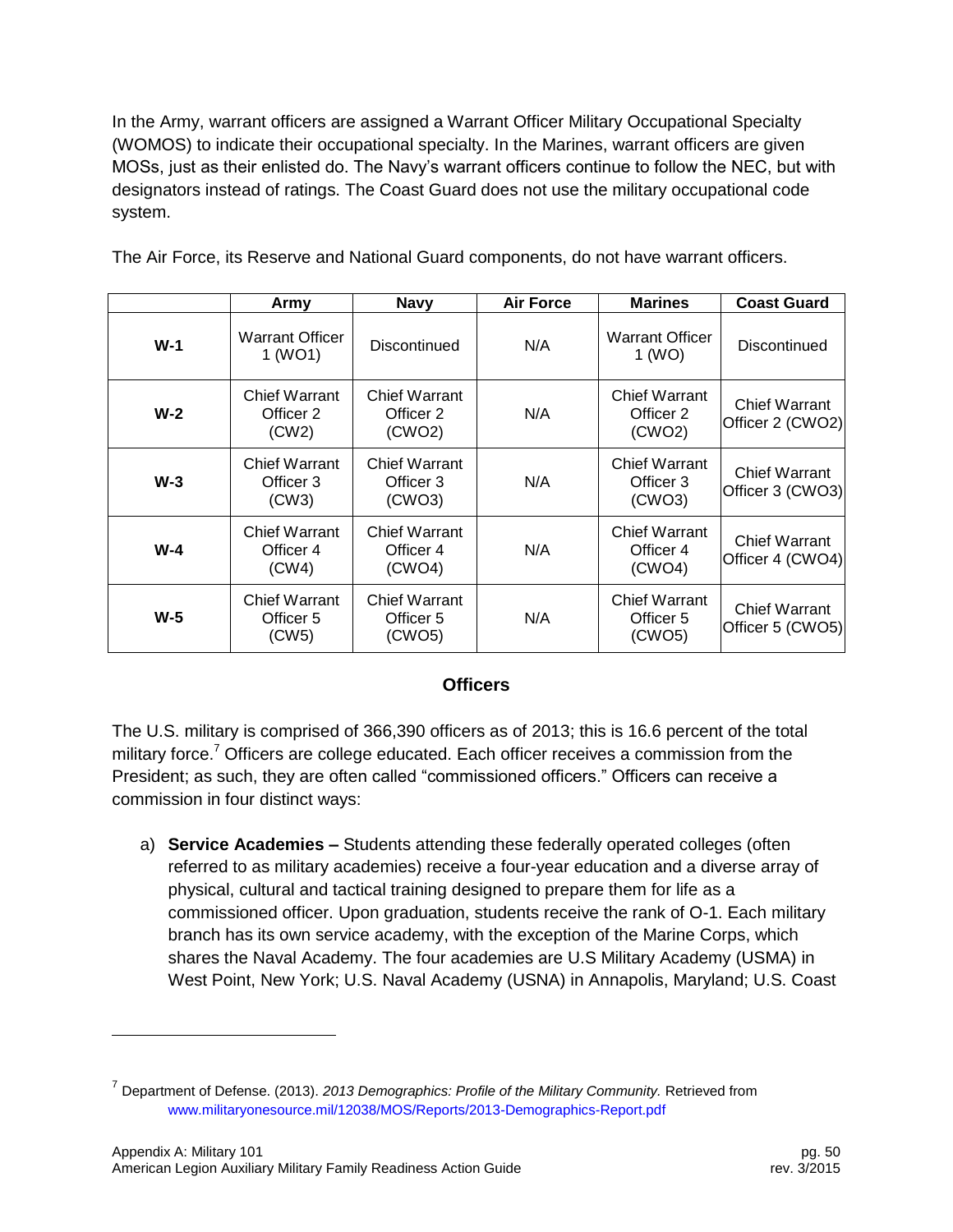Guard Academy (USCGA) in New London, Connecticut; and the U.S. Air Force Academy (USAFA) in Colorado Springs, Colorado.

- b) **Reserve Officers' Training Corps (ROTC) / College Student Pre-commissioning Initiative (CSPI) –** Many colleges and universities throughout the United States offer an ROTC or CSPI program along with their regular education courses. ROTC/CSPI provides students with physical, cultural, tactical and leadership training. Each branch of service operates its own ROTC/CSPI program (with the exception of the Marine Corps, which shares a program with the Navy), and not all programs are available at all schools. ROTC/CSPI programs can be two or four years in length, depending on the school. ROTC/CSPI programs often offer scholarships to exceptional candidates. Upon graduation, ROTC/CSPI graduates are obligated to serve a fixed number of years (usually eight, divided into some combination of active and reserve duty), though the exact requirement differs based on scholarship amount, branch of service and other factors. Upon commission, students receive the rank of O-1.
- c) **Officer Candidate School (OCS) / Officer Training School (OTS) –** Each branch of service has the capacity to train current military personnel and recent college graduates to become commissioned officers through OCS or OTS. The length, substance and location of OCS/OTS differ depending on the branch. Typically, however, the program lasts between ten and seventeen weeks, and includes both classroom and field instruction in military subjects, physical training and leadership. Upon graduation, the candidate receives a commission and becomes an O-1.
- d) **Direct Commission –** Direct commission applies to civilians who have special skills needed within the military. These officers usually have positions in law, science, medicine and health, intelligence, engineering and various others. Instead of attending a service academy, a college ROTC/CSPI program or one of the OCSs or OTSs, direct commissioned officers attend either Officer Indoctrination School (OIS), Officer Development School (ODS) or Direct Commission Officer School (DCO School). These schools may last two to five weeks. This route is not so common in other fields, but they can happen in all areas. The rank one is assigned depends on specialty.

Officers hold positions in a specialized skill or field. Officers in the Army have something similar to an enlisted personnel's MOS; they have an occupational code system called an Area of Concentration (AOC). However, in the Marines, officers have an MOS. The Navy's officers continue to follow the NEC, but with designators instead of ratings. The Air Force uses the AFSC for both enlisted personnel and officers. The Coast Guard's officers are grouped, but do not use the occupational code system. The higher the officer's rank, the more duties they are responsible for. All officers have some focus on strategy, command and leadership.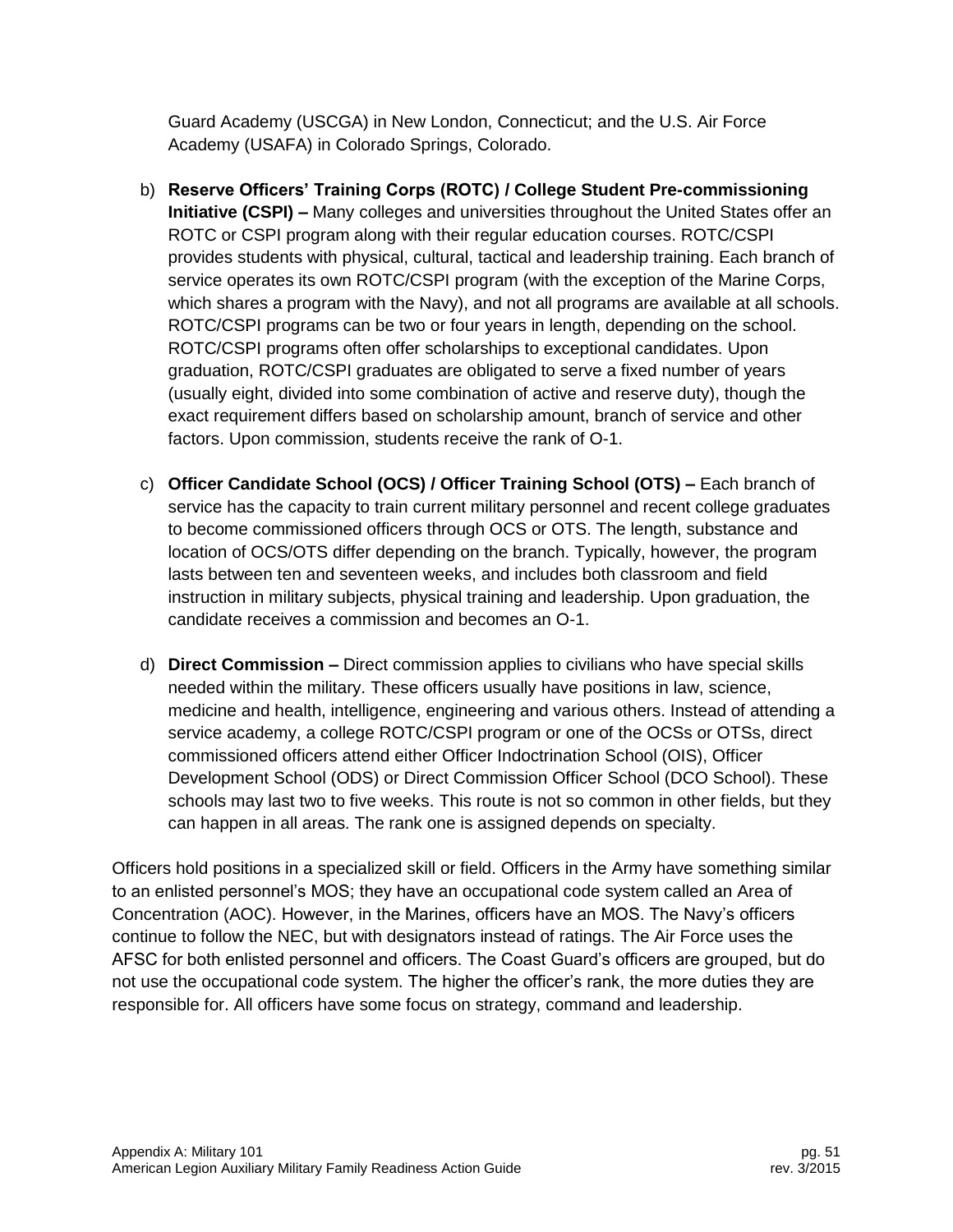|                | Army                                          | <b>Navy</b>                                      | <b>Air Force</b>                                       | <b>Marines</b>                        | <b>Coast Guard</b>                            |
|----------------|-----------------------------------------------|--------------------------------------------------|--------------------------------------------------------|---------------------------------------|-----------------------------------------------|
| $O-1$          | Second<br>Lieutenant<br>(2LT)                 | Ensign (ENS)                                     | Second<br>Lieutenant<br>(2d Lt)                        | Second<br>Lieutenant<br>(2ndLt)       | Ensign (ENS)                                  |
| $O-2$          | First<br>Lieutenant<br>(1LT)                  | Lieutenant<br>Junior Grade<br>(LTJG)             | <b>First Lieutenant</b><br>(1st Lt)                    | First<br>Lieutenant<br>(1stLt)        | Lieutenant<br><b>Junior Grade</b><br>(LTJG)   |
| $O-3$          | Captain (CPT)                                 | Lieutenant (LT)                                  | Captain (Capt)                                         | Captain (Capt)                        | Lieutenant (LT)                               |
| $O - 4$        | Major (MAJ)                                   | Lieutenant<br>Commander<br>(LCDR)                | Major (Maj)                                            | Major (Maj)                           | Lieutenant<br>Commander<br>(LCDR)             |
| $O-5$          | Lieutenant<br>Colonel (LTC)                   | Commander<br>(CDR)                               | Lieutenant<br>Colonel (Lt Col)                         | Lieutenant<br>Colonel (LtCol)         | Commander<br>(CDR)                            |
| $O-6$          | Colonel (COL)                                 | Captain<br>(CAPT)                                | Colonel (Col)                                          | Colonel (Col)                         | Captain (CAPT)                                |
| $O - 7$        | <b>Brigadier</b><br>General (BG)              | <b>Read Admiral</b><br>(Lower Half)<br>(RDML)    | <b>Brigadier</b><br>General<br>(Brig Gen)              | <b>Brigadier</b><br>General<br>(BGen) | <b>Read Admiral</b><br>(Lower Half)<br>(RDML) |
| $O-8$          | Major General<br>(MG)                         | <b>Read Admiral</b><br>(Upper Half)<br>(RAML)    | <b>Major General</b><br>(Maj Gen)                      | Major General<br>(MajGen)             | <b>Read Admiral</b><br>(Upper Half)<br>(RAML) |
| $O-9$          | Lieutenant<br>General (LTG)                   | Vice Admiral<br>(VADM)                           | Lieutenant<br>General (Lt Gen)                         | Lieutenant<br>General<br>(LtGen)      | Vice Admiral<br>(VADM)                        |
| $O-10$         | General (GEN)                                 | Admiral (ADM)                                    | General (Gen)                                          | General (Gen)                         | Admiral (ADM)                                 |
| <b>Special</b> | General of the<br>Army (Wartime<br>Only) (GA) | <b>Fleet Admiral</b><br>(Wartime Only)<br>(FADM) | General of the<br>Air Force<br>(Wartime Only)<br>(GAF) | N/A                                   | N/A                                           |

#### <span id="page-52-0"></span>**Separation from Service**

The nature of a servicemember's separation from the military has important ramifications for their civilian life. Discharge status can impact their educational benefits, VA benefits and even future employment prospects. Discharge should not be confused with retirement, which typically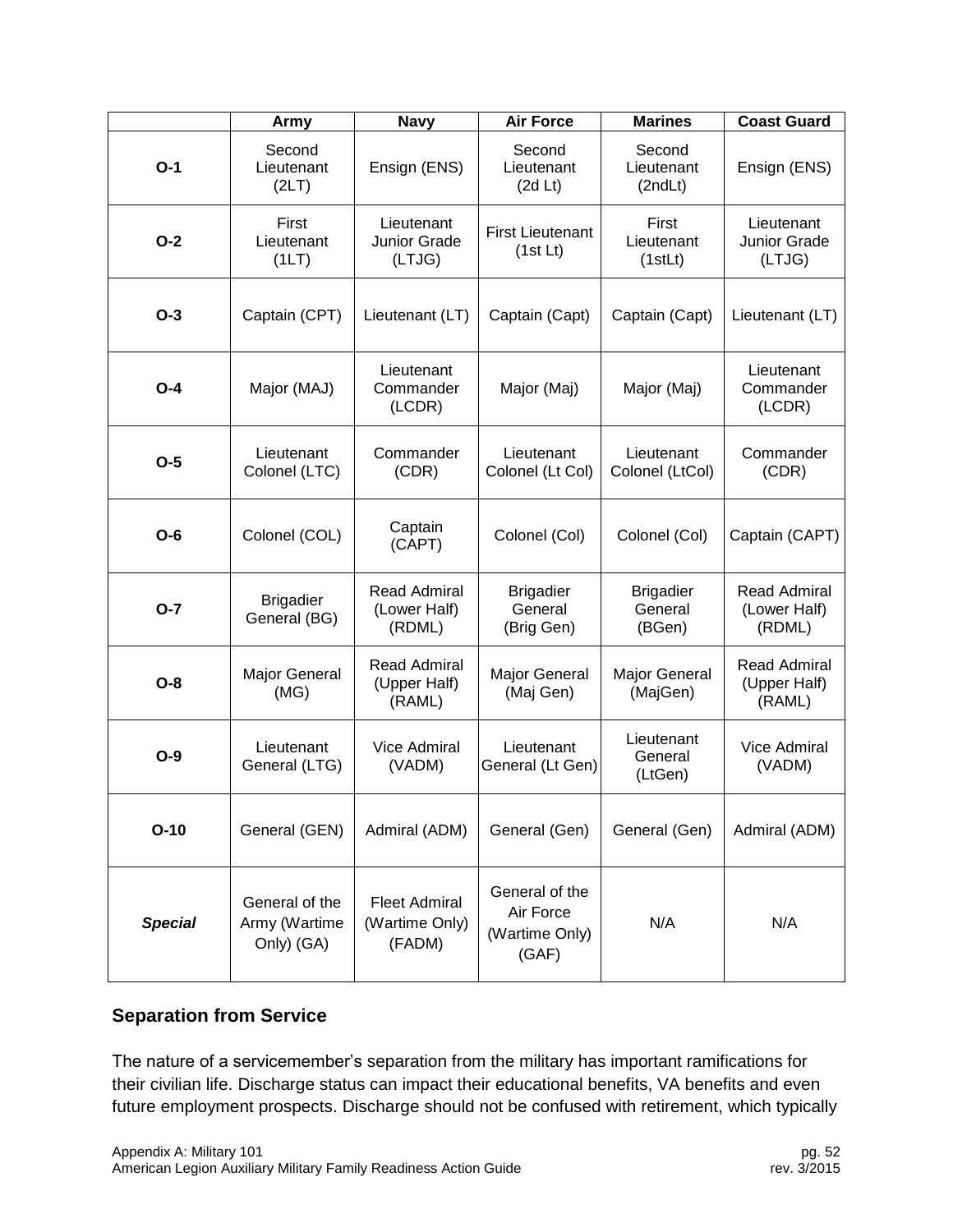involves at least 20 years of military service. Discharge status is noted on the DD Form 214, Certificate of Release or Discharge from Active Duty (DD 214) sheet. There are several discharge types:

- a) **Honorable –** Servicemembers receive an honorable discharge provided they have received good or excellent ratings from their superiors over the course of their service term. Generally speaking, those who meet the basic standards of conduct and complete their service will receive an honorable discharge. Also, the military branches give honorable discharges to those who are forced to exit service due to physical or mental disability, regardless of whether said disability was acquired as a direct result of their service. Servicemembers discharged honorably are entitled to the full array of benefits available to veterans.
- b) **General –** Servicemembers receive a general discharge if their service term is satisfactory but is marked by one or more significant departures from expected conduct. Non-judicial punishment to correct the unacceptable behavior is a requirement for a general discharge. A number of other conditions must also be fulfilled: the servicemember's commanding officer must also explain the discharge reasoning in written format; the servicemember must sign a statement acknowledging their receipt and understanding of this written documentation; and the servicemember must sign a written document acknowledging that "substantial prejudice in civilian life" may result from their discharge status. General discharge may preclude a servicemember from some benefits, such as the GI Bill, but **not** from VA disability care.
- c) **Other than Honorable (OTH) –** Servicemembers receive an OTH discharge when their conduct deviates from that expected of a member of the Armed Forces. OTH discharges are typically applied to those who have been convicted in a civilian court of a crime requiring prison time, but may also apply to those who commit security violations or act in a violent manner. Certain civil infractions, such as adultery, may also result in an OTH discharge. This is the most severe form of administrative discharge. Individuals receiving an OTH discharge are not eligible for most veteran benefits.
- d) **Dishonorable –** Enlisted servicemembers found guilty of serious crimes through a courtmartial receive a dishonorable discharge as a component of their sentences. Crimes usually resulting in dishonorable discharge include desertion and sexual assault. Many states consider a dishonorable discharge as the equivalent of a felony conviction. Dishonorable discharges are punitive rather than administrative; as a result, those receiving them forfeit all veteran benefits without exception.

Discharge statuses can be upgraded; however, it is an extensive appeals process with many requests being denied by the board. It is advised that an experienced attorney represent the individual seeking a status upgrade. It may take several months for the board to make their decision regarding the individual's appeals application.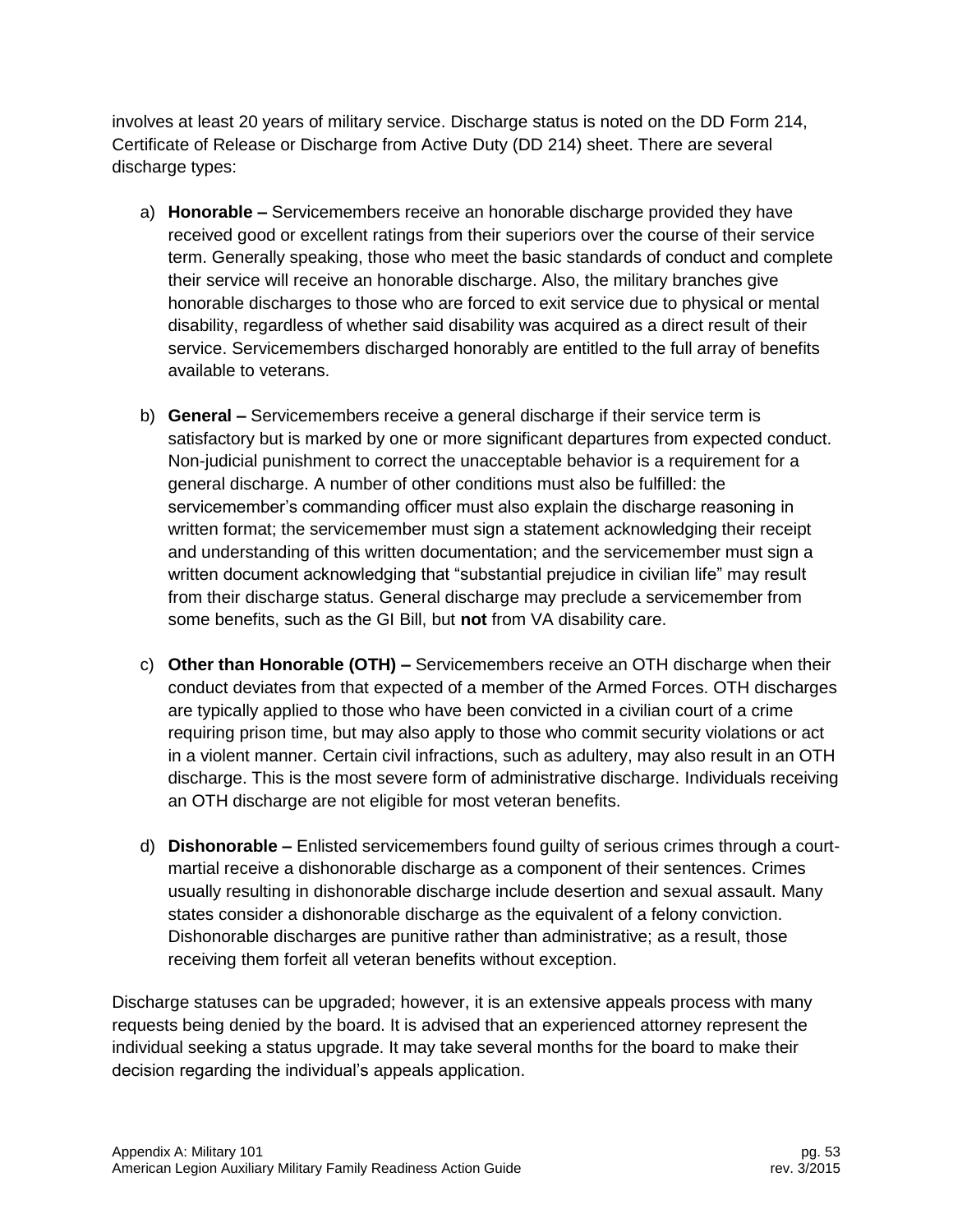# **Appendix B: Additional Military Terms**

<span id="page-54-0"></span>**Base –** Air Force and Navy installations, whether domestic or abroad, are referred to as bases. Examples: Ramstein Air Base, Germany (Air Force); Naval Base San Diego, California (Navy).

**Basic Allowance for Housing (BAH) –** Given to active-duty servicemembers who are not provided government housing and is intended to provide equitable housing compensation based on the cost of the local civilian market. The BAH allotted to each servicemember varies based on several factors, including geographic location, pay grade and dependency status (i.e., number of dependents, such as a spouse and/or children).

**Camp –** Originally used to refer to temporary or semi-permanent military outposts. Army installations in foreign countries such as South Korea, for example, are ostensibly temporary, and are therefore typically prefixed with "Camp" rather than "Fort." Many domestic Marine Corps installations are also referred to as "camps." Examples: Camp Pendleton, California (Marine Corps); Camp Casey, South Korea (Army).

**Commissary –** On-base grocery store used by military personnel and their families. Goods are untaxed and prices are typically cheaper than at civilian stores.

**Court-martial –** A military court that determines the guilt or innocence of a member of the Armed Forces, in accordance with military law. Courts-martial are convened in the event of a violation of the Uniform Code of Military Justice, which governs the behavior of military members.

**Dependents –** A servicemember's spouse, children who are unmarried and under the age of 21 and unmarried children who are physically or mentally incapable of self-support.

**Duty Station –** The location and/or installation at which a servicemember has been assigned.

**Fort –** A term used by the Army to refer to a permanent military installation with fortifications. Examples: Fort Drum, New York (Army).

**Installation –** A generic term used to refer to a military facility. There are many types of installations, including bases, camps, forts and stations.

**Joint Chiefs of Staff –** A group of senior officers that advise the Secretary of Defense, the President and other relevant parties on military matters. The group is headed by the Chairman of the Joint Chiefs of Staff, and composed of a Vice Chairman, the National Guard Bureau Chief and the Military Service Chiefs from each branch of service. Each of these positions is appointed by the President and must be confirmed by the Senate; they report directly to the Secretary of their respective service branches. The Coast Guard is not represented on the Joint Chiefs of Staff.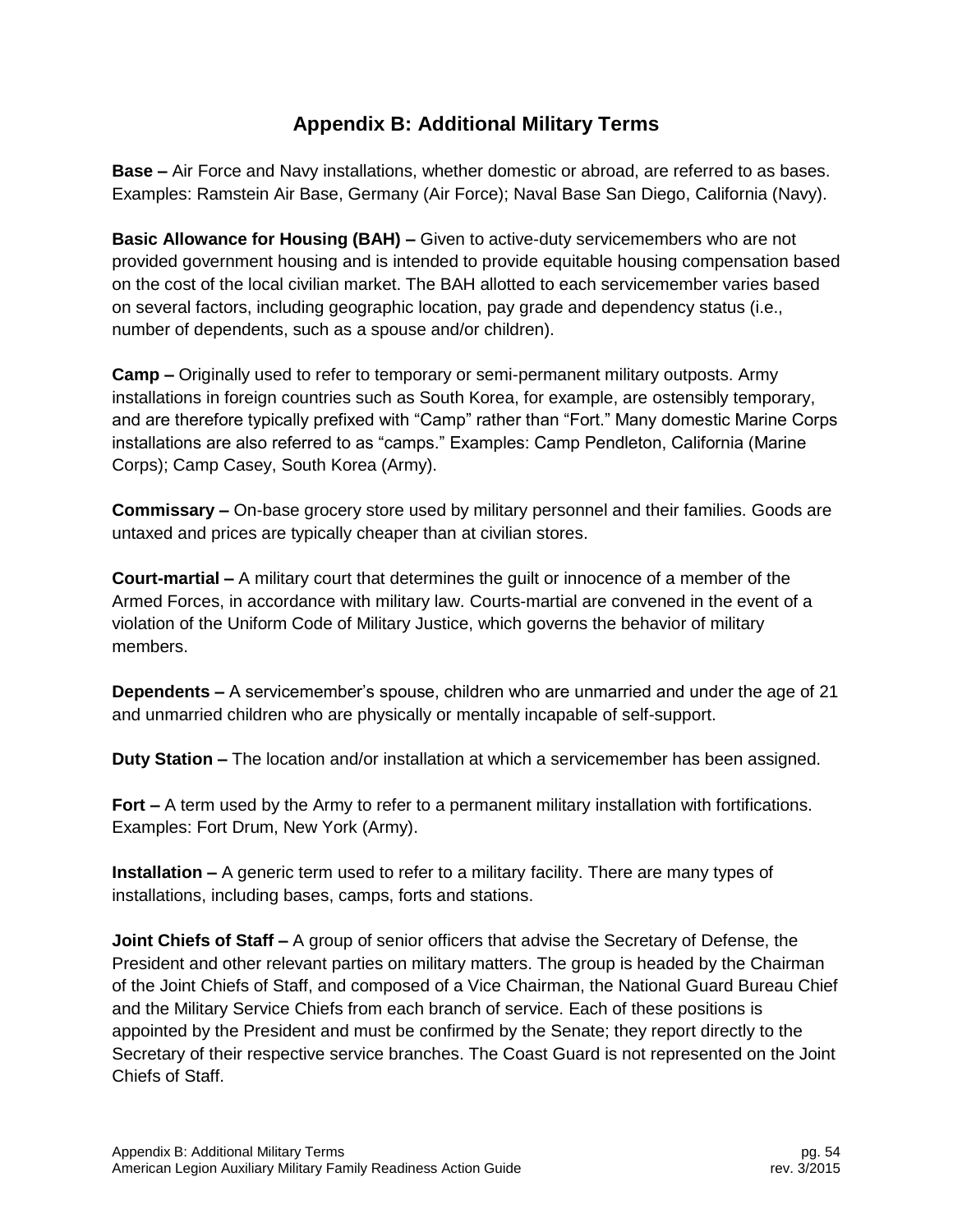**Military Exchange –** Department store managed by subsidiary organizations of the Department of Defense that provides merchandise and services to military personnel, typically at low prices. Much of their profits are returned to the customer base through Morale, Welfare and Recreation (MWR) programs. AAFES (Army and Air Force Exchange Service) operates Post and Base Exchanges (called the PX or BX) on Army and Air Force installations throughout the world. The Navy Exchange Service Command (NEXCOM) is the Navy equivalent, while the Marine Corps Community Services (MCCS) and Coast Guard Exchange (CGX) handle equivalent duties for their respective service branches.

**Military Occupational Specialty (MOS) –** This can be thought of as a job description for servicemembers, and each branch uses a slightly different name for this. Additionally, the name may vary among enlisted personnel, warrant officers and commissioned officers. To the civilian population, this is most commonly referred to as a MOS, but reference Appendix A, Servicemember Classification, for the specific name by branch and servicemember type.

**On-base –** Many servicemembers refer to housing and other facilities on a military installation as being "on-base," regardless of the installation's actual designation. For example, housing on Fort Benning is still referred to as "on-base housing," despite the use of "fort" in its name.

**Permanent Change of Station (PCS) –** The official relocation of an active duty servicemember to a different duty station. PCS' are often informally referred to as "relocations," particularly in reference to the civilian members of a military family.

**Stateside –** Located within the United States as opposed to being located in a foreign country.

**Station –** A term used to refer to Coast Guard installations. Examples: Coast Guard Station Boston; Coast Guard Station New Haven.

**Uniform Code of Military Justice (UCMJ) –** The body of laws governing the behavior U.S. military members, colloquially known as military law. Violations of the Uniform Code of Military Justice are tried in a court-martial.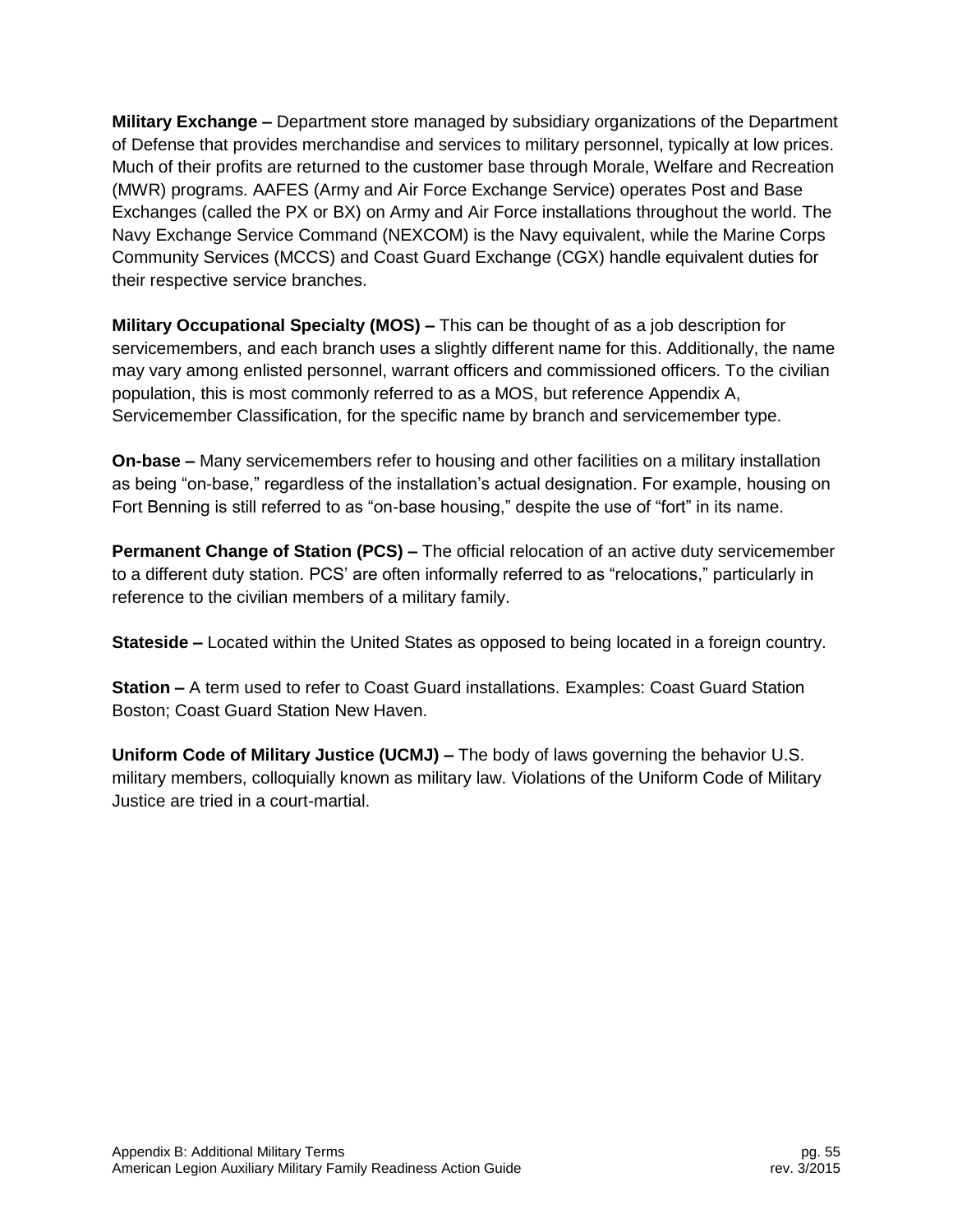# **Appendix C: Additional Resources**

<span id="page-56-0"></span>**Military and Veteran Resources –** Members seeking to learn more about the military and veteran population generally or issues of importance to veterans, servicemembers and their families will find publications and webinars on these subjects at the following sites:

The **Community Blueprint** is a Call to Action for grassroots organizations to collaborate and share tools to better serve the military and veteran communities at the local level. The Community Blueprint offers a suite of "Community Solutions" – step-by-step project instructions for volunteer projects that address one of the eight impact areas – to help communities work smarter together and create lasting change. The eight impact areas are employment, volunteerism, family strength, behavioral health, financial and legal, education, housing and reintegration[.www.pointsoflight.org/programs/military](http://www.pointsoflight.org/programs/military-initiatives/community-blueprint)[initiatives/community-blueprint](http://www.pointsoflight.org/programs/military-initiatives/community-blueprint)

The **Army One Source Resource Center** hosts web events as well as posts recordings and materials from these web events, which feature top experts in planning and delivering programs and services that provide support for servicemembers, veterans and their families. [www.aosresourcecenter.com](http://www.aosresourcecenter.com/)

The **Center for Deployment Psychology** has a focus on training behavioral health professionals about the military and veteran population. The Center has a course on military cultural competence. This course covers organizational structure, rank, branches of service, core values and demographics. This course is available at [www.deploymentpsych.org/online-courses/military-culture.](http://www.deploymentpsych.org/online-courses/military-culture)

The Department of Defense Military Community & Family Policy Office published a **Primer for Civilian Nonprofit Organizations: Providing Support to Our Military Families**. This Primer provides military family demographic information, general information about the types of ongoing and occasional support military families may need, how to connect with existing resources for military families, what support is available through the military community and how to best deliver your services. www.militaryonesource.mil/12038/MOS/ResourceGuides/Primer\_for\_Civilian\_Nonprofit [Organizations.pdf](http://www.militaryonesource.mil/12038/MOS/ResourceGuides/Primer_for_Civilian_Nonprofit_Organizations.pdf)

The Department of Defense lists all the **acronyms and terms** used in the military at [www.dtic.mil/doctrine/dod\\_dictionary.](http://www.dtic.mil/doctrine/dod_dictionary) Please note, this PDF is 479 pages.

The National Governors Association (NGA) surveyed each state and territory to see what resources they provide. To view the **State and Territorial Support for Members of the Military, Veterans and Their Families** (February 2015) report, visit: [www.nga.org/files/live/sites/NGA/files/pdf/15GUARDSURVEY.PDF.](http://www.nga.org/files/live/sites/NGA/files/pdf/15GUARDSURVEY.PDF) Each state and territory has a couple pages that list the number of National Guard members, Reservists and their families, as well as resources available to support state employees that serve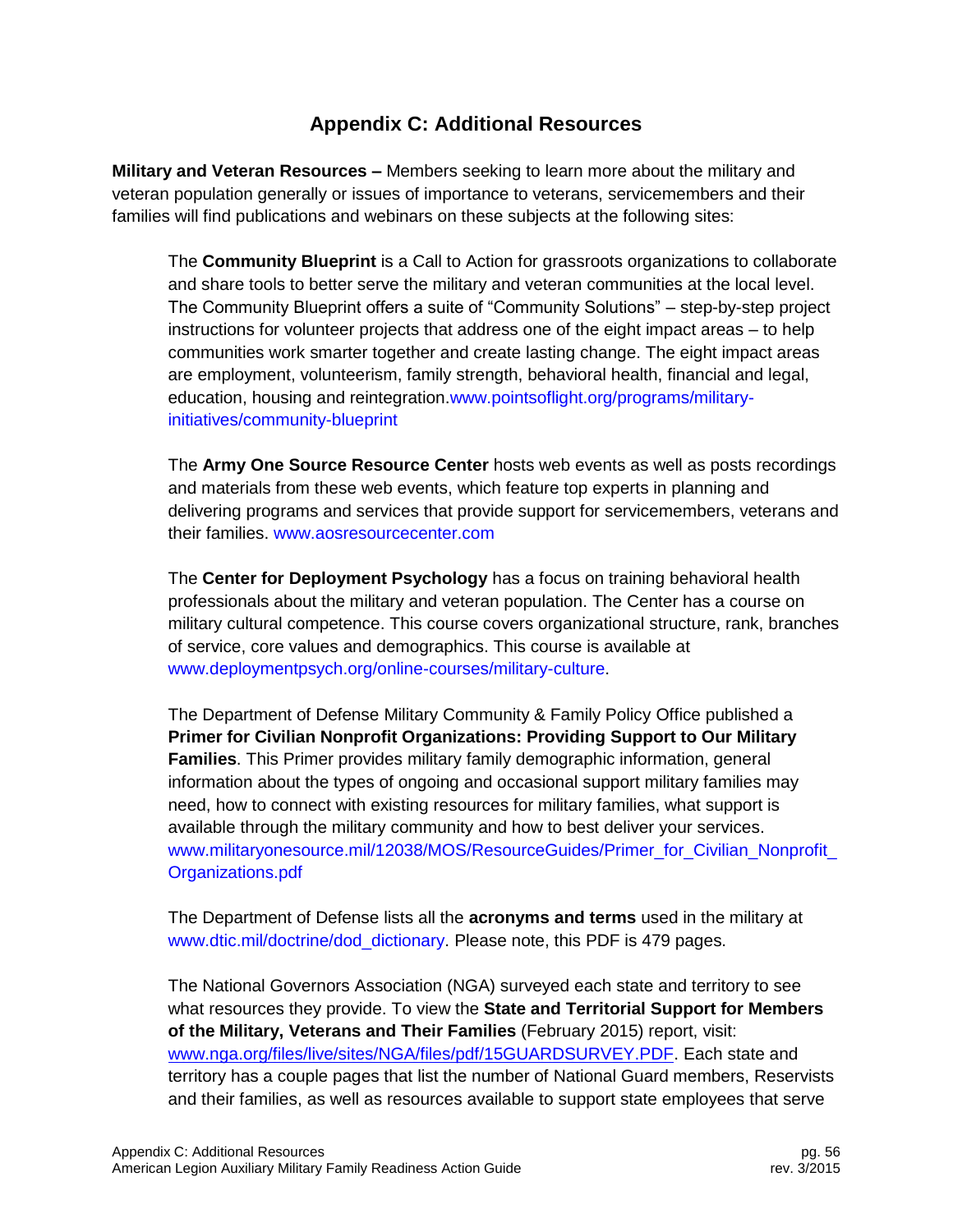in the National Guard and Reserves; educational benefits; family support; tax and financial benefits; licensing and registration benefits; protections, recognition and employment support; and reintegration programs/initiatives.